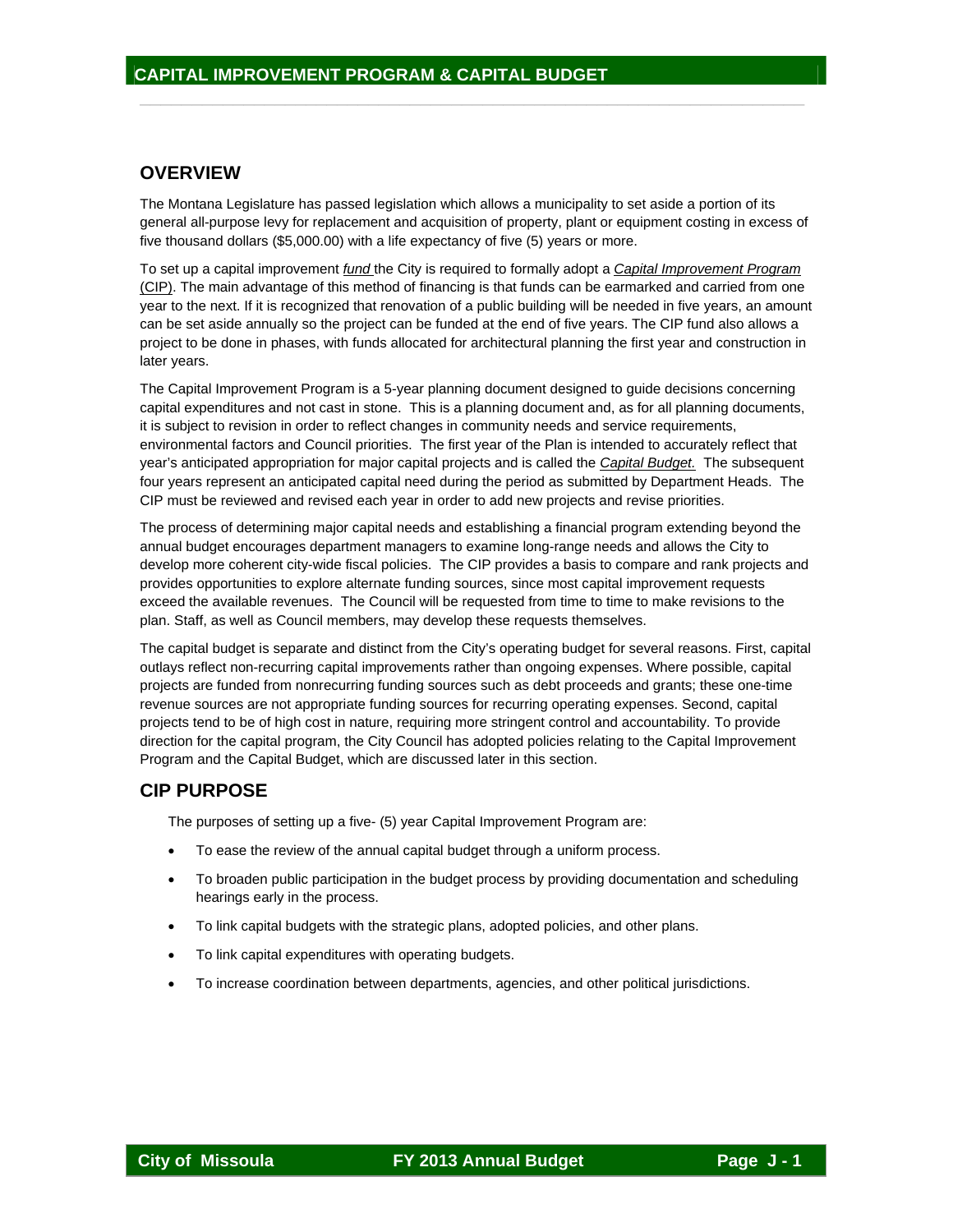## **LINKAGE**

The City of Missoula conducts various planning processes (long-term, mid-term and short-term), to help guide the government and to insure that decisions are made in the context of the organization as a whole and with a long-term perspective. Diligent efforts are made to insure each of these component planning processes are in concert with one another. This so called "Linkage" is paramount to insure short-term decisions are consistent with the overriding values embodied in the mid-term and long-term planning processes adopted by the City Council. This required linkage dictates that the CIP be developed within the context of and consistent with, the City's long-term and mid-term plans.

 $\frac{1}{2}$  ,  $\frac{1}{2}$  ,  $\frac{1}{2}$  ,  $\frac{1}{2}$  ,  $\frac{1}{2}$  ,  $\frac{1}{2}$  ,  $\frac{1}{2}$  ,  $\frac{1}{2}$  ,  $\frac{1}{2}$  ,  $\frac{1}{2}$  ,  $\frac{1}{2}$  ,  $\frac{1}{2}$  ,  $\frac{1}{2}$  ,  $\frac{1}{2}$  ,  $\frac{1}{2}$  ,  $\frac{1}{2}$  ,  $\frac{1}{2}$  ,  $\frac{1}{2}$  ,  $\frac{1$ 

One area of linkage between the city's future capital requirements has to do with the level of future debt service, especially in the debt supported by the General Fund and General Obligation debt which is supported by taxes. The debt management section of this budget reviews the future debt service requirements in these two areas. As discussed in that section of this budget document, after FY 2013, each future year has a smaller debt service requirement than the preceding year for the General Fund and the voted GO debt service. Eventually, after FY 2013, between \$350,000 and \$440,000 per year of tax supported projects will be freed up for future debt service requirements. This will provide more flexibility for the city in future budgets in the capital improvement program that is tax supported.

Each element of the City's planning process has a different purpose and timeframe. The Strategic Plan, Vision, Mission, Long-term Goals and Growth Policy are the most far-reaching in nature—20 to 25 years. The Capital Improvement Program and the Five-Year Financial Forecast are mid-term in nature—5 years. The Annual Budget and the Capital Budget are short-term—covering a 1 year timeframe. The most important requisite is that they are coordinated and are in concert with one another.

Shown on the following page is a hierarchy of the City's layered planning processes, all which support one another and are designed with a common goal. The chart depicts how the Capital Improvement Program, the Annual Operating Budget, and the Capital Budget fit within the City's planning process hierarchy.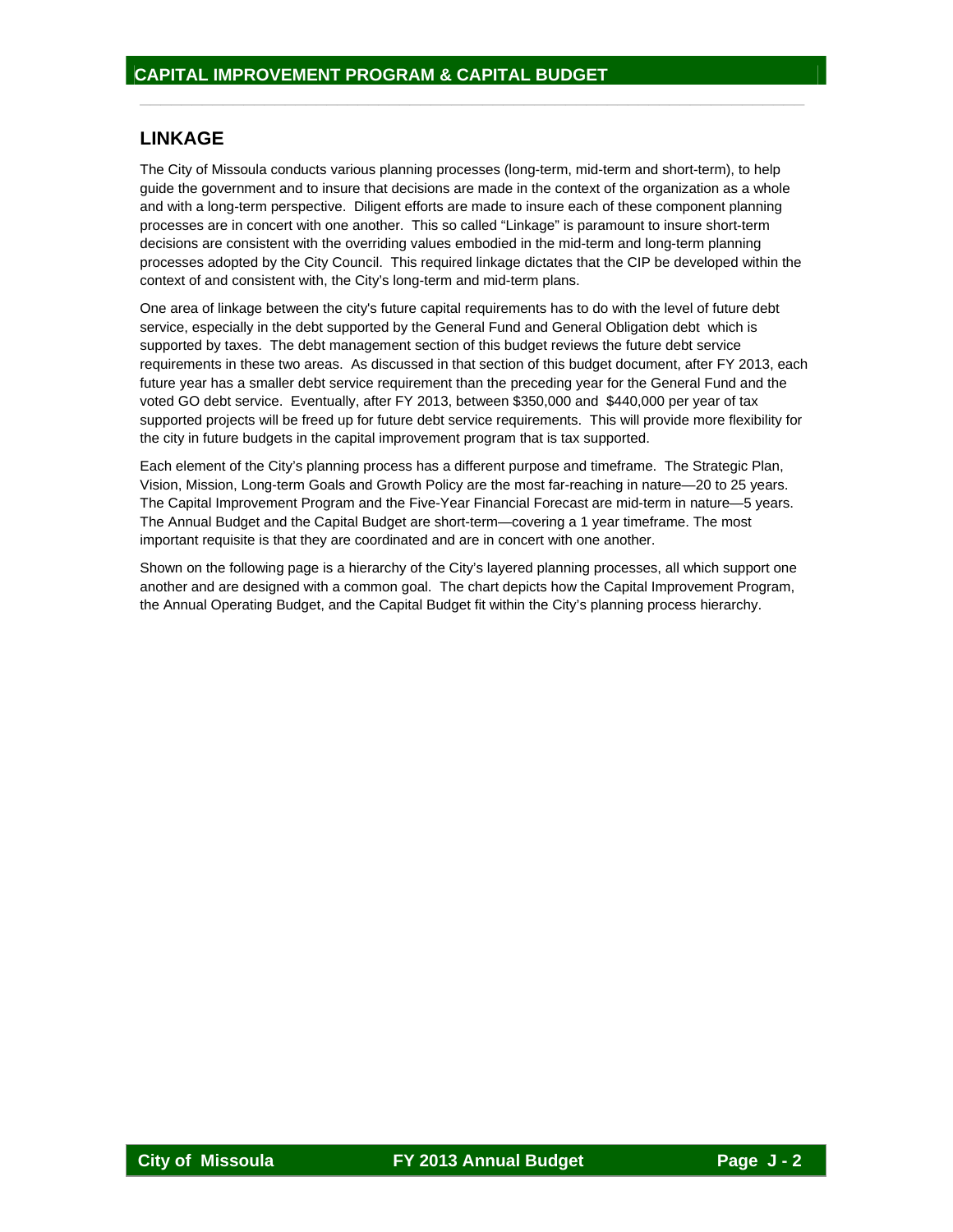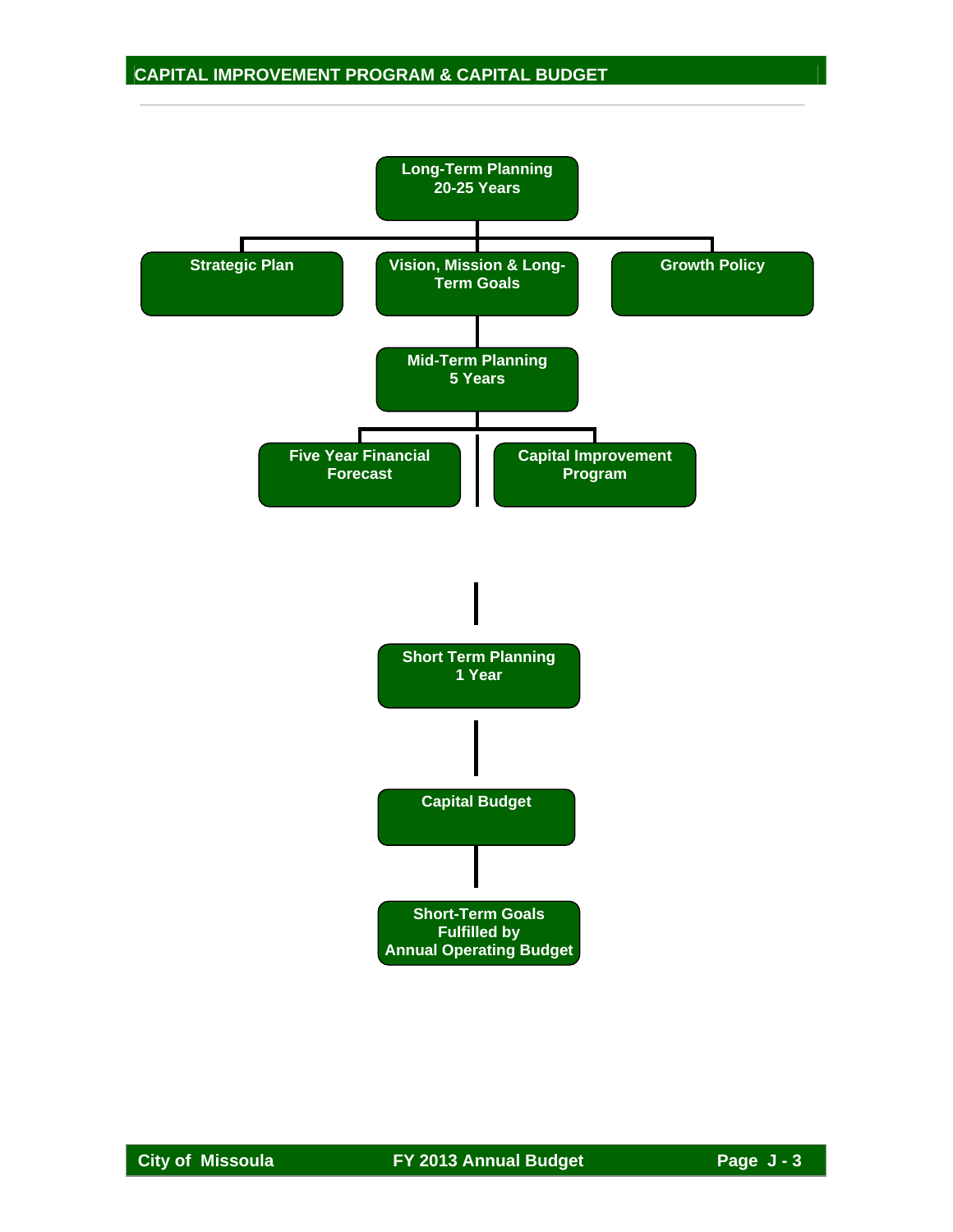## **CAPITAL PLANNING**

Capital Planning refers to the process of identifying and prioritizing City capital needs for determining which capital projects should be funded in the capital budget as resources become available. Citywide planning is guided by the City's Strategic Plan and the Growth Policy. These plans provide long term direction for the growth and development of the City.

 $\frac{1}{2}$  ,  $\frac{1}{2}$  ,  $\frac{1}{2}$  ,  $\frac{1}{2}$  ,  $\frac{1}{2}$  ,  $\frac{1}{2}$  ,  $\frac{1}{2}$  ,  $\frac{1}{2}$  ,  $\frac{1}{2}$  ,  $\frac{1}{2}$  ,  $\frac{1}{2}$  ,  $\frac{1}{2}$  ,  $\frac{1}{2}$  ,  $\frac{1}{2}$  ,  $\frac{1}{2}$  ,  $\frac{1}{2}$  ,  $\frac{1}{2}$  ,  $\frac{1}{2}$  ,  $\frac{1$ 

Proposed capital projects are reviewed for compliance to the adopted Strategic Plan and Growth Policy as part of the budget adoption process.

#### **PROCESS**

#### **General Discussion:**

*The capital improvements process provides for the identification, reviewing, planning, and budgeting of capital expenditures.* 

All requests for capital improvements are evaluated to aid the Mayor and City Council in selecting the projects to be funded. Department heads submit CIP requests. Departmental staff initiates some of these projects while other organizations; citizen groups and individual citizens initiate others. Evaluation is based on a point system, which requires the department head to judge how well the project in question satisfies each of several criteria. The process is designed to provide a comprehensive look at long term capital needs, which is essential for effective decision-making. However, the system is not intended to provide an absolute ranking of projects based solely on the total numerical scores. A few points difference between total scores of projects is not the only significant factor in determining priority. In addition, there are several criteria, which are considered separately from the point system. For example, if a project was urgently required in order to replace an existing dilapidated facility, it would probably be scheduled for early funding regardless of its score on other criteria. Also, there is a question, which asks the evaluator's overall personal judgment of a project's priority, and helps to identify which proposals are considered most important.

This ranking process allows projects to compete for funds either within its own fund source or citywide. If the department's request only includes capital expenditures which are proposed to be funded out of its own non-tax revenue generated by that department, the projects compete within that department for inclusion within the plan, (for example, wastewater treatment plant projects are funded by Sewer Fees, etc.). However, if the request is outside of the department's ability to generate revenue, i.e., a request for assistance from the General Fund, then the project would compete on a citywide basis for funding.

The adoption of a CIP by the City is strictly a statement of intent, not an appropriation of funding for projects contained within. A list of CIP projects will be updated on an annual basis as new needs become known and priorities change. The possibility of a project with a low priority can remain in the CIP longer than four years due to a more important project bumping ahead for quicker implementation. Some projects may also be bumped up in priority and implemented quicker than originally planned.

#### **Definitions:**

For the purposes of this process, capital is defined as items that have a single acquisition cost of \$5,000 and a useable life of 5 years. Basically, this definition implies that those items, which can be clearly classified as major improvements, rather than routine maintenance or equipment replacement, are defined as capital for the purposes of this program. It includes any major expenditure for physical facilities. Vehicles intended for use on streets and highways, costing less than \$35,000 are **not** included in the CIP.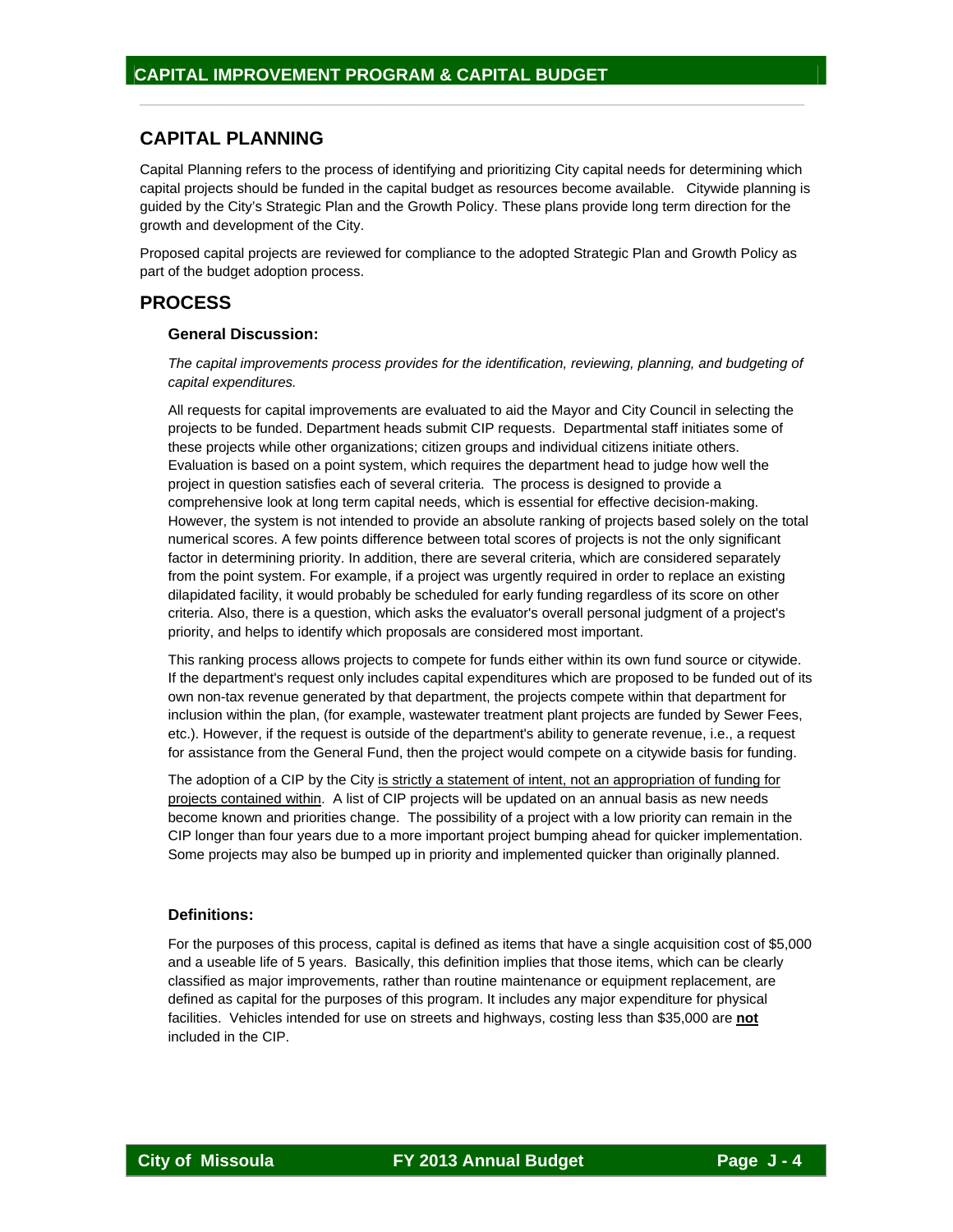#### **2013-2017 Capital Improvement Program**

1. Recommendation for 2013-2017 Capital Improvement Program:

When possible department heads must, where appropriate, look at the City's Strategic Plan, the most recent Comprehensive Plan Update and amendments, Themes Document, Transportation Plan, Strategic Plan and other plans and documents or studies to determine if their projects are meeting the community's goals, and make a statement of their findings.

 $\frac{1}{2}$  ,  $\frac{1}{2}$  ,  $\frac{1}{2}$  ,  $\frac{1}{2}$  ,  $\frac{1}{2}$  ,  $\frac{1}{2}$  ,  $\frac{1}{2}$  ,  $\frac{1}{2}$  ,  $\frac{1}{2}$  ,  $\frac{1}{2}$  ,  $\frac{1}{2}$  ,  $\frac{1}{2}$  ,  $\frac{1}{2}$  ,  $\frac{1}{2}$  ,  $\frac{1}{2}$  ,  $\frac{1}{2}$  ,  $\frac{1}{2}$  ,  $\frac{1}{2}$  ,  $\frac{1$ 

2. The Project Rating System:

When considering a department's proposal(s) the CIP Budget Team will meet with each Department and Division Head. The purpose for this meeting will be: 1) to assure that both the Department and Division Head and the CIP Budget Team are fully briefed on the department's proposal(s); and 2) discussion between the CIP Budget Team and the Department and Division Head regarding how proposal(s) are rated.

3. Coordination:

Department and Division Heads are encouraged to coordinate project proposals with internal departments as well as external agencies such as: the County, the Neighborhood Network and Councils, the Chamber of Commerce, the University of Montana, the School Districts and other community based organizations.

4. External Projects:

Projects initiated by external organizations, citizens groups and individual citizens will be given to appropriate Department Heads after submittal to the Finance Department.

#### **Annual Review**

The CIP is reviewed on an annual basis. During this annual review process projects budgeted for the prior fiscal year are reviewed to determine status and whether to continue funding or require resubmittal to compete as a new project. New projects are added to projects carried over from the prior two years according to ranking or priority.

#### **Responsibilities for Program Development**

Before a project reaches the Mayor and City Council for FY 2012-2016, each project should be reviewed for financial feasibility, conformance to established plans and response to public need. Responsibility to coordinate with the appropriate department project proposal(s) requiring review for engineering feasibility, environmental impact, land use regulations, grant eligibility and redevelopment plans falls to the Department and Division Head submitting those project proposal(s).

- 1. Department Heads
	- a. Prepare project request forms.
	- b. Provide all necessary supporting data (project sheets, maps, environmental data forms, fiscal notes, schedules, etc.) for the CIP Committee.
	- c. Review projects with other department heads when there is a need to coordinate projects.
	- d. Meet with CIP Team on projects.
- 2. Public Works

 Review feasibility and cost estimates of all proposed public works type projects including preparatory studies.

3. Health Department

As appropriate, review all projects for environmental impact.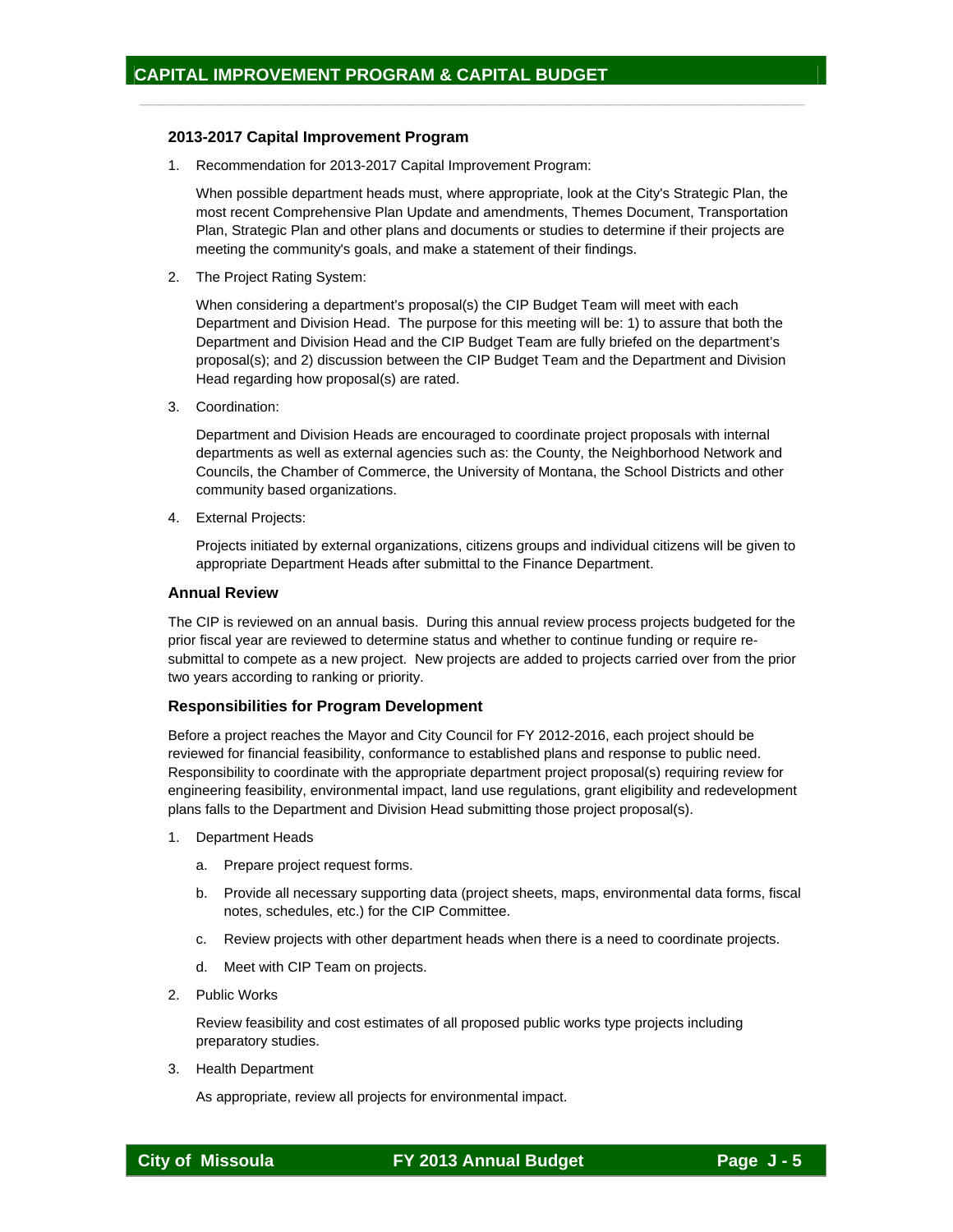4. Office of Planning and Grants

 Review all projects for conformance with the Transportation and Land use Plan, and whether projects being submitted for grants meet grant eligibility criteria and determination of which projects will compete best for competition grants.

 $\frac{1}{2}$  ,  $\frac{1}{2}$  ,  $\frac{1}{2}$  ,  $\frac{1}{2}$  ,  $\frac{1}{2}$  ,  $\frac{1}{2}$  ,  $\frac{1}{2}$  ,  $\frac{1}{2}$  ,  $\frac{1}{2}$  ,  $\frac{1}{2}$  ,  $\frac{1}{2}$  ,  $\frac{1}{2}$  ,  $\frac{1}{2}$  ,  $\frac{1}{2}$  ,  $\frac{1}{2}$  ,  $\frac{1}{2}$  ,  $\frac{1}{2}$  ,  $\frac{1}{2}$  ,  $\frac{1$ 

5. Missoula Redevelopment Agency

 Examine all projects that relate to the Missoula downtown redevelopment area to see that they correspond to Missoula redevelopment plans.

- 6. CIP Team
	- a. Review revenue estimates.
	- b. Review fund summaries.
	- c. Provide overall coordination for development of the CIP.
	- d. Review departmental requests and staff comments.
	- e. Review priorities, staff advice, and recommended additions, adjustments, or deletions.
	- f. Review financial data and recommend proposed plans for financing CIP.
- 7. Council Members

Requests that department heads prepare project forms for projects they feel should be considered.

Update, review and approve CIP annually.

#### **Method for Ranking Projects**

1. **STEP 1** - The CIP Committee establishes the importance of one criterion over another by assigning the highest numerical score to the highest ranked criteria. This is called the weight factor.

**STEP 2** - The department's criteria score is multiplied by the weight factor to establish a total score. The weight factor broadens the range of total scores and assigns priorities to the criteria. The total score will help determine the relative importance of one project over another in a systematic way.

**STEP 3** - The department heads rate the capital projects according to the established criteria. All departments use the same criteria.

**STEP 4** - Determine that projects are urgently needed for public safety or are mandated legally or by a contractual agreement. (See criteria Pl-4 on sample CIP form)

**STEP 5** - Determine scheduling of projects relative to allocation of available funds.

2. Rationale for Weight Factor Determination

The weighted score is assigned to each criterion by a method, which measures each criterion against every other criterion. When one criterion is more important than another it is assigned a point. The criterion with the most points (most important) is given the highest weight. For example Criterion 05 (Does the project result in maximum benefit to the community from the investment dollar?) has the highest weight score. The following discussion explains the method by which the criteria were given a weight score. For Street Reconstruction projects, blocks considered to need reconstruction in the next five years are first rated according to the Asphalt Institute Pavement Rating System. Streets planned for reconstruction in the CIP budget year are then assigned a priority ranking utilizing the Asphalt Institute Pavement Rating System.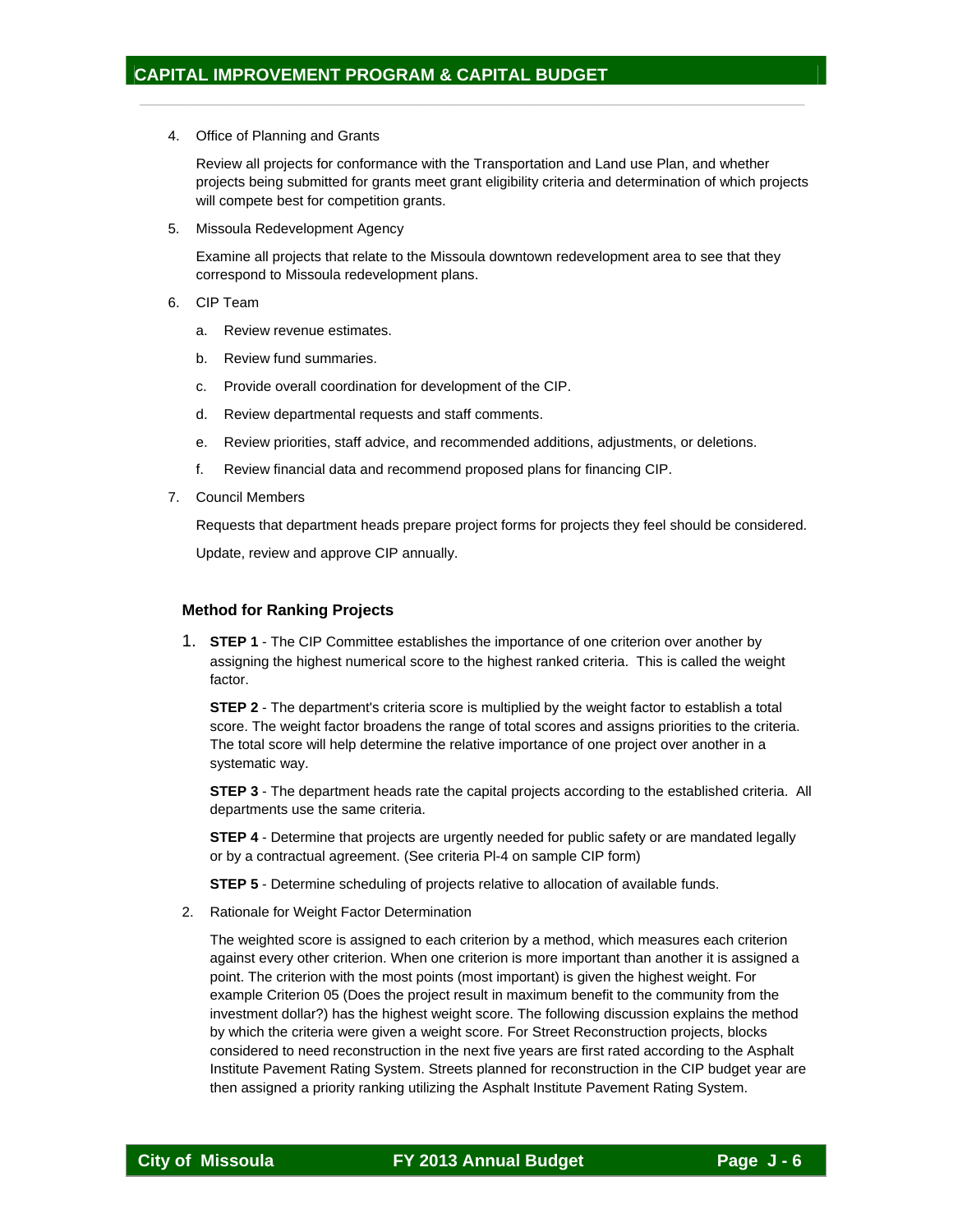#### **Definition of Criteria:**

1. Is the project necessary to meet Federal, State, or local legal requirements? This criterion includes projects mandated by Court Order to meet requirements of law or other requirements. Of special concern are those projects being accessible to the handicapped.

 $\frac{1}{2}$  ,  $\frac{1}{2}$  ,  $\frac{1}{2}$  ,  $\frac{1}{2}$  ,  $\frac{1}{2}$  ,  $\frac{1}{2}$  ,  $\frac{1}{2}$  ,  $\frac{1}{2}$  ,  $\frac{1}{2}$  ,  $\frac{1}{2}$  ,  $\frac{1}{2}$  ,  $\frac{1}{2}$  ,  $\frac{1}{2}$  ,  $\frac{1}{2}$  ,  $\frac{1}{2}$  ,  $\frac{1}{2}$  ,  $\frac{1}{2}$  ,  $\frac{1}{2}$  ,  $\frac{1$ 

- 2. Is the project necessary to fulfill a contractual requirement? This criterion includes Federal or State grants that requires local participation. Indicate the Federal grant name and number in the comment column.
- 3. Is this project urgently required? Will delay result in curtailment of an essential service? This statement should be checked "Yes" only if an emergency is clearly indicated; otherwise, answer "No." If "Yes," be sure to give full justification.
- 4. Does the project provide for or improve public health or safety? This criterion should be answered "No" unless public health or public safety can be shown to be an urgent or critical factor. If yes, please describe the public health or safety urgency.
- 5. Does the project result in maximum benefits to the community from the investment dollar? (Equipment and small projects should be related to larger program goals.)

Use a cost/benefit analysis, and/or another systematic method of determining the relative merits of the investment where it is appropriate. You may develop your own method of analysis; however, you may wish to review this method with the Finance Director or CIP Team prior to submitting the project in order to resolve any questionable elements. Leveraging of city money by attracting outside dollars from other public or private sources should be considered and explained.

Examples include when a project may be eligible for a federal or state grant where every dollar of City money will be matched by three dollars of federal monies. Another example would be when a piece of equipment is purchased; it may increase productivity by fifty percent (50%) and thereby reduce personnel and operating costs. This enables the City to avoid additional personnel or operation costs that would have been incurred otherwise in order to keep up with growing public service demand. Another example would include the acquisition of equipment so that a particular operation could be performed in-house as opposed to contracting outside when the in-house costs would be less than outside contracting costs.

Types of analyses include established cost/benefit calculations, return on investment, and pay back period through operating savings or other capital savings, and accepted industry rating schemes such as The American Asphalt Institute test. Also, estimate the number of people served over the life expectancy of the project and divide by the cost of the project. Relate this to other similar projects. Put this figure in the comment section and attach the information used to arrive at the figure. Where possible use standard measurements, for example, average daily trips (ADT).

This criterion also applies to the replacement or renovation of obsolete and inefficient facilities, which will result in substantial improvement in services to the public at the least possible cost.

- 0 No analysis is submitted where analysis is possible.
- 1 Analysis submitted is open to questioning. There are slight benefits to the project and no leveraging.
- 2 A credible analysis is submitted showing moderate benefits.
- 3 A credible analysis is submitted showing high benefits, which may include substantial leveraging.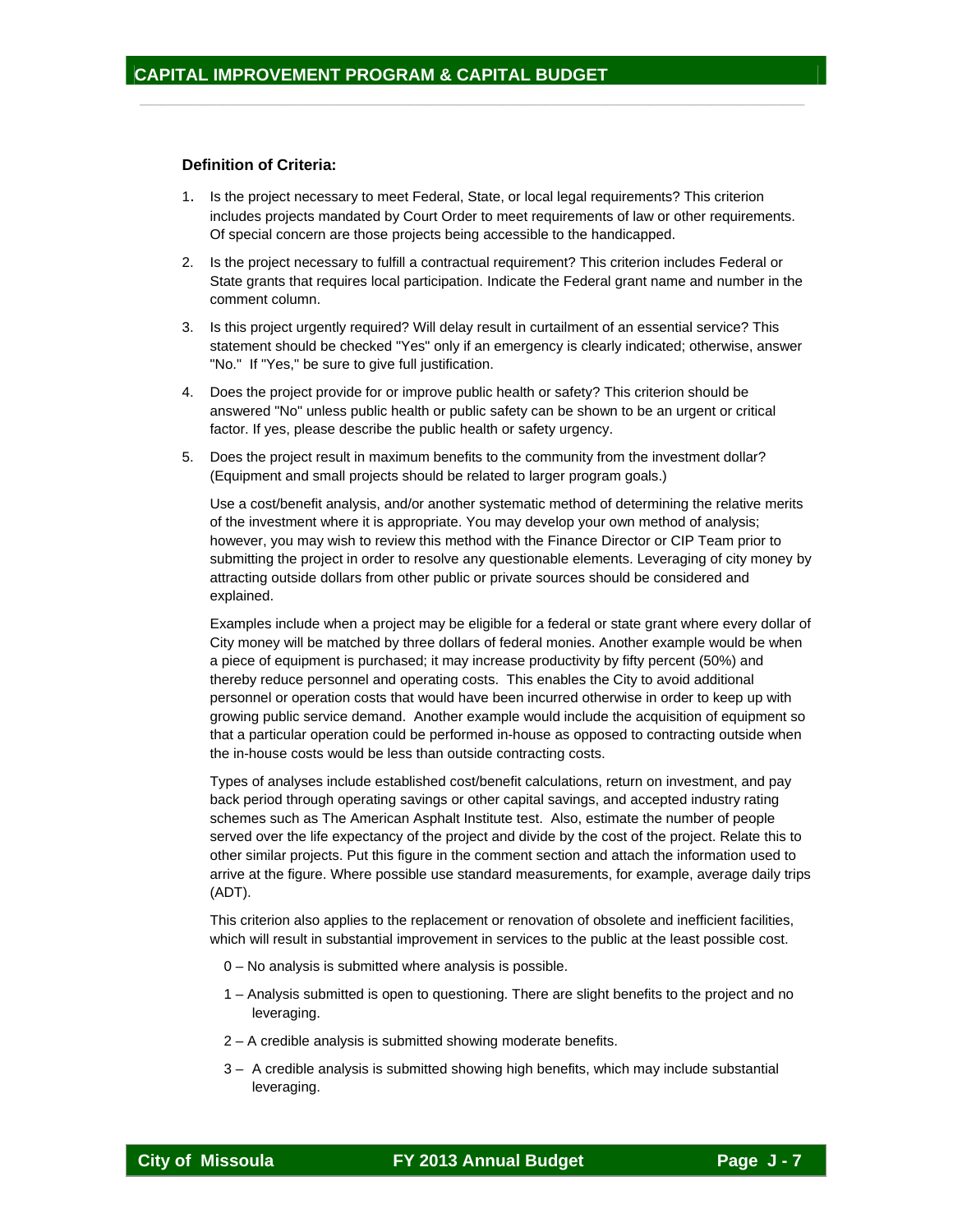6. Does the project require speedy implementation in order to assure its success of maximum effectiveness? (Equipment and small projects should be related to larger program goals.)

 $\frac{1}{2}$  ,  $\frac{1}{2}$  ,  $\frac{1}{2}$  ,  $\frac{1}{2}$  ,  $\frac{1}{2}$  ,  $\frac{1}{2}$  ,  $\frac{1}{2}$  ,  $\frac{1}{2}$  ,  $\frac{1}{2}$  ,  $\frac{1}{2}$  ,  $\frac{1}{2}$  ,  $\frac{1}{2}$  ,  $\frac{1}{2}$  ,  $\frac{1}{2}$  ,  $\frac{1}{2}$  ,  $\frac{1}{2}$  ,  $\frac{1}{2}$  ,  $\frac{1}{2}$  ,  $\frac{1$ 

- 0 Time is not a critical factor (i.e., the project will be as worthwhile doing five years from now as it is now).
- 1 Time is of moderate importance.
- 2 Time is of substantial importance.
- 3 Time is critical factor.

For example, there may be a time limitation on providing a local funding share in order to receive a State or Federal grant. Another example would be if an improvement or replacement project is not performed now, such as replacing a roof, the benefits will be reduced, such as an unrepaired/replaced roof that continues to leak until the building's structure is rotted until there is no structure that can be saved. A third example would be when a hazard, such as environmental pollution, exists and there is an increasing and significant risk that, if the hazard is not abated, then it is likely that significant or irreparable damage occurs or the City might be financially liable for the consequential damage. There may be other reasons why time is of the essence in the success or failure of a project. If the time factor is critical, explain why.

- 7. Does the project conserve energy, cultural or natural resources, or reduce pollution?
	- 0 Does not have any conservation aspects or pollution reduction.
	- 1 Project has minimal amount of conservation aspects or pollution reduction, or there is no substantiation of the claims of these benefits.
	- 2 Project has significant level of either conservation aspects or pollution reduction, or an accompanying analysis or reference to another study, or plan substantiates this benefit.
	- 3 Project has both conservation aspects and an accompanying analysis or reference to another study, or plan substantiates pollution reduction or a substantial amount of energy or pollution savings and this claim.
- 8. Does the project improve, maintain or expand upon essential City services where such services are recognized and accepted as necessary and effective? Identify in comment section what services are expanded. (Provision of a new service can be ranked anywhere on 0-2 scale).
	- 0 Low to moderate improvement in low to moderately important service.
	- 1 Maintain current level of service, substantial improvement of low priority service or moderate improvement of an essential service.
	- 2 Substantial improvement of an essential service.
- 9. Does the project relate specifically to the City's strategic planning priorities or other plans?
	- 0 Project enhances another plan, project or program aside from the strategic plan or does not conflict with any other plans, projects or programs (Note plan, project or program related to in comment section.)
	- 1 Project enhances any of the strategic directions as determined during the City's strategic planning process. Falls within the appropriate year of the strategic plan.
	- 2 This project substantially benefits any of the strategic directions to any of priorities as determined during the City's strategic planning process. Falls within the appropriate year of the strategic plan.
	- 3 This project is critical to any of the strategic directions determined during the City's strategic planning process. Falls within the appropriate year of the strategic plan.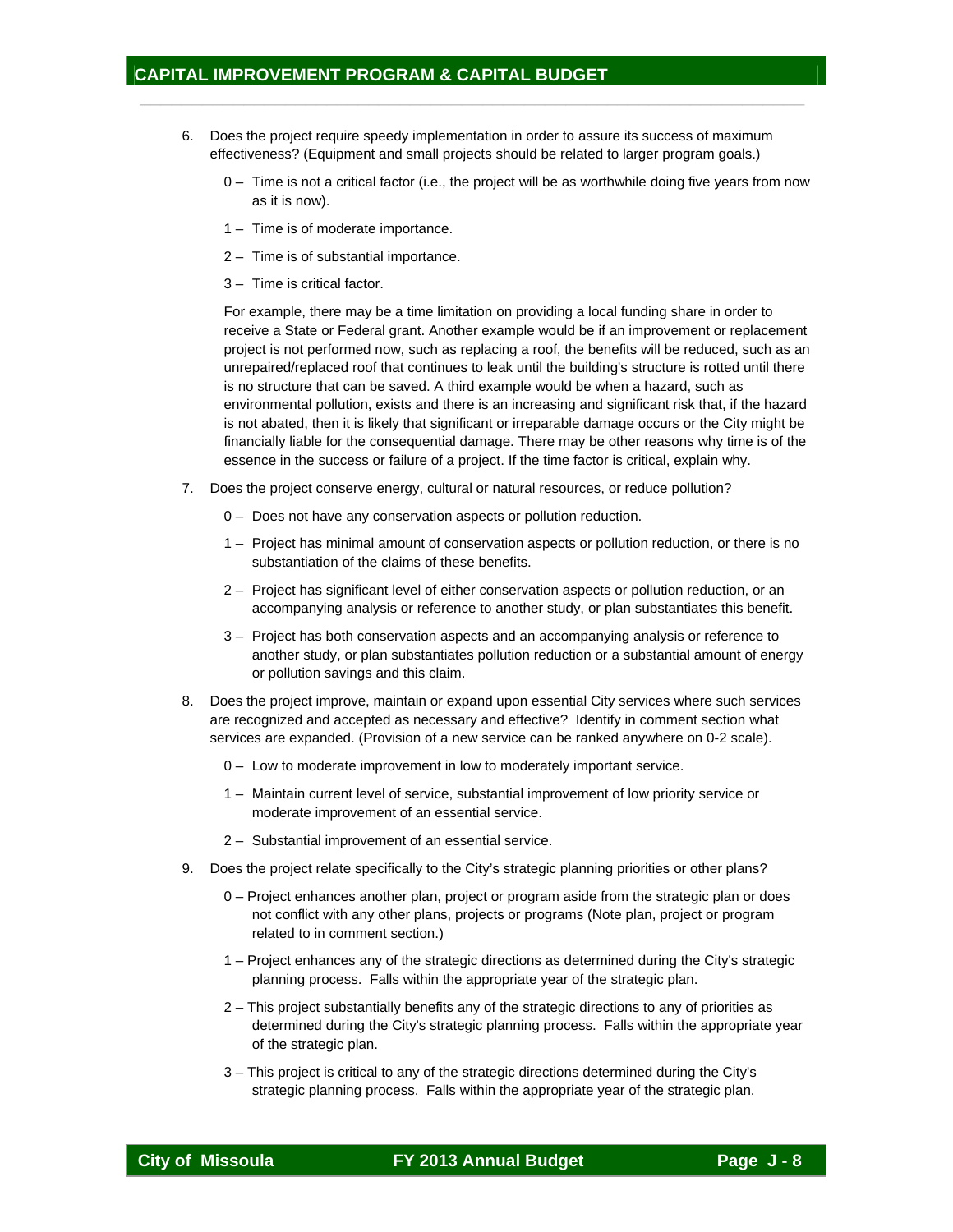# **2013-2017 Guides for Department Heads in Preparing Information on Projects**

 $\frac{1}{2}$  ,  $\frac{1}{2}$  ,  $\frac{1}{2}$  ,  $\frac{1}{2}$  ,  $\frac{1}{2}$  ,  $\frac{1}{2}$  ,  $\frac{1}{2}$  ,  $\frac{1}{2}$  ,  $\frac{1}{2}$  ,  $\frac{1}{2}$  ,  $\frac{1}{2}$  ,  $\frac{1}{2}$  ,  $\frac{1}{2}$  ,  $\frac{1}{2}$  ,  $\frac{1}{2}$  ,  $\frac{1}{2}$  ,  $\frac{1}{2}$  ,  $\frac{1}{2}$  ,  $\frac{1$ 

#### **Process**

- 1. Requests for all City Hall building construction needs should be sent to the Public Works Director. Please include the following information: the square footage, the number of people affected and the function of the people affected. Also note the problem with the existing space.
- 2. Submit project forms to the Finance. If there are any organizations in Missoula that you wish to be sure get a copy of the preliminary list, please submit their names and addresses with your projects.
- 3. All on-road vehicles worth less than \$35,000 are not included in the Capital Improvement Program.
- 4. Present a list of projects that might be included in the Capital Improvement Program after 2009.

#### **Filling Out Forms**

- 1. Only projects requesting funding during the first three years of the CIP will be evaluated with the criteria and ranked. The other projects are included for planning purposes without expressing intent to fund or not fund.
- 2. Be sure that all information asked for on the form is presented. If further explanation is needed, please attach it to the form.
- 3. If there is a need to coordinate one project with another project either internal or external, note and explain the need for the coordination in Part 5 of the form (Justification). Attach additional information when necessary.
- 4. In the justification section (Part 5) of the form explain your choice of a particular funding method(s). Also include a justification for your project and its relation to the criteria.
- 5. Section 7 of the form should reflect funding sources (include operating budget/in-king contributions) your totals should equal the total cost of the project, not just the cost to the City.

# **DESCRIPTION OF PROGRAM CATEGORIES**

The capital budget is broken down into the following categories:

- **CS**  Community Services (includes public buildings, etc.) e.g., renovation and energy improvements as well as new construction
- **PR** –Parks, Recreation and Open Space
- **S** –Street Improvements
- **PS** Public Safety
- **WW** Wastewater Facilities
- **SE** –Street Equipment

## **CIP AMENDMENT PROCEDURE**

In the case of a situation that arises which involves receipt of unanticipated revenue or unanticipated Missoula Redevelopment Agency projects the following amendment procedure is prescribed:

- 1. Department head requests an amendment to the CIP through the Finance Director.
- 2. CIP Team reviews the request.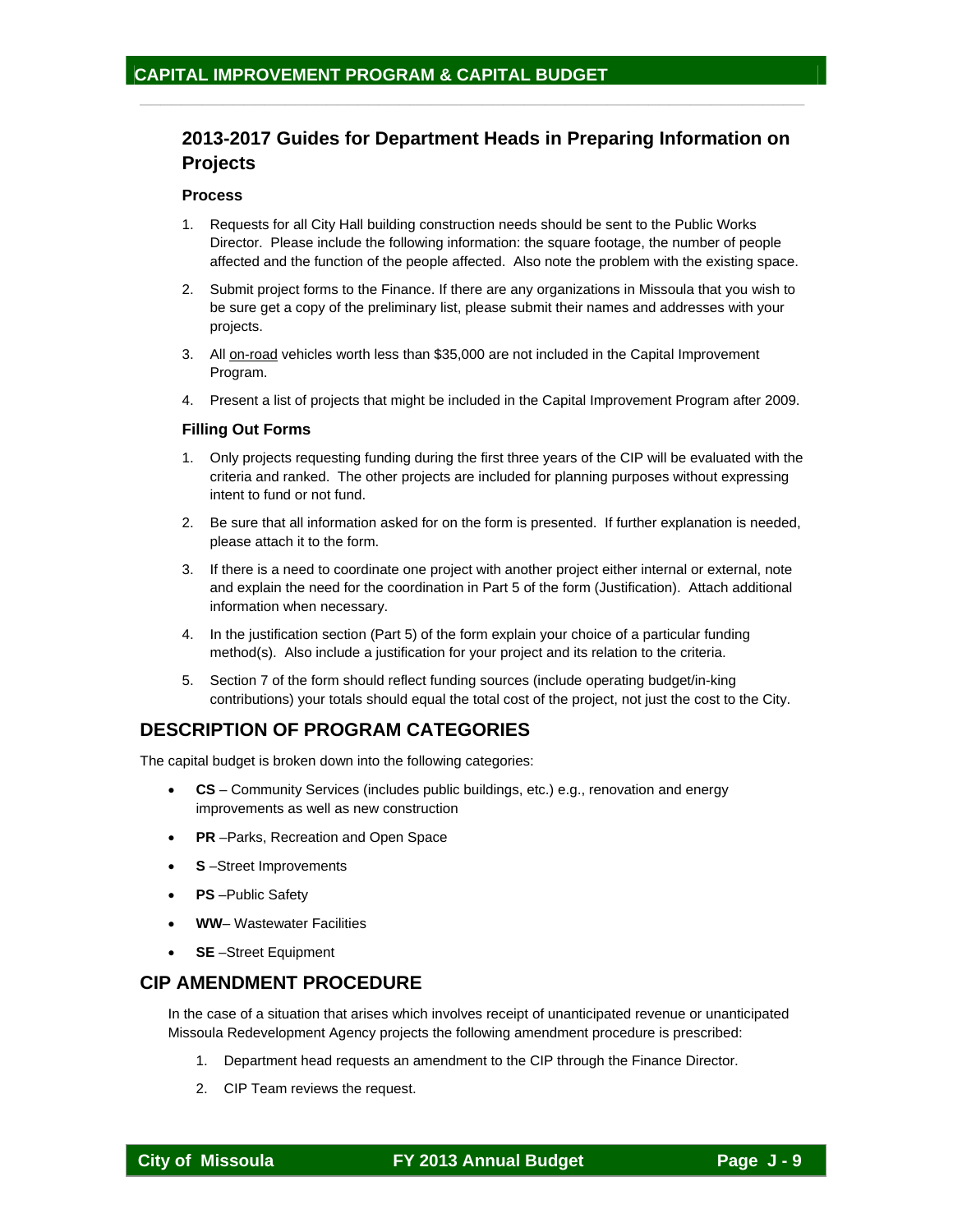- 3. CIP Team takes the request to all department heads for comments.
- 4. CIP Team makes recommendation to Council.
- 5. Amendment goes to Council for approval.

The purpose of this procedure is to handle large capital requests, which occur at mid-fiscal year and to adjust the CIP so that it remains up-to-date and therefore a useful working document.

 $\frac{1}{2}$  ,  $\frac{1}{2}$  ,  $\frac{1}{2}$  ,  $\frac{1}{2}$  ,  $\frac{1}{2}$  ,  $\frac{1}{2}$  ,  $\frac{1}{2}$  ,  $\frac{1}{2}$  ,  $\frac{1}{2}$  ,  $\frac{1}{2}$  ,  $\frac{1}{2}$  ,  $\frac{1}{2}$  ,  $\frac{1}{2}$  ,  $\frac{1}{2}$  ,  $\frac{1}{2}$  ,  $\frac{1}{2}$  ,  $\frac{1}{2}$  ,  $\frac{1}{2}$  ,  $\frac{1$ 

## **TAX INCREMENT FUNDS**

The unique nature of tax increment funds is recognized. The Missoula Redevelopment Agency undertakes capital expenditures, which are intended to encourage additional private investment within the Central Business District. Not all of these expenditures are committed a year or more in advance and they require the ability on the part of the Missoula Redevelopment Agency (MRA) to respond promptly to developer requests.

Pursuant to the purpose of the CIP all anticipated projects to be funded in part or totally with tax increment funds for acquisition of property and public works facilities will be placed in the CIP. Tax increment funds not committed or anticipated for specific projects within these budget categories will be appropriated as contingency funds, and be made available for authorized expenditures under State law. For project requests made during the fiscal year, which require tax increment financing, the CIP amendment procedure described in Section V shall be used.

The following project categories may be financed with tax increments funds and will not be subject to the CIP process: demolition and removal of structures, relocation of occupants and cost incurred under redevelopment activities described under MCA 7-15-4233. Section MCA 7-15-4233 outlines the exercise of powers and costs incurred for planning and management, administration and specific urban renewal projects, i.e., rehabilitation programs.

## **CAPITAL IMPROVEMENT PROGRAM FUNDING MECHANISMS**

The FY 2013-2017 Capital Improvement Program has sixteen different sources of funding. Each fund source is described below.

The various projects submitted by the departments are scored and ranked as shown in the statistical charts in Section IV. Projects **within** each fund source compete against other projects in that fund source for funding.

As noted before, capital projects, unlike operating expenses which recur annually, only require one-time allocations for a given project. This funding flexibility allows the City to use financing and one-time revenue sources to accelerate completion of critical projects.

All potential capital funding resources are evaluated to ensure equity of funding for the CIP. Equity is achieved if the beneficiaries of a project or service pay for it. For example, general tax revenues and/or General Obligation Bonds appropriately pay for projects that benefit the general public as a whole. User fees, development fees, and/or contributions pay for projects that benefit specific users.

| <b>General Fund Tax Levy:</b> | The City of Missoula sets aside a portion (amount varies from year to<br>year) of its General Fund Tax Levy for projects in a Capital Improvement<br>Program (C.I.P.).                                                                                            |
|-------------------------------|-------------------------------------------------------------------------------------------------------------------------------------------------------------------------------------------------------------------------------------------------------------------|
| <b>Cash Balance:</b>          | This fund source is a contribution of the City's general fund cash balance,<br>in addition to the portion of the CIP that comes from the general fund tax<br>levy. This category also includes projects which use excess cash reserves<br>in the CIP fund itself. |
| <b>State Revenues:</b>        | The City receives various payments from the State of Montana for<br>different purposes. A portion of Gas Tax revenues is earmarked for labor<br>and material costs of street projects. The City also maintains State routes                                       |

| <b>City of Missoula</b> | FY 2013 Annual Budget | Page J-10 |
|-------------------------|-----------------------|-----------|
|                         |                       |           |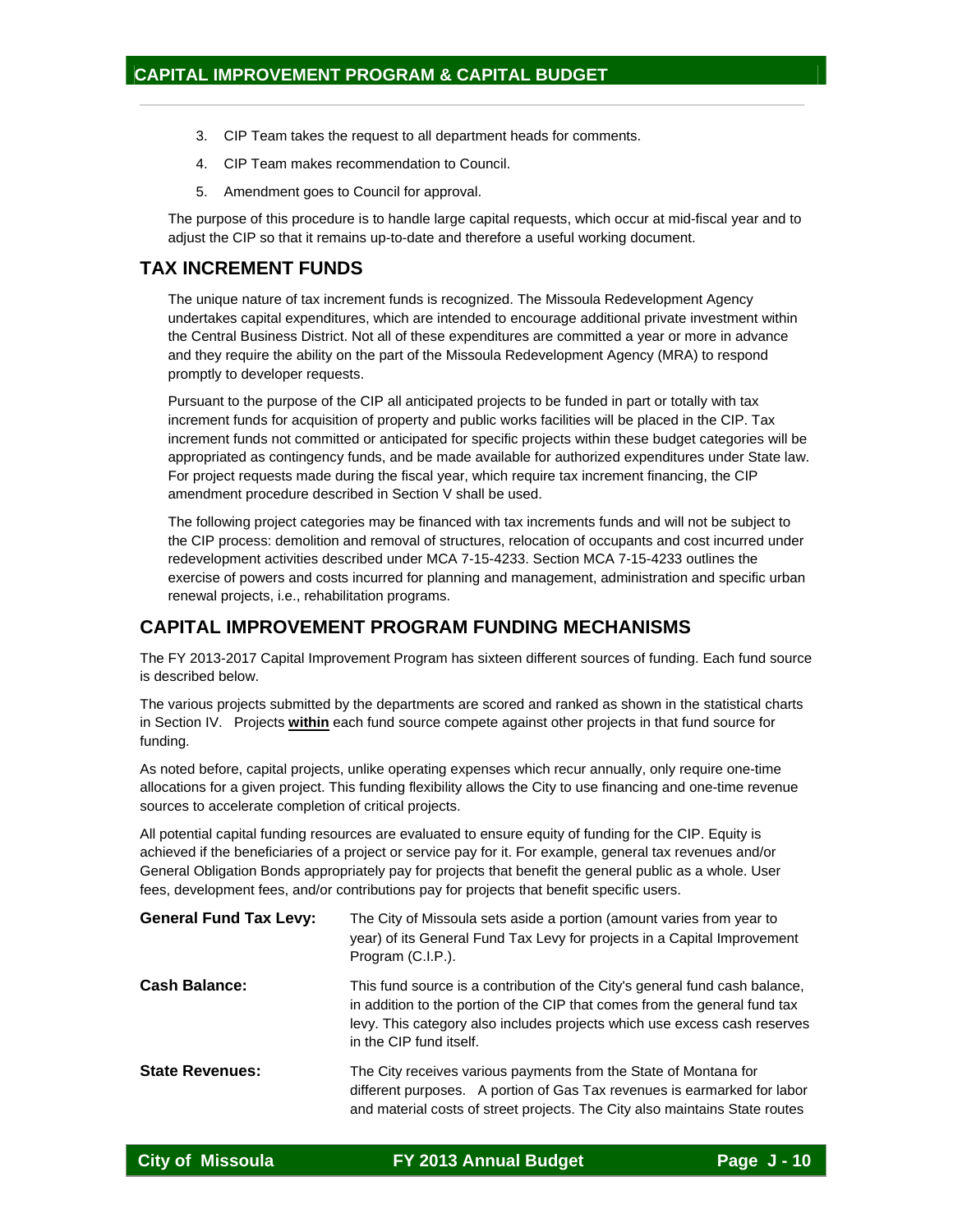|                             | within City limits and does special street projects for the State. Revenues<br>from these activities are used for labor, material, and capital outlay<br>expenditures.                                                                                                                                                                                                                                                                                                                                                                                                        |
|-----------------------------|-------------------------------------------------------------------------------------------------------------------------------------------------------------------------------------------------------------------------------------------------------------------------------------------------------------------------------------------------------------------------------------------------------------------------------------------------------------------------------------------------------------------------------------------------------------------------------|
| <b>Tax Increment Funds:</b> | This funding source consists of taxes levied on increases in the value of<br>parts of the Central Business District tax base, which began in 1978 and<br>continue today in a few new districts adjacent to the original Central<br>Business District. These funds are earmarked for redevelopment projects<br>within the district boundaries. Several new Urban Renewal Districts have<br>been created to supersede the original downtown district that will address<br>redevelopment issues in two older parts of the City.                                                  |
| Sewer R & D Fund:           | The Sewer Replacement and Depreciation Fund consists of funds set<br>aside annually for future investment in sewage treatment plant facilities.                                                                                                                                                                                                                                                                                                                                                                                                                               |
| <b>Parking Commission:</b>  | The Missoula Parking Commission maintains substantial cash reserves<br>that are available to them for projects related to parking needs.                                                                                                                                                                                                                                                                                                                                                                                                                                      |
| <b>Grants/Donations:</b>    | This fund source consists of Federal grants, State grants, and donations<br>by citizens and businesses where the money is passed through the City.                                                                                                                                                                                                                                                                                                                                                                                                                            |
| CTEP:                       | These are Federal grants primarily directed towards improving or<br>expanding non-motorized transportation.                                                                                                                                                                                                                                                                                                                                                                                                                                                                   |
| G.O. Bonds:                 | These are bonds for which the full faith and credit of the City is pledged.<br>G.O. Bonds require voter approval.                                                                                                                                                                                                                                                                                                                                                                                                                                                             |
| <b>Special Assessments</b>  |                                                                                                                                                                                                                                                                                                                                                                                                                                                                                                                                                                               |
| & Other Debt:               | Special Assessments are charges against certain properties to defray the<br>cost of infrastructure improvements deemed primarily to benefit those<br>properties. Also included are Revenue bonds where the debt service<br>payments are paid for exclusively from the project earnings and<br>Sidewalk/Curb Assessments. Other debt can include revenue bonds for<br>Sewer project loans and tax increment bonds, which were sold to finance<br>the downtown parking structure. Tax increment bonds are repaid by tax<br>increment revenues, which were previously discussed. |
| <b>Title One:</b>           | These are funds generated by repayment of HUD? UDAG projects.                                                                                                                                                                                                                                                                                                                                                                                                                                                                                                                 |
| <b>Trails Fund:</b>         | Donations and land lease payments have been set aside in a special<br>revenue fund for the purpose of expanding the trails system.                                                                                                                                                                                                                                                                                                                                                                                                                                            |
| <b>Cable TV:</b>            | These are funds generated from collection of franchise fees paid by<br>subscribers of the local cable television operators.                                                                                                                                                                                                                                                                                                                                                                                                                                                   |
| <b>User Fees:</b>           | User fees are charges for city services where the benefits received from<br>such services can be directly and efficiently applied to those who receive<br>the benefits.                                                                                                                                                                                                                                                                                                                                                                                                       |
|                             |                                                                                                                                                                                                                                                                                                                                                                                                                                                                                                                                                                               |
| Park Acq. &                 |                                                                                                                                                                                                                                                                                                                                                                                                                                                                                                                                                                               |
| <b>Development Fund:</b>    | This fund is set up to account for funding that developer's pay to the City<br>instead of donating park land when they are subdividing bare land.                                                                                                                                                                                                                                                                                                                                                                                                                             |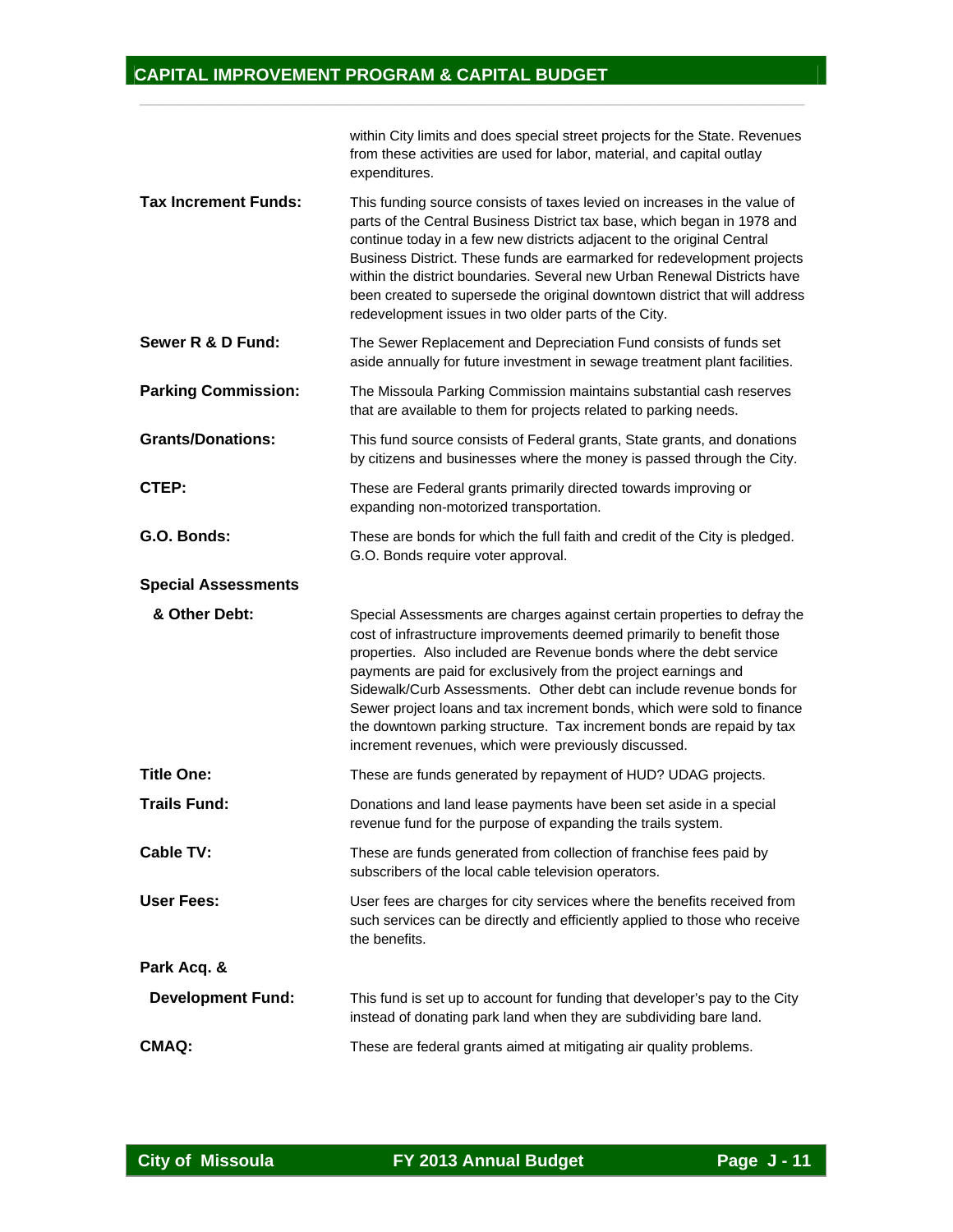**Other & Private:** This fund source represents other miscellaneous categories. One type of funding source would be the operating budget, which are the "in-kind" costs of City employee labor that are funded by the operating budget. Private investment is not included in the total City costs of the project, but is shown to demonstrate the "leveraging" of private investment that some projects, especially projects of the Missoula Redevelopment Agency, have. Also included are projects where the State of Montana may fund the project and be responsible for its implementation, so the project does not affect city funds or go through our treasury. These projects are shown because the affect the urban area.

 $\frac{1}{2}$  ,  $\frac{1}{2}$  ,  $\frac{1}{2}$  ,  $\frac{1}{2}$  ,  $\frac{1}{2}$  ,  $\frac{1}{2}$  ,  $\frac{1}{2}$  ,  $\frac{1}{2}$  ,  $\frac{1}{2}$  ,  $\frac{1}{2}$  ,  $\frac{1}{2}$  ,  $\frac{1}{2}$  ,  $\frac{1}{2}$  ,  $\frac{1}{2}$  ,  $\frac{1}{2}$  ,  $\frac{1}{2}$  ,  $\frac{1}{2}$  ,  $\frac{1}{2}$  ,  $\frac{1$ 

## **CAPITAL BUDGET AND ITS IMPACT ON FUTURE OPERATING BUDGETS**

Whenever the City commits to a CIP plan, there is an associated long-range commitment of operating funds. For this reason, it is important to evaluate capital commitments in the context of their long-range operating impact. Most capital projects affect future operating budgets either positively or negatively due to an increase or decrease in maintenance costs or by providing capacity for new programs to be offered. Such impacts vary widely from project to project and, as such, are evaluated individually during the process of assessing project feasibility. The five-year financial forecast also provides an opportunity to review the operating impact of growth-related future capital projects.

The operating impact of capital projects is analyzed and taken into consideration during the extensive CIP prioritization process. Estimated new revenues and/or operational efficiency savings associated with projects are also taken into consideration (net operating costs). Departmental staff plan and budget for significant start-up costs, as well as the operation and maintenance of new facilities. The cost of operating new or expanded facilities or infrastructure is included in the operating budget in the fiscal year the asset becomes operational. Debt service payments on any debt issued for capital projects is also included in the operating budget.

Listed below are two tables. The first table contains the capital items included in this year's Annual Budget, together with projected impacts on future operating budgets (exclusive of equipment replacement costs). The second table shows the equipment replacement costs by department for the next five fiscal years. A detail of the summarized capital replacement schedule is printed in the appendix to this report.

Please note that the level of operating budget impact is disclosed in the tables below. The General Fund debt service impacts have been in the CIP budget for many years and are discussed in further detail in the debt management section of this document.

The Fire equipment replacement schedule below (fire engines and ladder truck) will likely be postponed until a voted levy can be secured to pay for the purchase and financing of this very expensive equipment. The General Fund equipment will be financed while the enterprise fund equipment in the replacement schedule will be paid for in cash. Not all of the General Fund equipment will be purchased due to economic reasons, although the police patrol vehicles are always replaced due to their heavy use.

The future operating debt service impact for both of the new parking structures (East Main Street and the Riverfront Triangle) and the new head-works at the wastewater plant will be completely mitigated by current and future rate increases already in place. These projects will be funded utilizing revenue bonds that are rated by national rating agencies (Standard & Poors and Moody's). Rate covenants are in place for the all current revenue bonds requiring that debt service coverage ratios be maintained in order to maintain the debt ratings. No future revenue bonded debt can be issued without a demonstrated history of maintaining adequate debt service coverage ratios (please see the appendix for coverage calculations for both parking and wastewater). The dates and actual debt sizing for the E. Main Street parking ramp financing and the headwork's financing are disclosed below.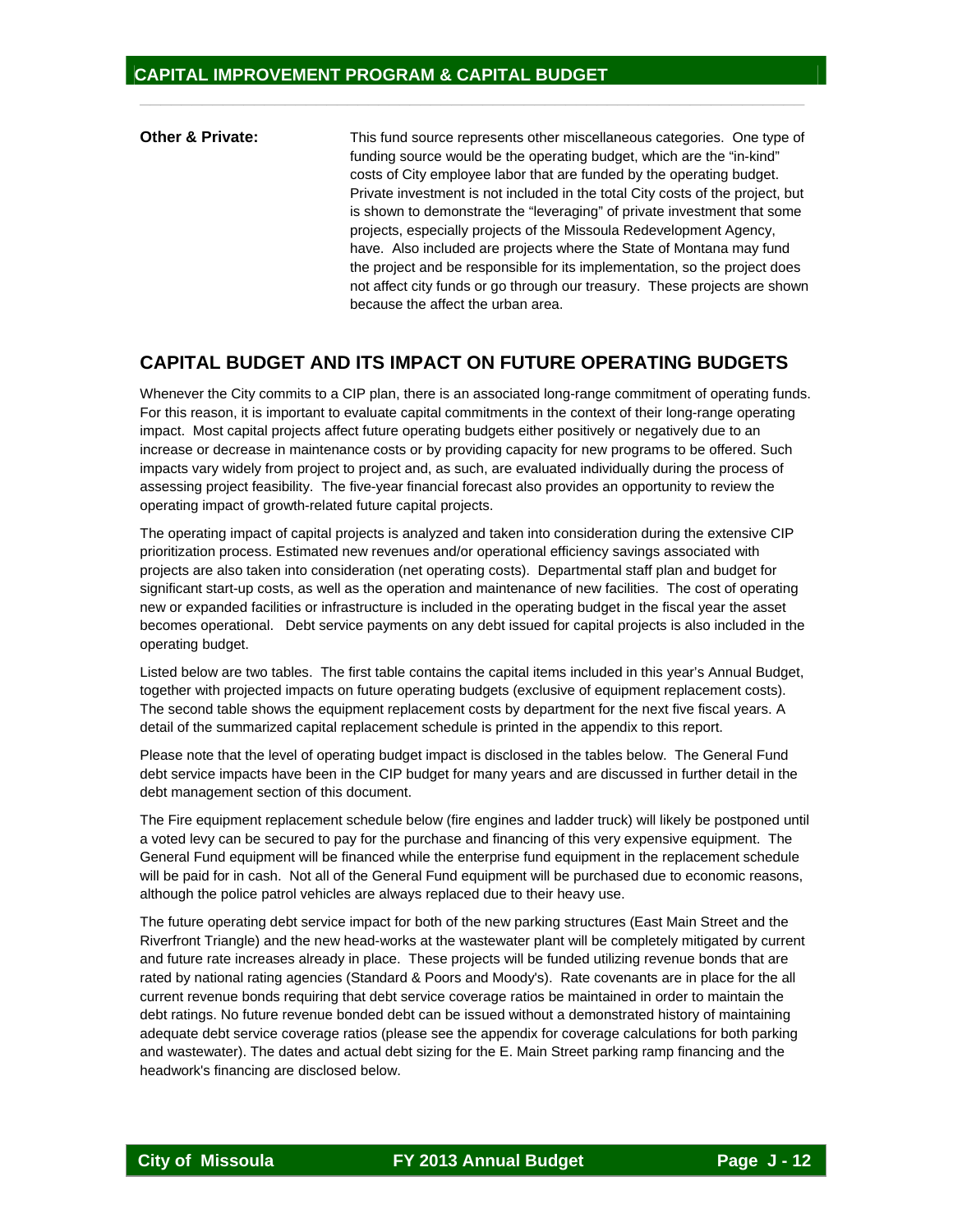Other than the debt financed projects discussed above, most non-General Fund supported projects are paid for in cash from various types of revenue streams such as grants and tax increment dollars.

 $\frac{1}{2}$  ,  $\frac{1}{2}$  ,  $\frac{1}{2}$  ,  $\frac{1}{2}$  ,  $\frac{1}{2}$  ,  $\frac{1}{2}$  ,  $\frac{1}{2}$  ,  $\frac{1}{2}$  ,  $\frac{1}{2}$  ,  $\frac{1}{2}$  ,  $\frac{1}{2}$  ,  $\frac{1}{2}$  ,  $\frac{1}{2}$  ,  $\frac{1}{2}$  ,  $\frac{1}{2}$  ,  $\frac{1}{2}$  ,  $\frac{1}{2}$  ,  $\frac{1}{2}$  ,  $\frac{1$ 

The following capital financings occurred during the previous fiscal year (FY 2011):

\$1,250,000 Special Improvement District #548 Bonds for improving circulation and pedestrian safety in the 5<sup>th</sup>/6<sup>th</sup>/Arthur & Maurice area of the University of Montana – sold in a competitive sale on June 6, 2011 and closed on July 5, 2011.

\$775,000 of Special Curb, Gutter, Sidewalk and Alley Approach Bonds sold in a competitive sale that closed on June 11, 2012.

\$871,739 Master Governmental Lease Purchase Agreement – heavy equipment/rolling stock- sold and closed on April 12, 2012.

The following capital financing occurred subsequent to July 1, 2012 (beginning of FY 2013):

None as of this time.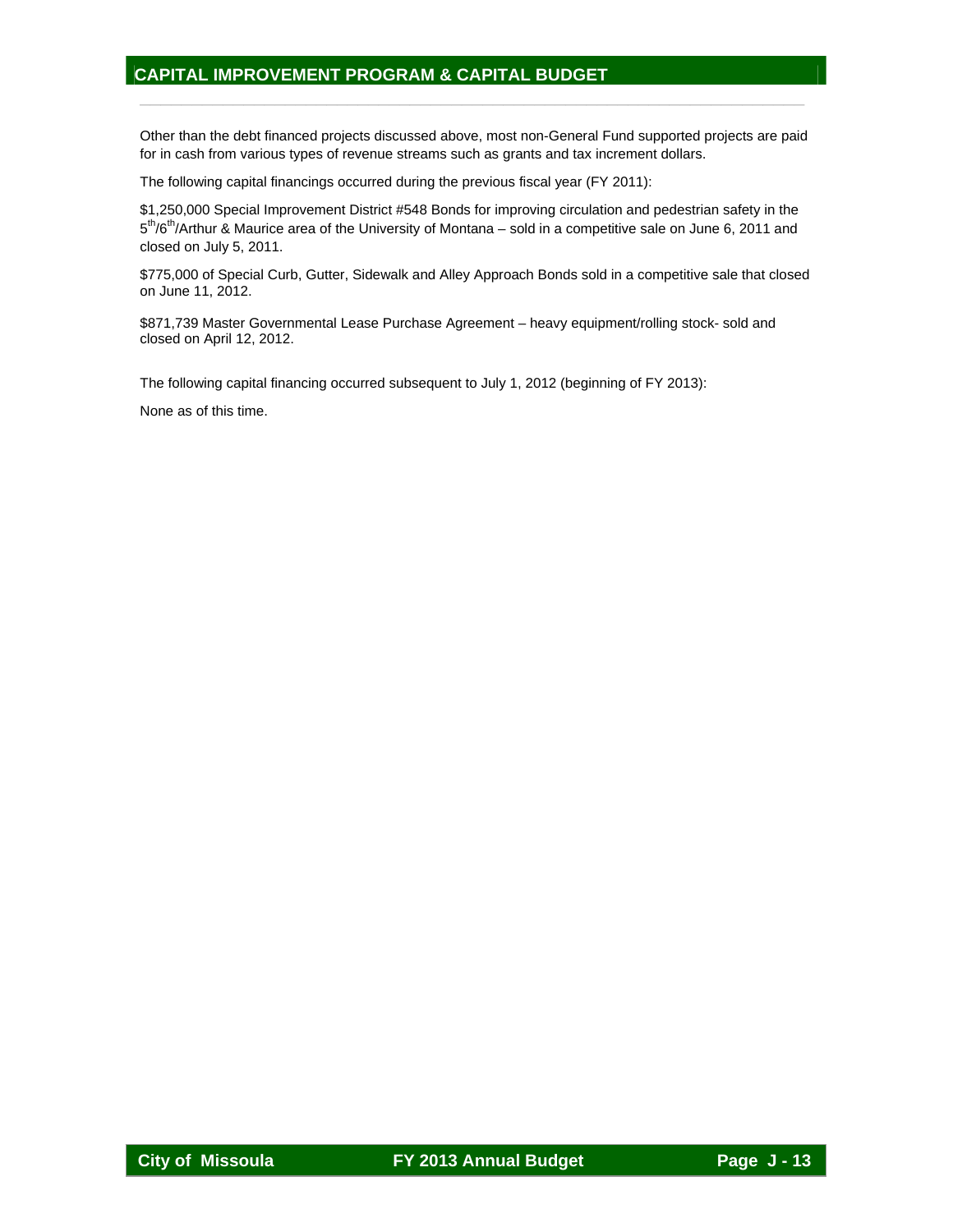|                                                                                                |                                            | FY 2013 Capital Budget & Operating Budget Impacts |                     |
|------------------------------------------------------------------------------------------------|--------------------------------------------|---------------------------------------------------|---------------------|
| FY 2013 Capital Budget                                                                         | <b>Projects by Department/Project Name</b> | <b>Annual Operating Budget Impacts</b>            |                     |
|                                                                                                |                                            | Personal<br>Other Operating<br>Debt Service       |                     |
| <b>Department/Project Title</b>                                                                | Appropriation                              | Services Costs<br>Costs<br>Costs                  | <b>Total</b>        |
| <b>General Fund Capital Purchases</b>                                                          |                                            |                                                   |                     |
| PC - Computer Replacement - City Wide                                                          | \$<br>67,000                               |                                                   | \$<br>67.000        |
| <b>CIP - General Fund</b>                                                                      |                                            |                                                   |                     |
| White Pine Debt Service Series 2001A                                                           |                                            | 127,100                                           | 127,100             |
| FY2005 Art Museum Debt Service                                                                 |                                            | 36,914                                            | 36,914              |
| City Hall Expansion Debt Service                                                               |                                            | 83,323                                            | 83,323              |
| Aquatics - General Fund Debt Service2006C (\$1.86 M)                                           |                                            | 134,823                                           | 134,823             |
| Fire Station #4 - General Fund Debt Serv. 2007A (\$680K)                                       |                                            | 52,515                                            | 52,515              |
| 50 Meter Pool - Gen. Fund Debt Serv. (\$840 K)                                                 |                                            | 63,010                                            | 63,010              |
| Internally Financed Equipment - owed to CIP                                                    |                                            | 159,677                                           | 159,677             |
| Energy Savings Performance Debt 2010C<br>CIP CORE Replacement Equipment                        |                                            | 86,825<br>229,652                                 | 86,825<br>229,652   |
| <b>Building Inspection Fund</b>                                                                |                                            |                                                   |                     |
| Computer Replacement                                                                           | 3,500                                      |                                                   | 3,500               |
|                                                                                                |                                            |                                                   |                     |
| <b>Wastewater Treatment Plant</b>                                                              |                                            |                                                   |                     |
| Sewer Pipe Rehabilitation Program                                                              | 200,000                                    |                                                   | 200,000<br>50.000   |
| Russell Street Interceptor (6th-Idaho)<br>Hybrid Poplar Tree Effluent Land Application Project | 50,000<br>450,000                          |                                                   | 450,000             |
| Energy Conservation Equip Replacement Project                                                  | 65,800                                     |                                                   | 65,800              |
|                                                                                                |                                            |                                                   |                     |
| <b>Missoula Redevelopment Agency</b><br>Computer Replacement                                   | 2,379                                      |                                                   | 2,379               |
| Other Funds - CIP - FY 2013                                                                    |                                            |                                                   |                     |
|                                                                                                |                                            |                                                   |                     |
| Copier Replacement Schedule<br>Vehicle Replacement Schedule                                    | 42,500<br>3,524,000                        |                                                   | 42,500<br>3,524,000 |
| Central Maintenance Building, Tools and Fence                                                  | 271,500                                    |                                                   | 271,500             |
| <b>URD III Trail Connections</b>                                                               | 62,000                                     |                                                   | 62,000              |
| URD II Silver Park & Millsite Trail System                                                     | 2,500,000                                  |                                                   | 2,500,000           |
| URD III Infrastructure Projects                                                                | 750,000                                    |                                                   | 750,000             |
| Two-Way Front and Main Sts Traffic Flow Project                                                | 100,000                                    |                                                   | 100,000             |
| URD II Western Curb/Sidewalk Improvements                                                      | 250,000                                    |                                                   | 250,000             |
| Aerial Orthophotography Update                                                                 | 40,000                                     |                                                   | 40,000              |
| Relocate Offoce of Neighborhoods-Mayor's Remodel                                               | 50,000                                     |                                                   | 50,000              |
| Epoxy Bike Lane Striping                                                                       | 38,773                                     |                                                   | 38,773              |
| Transfer Center Improvements                                                                   | 8,000                                      |                                                   | 8,000               |
| <b>Grant Creek Trail</b>                                                                       | 640,799                                    |                                                   | 640,799             |
| Park Development & Expansion                                                                   | 98,000                                     |                                                   | 98,000              |
| Aquatics CIP Plan for Splash & Currents                                                        | 138,000                                    |                                                   | 138,000             |
| Annual Sidewalk Installation/Replacement Program                                               | 860,000                                    |                                                   | 860,000             |
| Neighborhood Initiated Traffic Calming                                                         | 55,000                                     |                                                   | 55,000              |
| Street Improvement and Major Maintenance Program                                               | 1,000,000                                  |                                                   | 1,000,000           |
| Lolo Trail Study                                                                               | 120,000                                    |                                                   | 120,000             |
| Fort Missoula Regional Park                                                                    | 40,000                                     |                                                   | 40,000              |
| Renovate, Replacement and Improvements                                                         | 70,000                                     |                                                   | 70,000              |
| Rattlesnake Drive Sidewalk (Brookside to Creek Crossing)                                       | 295,000                                    |                                                   | 295,000             |
| Riverfront Triangle Parking Structure                                                          | 3,000,000                                  |                                                   | 3,000,000           |
| McCormick Park Site Plan                                                                       | 225,000                                    |                                                   | 225,000             |
| West Broadway Island                                                                           | 50,000                                     |                                                   | 50,000              |
| Rattlesnake Creek/Broadway Crossing                                                            | 420,000                                    |                                                   | 420,000             |
| South 3rd Street Reconstruction (Russell to Reserve)                                           | 155,000                                    |                                                   | 155,000             |
| Kim Williams Expansion                                                                         | 46,518                                     |                                                   | 46,518              |
| <b>MDA Caras Park Improvements</b>                                                             | 100,000                                    |                                                   | 100,000             |
| Milwaukee Lighting-Orange to Garfield Ph1                                                      | 232,700                                    |                                                   | 232,700             |
| <b>Gravel Street Paving</b>                                                                    | 268,000                                    |                                                   | 268,000             |
| VanBuren Street Reconstruction                                                                 | 222,000                                    |                                                   | 222,000             |
| Stump Cutter                                                                                   | 52,000                                     |                                                   | 52,000              |
| <b>ToolCat Utility Work Machine</b>                                                            | 65,610                                     |                                                   | 65,610              |
| White Pine Playground                                                                          | 3,600                                      |                                                   | 3,600               |
| <b>Concession Truck</b>                                                                        | 105,000                                    |                                                   | 105,000             |
| Turf Equipment - Top Dresser - Aerator                                                         | 15,000                                     |                                                   | 15,000              |
| Park Equipment Trailers                                                                        | 24,000                                     |                                                   | 24,000              |
| Fire Hydrants                                                                                  | 40,000                                     |                                                   | 40,000              |
| <b>Traffic Signal Controllers</b>                                                              | 34,100                                     |                                                   | 34,100              |
| Scott and Toole Intersection Improvements                                                      | 251,000                                    |                                                   | 251,000             |
| <b>GRAND TOTAL</b>                                                                             | \$<br>17,101,779 \$                        | $-$ \$<br>$-5$<br>973,839 \$                      | 18,075,618          |

 $\frac{1}{2}$  ,  $\frac{1}{2}$  ,  $\frac{1}{2}$  ,  $\frac{1}{2}$  ,  $\frac{1}{2}$  ,  $\frac{1}{2}$  ,  $\frac{1}{2}$  ,  $\frac{1}{2}$  ,  $\frac{1}{2}$  ,  $\frac{1}{2}$  ,  $\frac{1}{2}$  ,  $\frac{1}{2}$  ,  $\frac{1}{2}$  ,  $\frac{1}{2}$  ,  $\frac{1}{2}$  ,  $\frac{1}{2}$  ,  $\frac{1}{2}$  ,  $\frac{1}{2}$  ,  $\frac{1$ 

**City of Missoula FY 2013 Annual Budget Page J-14**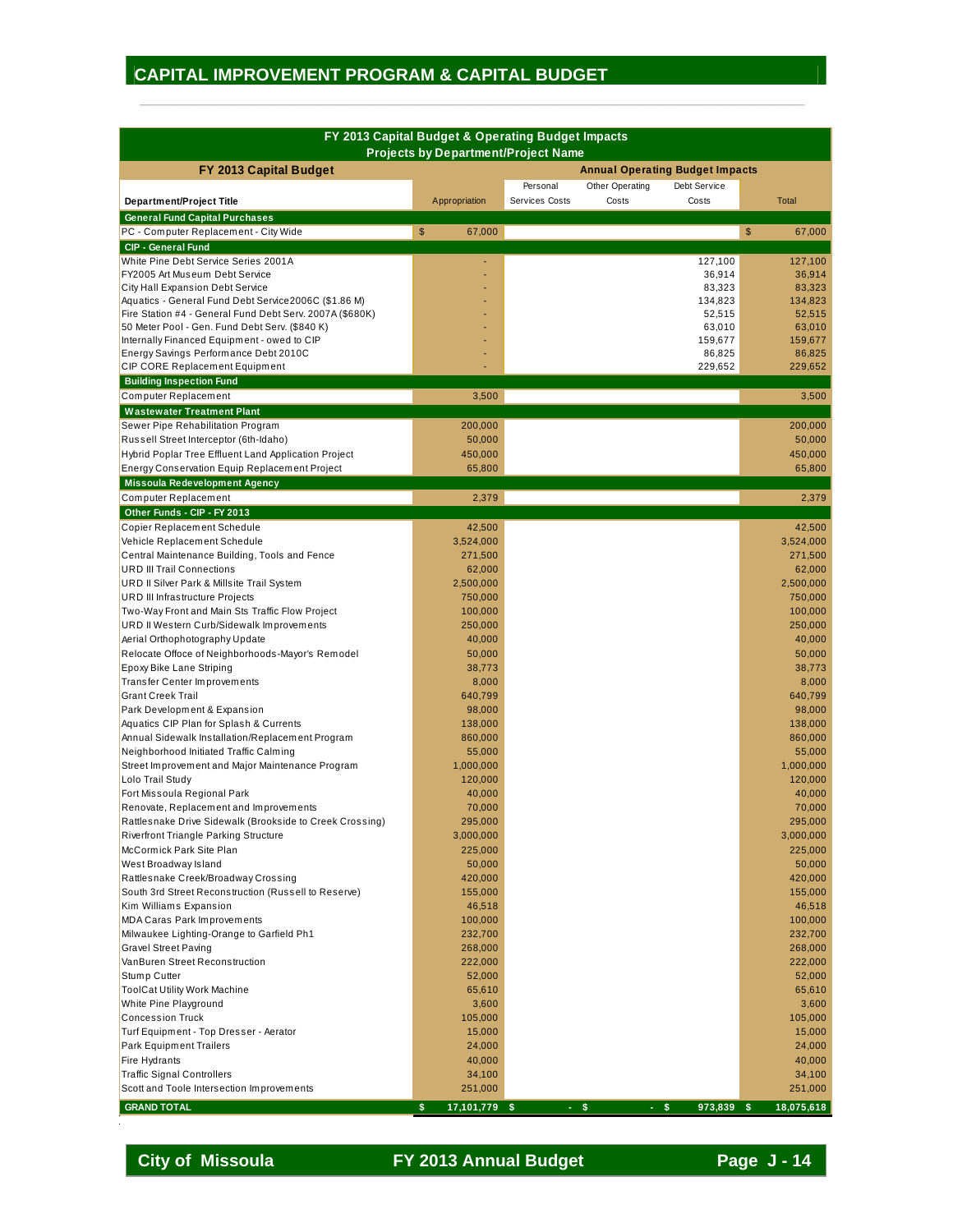| DEPARTMENT                                          |        |                     |                      |            |     |            |                           |        | <b>EQUIPMENT REPLACEMENT TOTALS</b>                                        |      |           |
|-----------------------------------------------------|--------|---------------------|----------------------|------------|-----|------------|---------------------------|--------|----------------------------------------------------------------------------|------|-----------|
|                                                     | FY2013 |                     |                      | FY2014     |     | FY2015     | FY2016                    |        | FY2017                                                                     |      | FY2018    |
| <b>ADMINISTRATION</b>                               |        |                     |                      |            |     |            |                           |        |                                                                            |      |           |
| <b>Total Operating Portion</b>                      | \$     |                     | \$                   |            | \$  | 25,000 \$  | $\sim$                    | \$     | 35,000 \$                                                                  |      |           |
| <b>Total CIP Portion</b><br>TOTAL OPERATING AND CIP | \$     |                     | $\frac{1}{\sqrt{2}}$ | $\sim$     | \$  | 25,000     | \$<br>$\mathcal{L}^{\pm}$ | \$     | 35,000                                                                     | -\$  |           |
|                                                     |        |                     |                      |            |     |            |                           |        |                                                                            |      |           |
| <b>PW ENGINEERING</b>                               |        |                     |                      |            |     |            |                           |        |                                                                            |      |           |
| <b>Total Operating Portion</b>                      | \$     |                     | \$                   | 72,000 \$  |     | 85,000     | \$<br>$30,000$ \$         |        | 85,000                                                                     | \$   | 5,000     |
| <b>Total CIP Portion</b>                            |        |                     |                      |            |     |            |                           |        |                                                                            |      |           |
| TOTAL OPERATING AND CIP                             | \$     | $\mathcal{L}^{\pm}$ | \$                   | 72,000     | \$  | 85,000     | \$<br>30,000              | \$     | 85,000                                                                     | \$   | 5,000     |
|                                                     |        |                     |                      |            |     |            |                           |        |                                                                            |      |           |
| POLICE DEPARTMENT                                   |        |                     |                      |            |     |            |                           |        |                                                                            |      |           |
| <b>Total Operating Portion</b>                      | \$     | 326,000             | -\$                  | 212,000    | \$  | 331,000    | \$<br>447,000             | - \$   | 222,000                                                                    | - \$ | 366,000   |
| <b>Total CIP Portion</b>                            |        |                     |                      |            |     |            |                           |        |                                                                            |      |           |
| TOTAL OPERATING AND CIP                             | \$     | 326,000             | \$                   | 212,000    | \$  | 331,000    | \$<br>447,000             | \$     | 222,000                                                                    | \$   | 366,000   |
|                                                     |        |                     |                      |            |     |            |                           |        |                                                                            |      |           |
| <b>FIRE DEPARTMENT</b>                              |        |                     |                      |            |     |            |                           |        |                                                                            |      |           |
| <b>Total Operating Portion</b>                      | \$     | 98,000 \$           |                      | 35,000     | \$  | 35,000     | \$<br>35,000              | \$     | 35,000                                                                     | \$   | 35,000    |
| <b>Total CIP Portion</b>                            |        | 1,213,000           |                      | 515,000    |     | 540,000    | 60,000                    |        | 470,000                                                                    |      | 430,000   |
| TOTAL OPERATING AND CIP                             | \$     | 1,311,000           | \$                   | 550,000    | \$  | 575,000    | \$<br>95,000              | \$     | 505,000                                                                    | \$   | 465,000   |
|                                                     |        |                     |                      |            |     |            |                           |        |                                                                            |      |           |
| <b>FIRE ADMINISTRATION</b>                          |        |                     |                      |            |     |            |                           |        |                                                                            |      |           |
| <b>Total Operatingt Portion</b>                     | \$     | 25,000 \$           |                      |            | \$  | 30,000     | \$<br>95,000 \$           |        | $30,000$ \$                                                                |      |           |
| <b>Total CIP Portion</b>                            |        |                     |                      |            |     |            |                           |        |                                                                            |      |           |
| TOTAL OPERATING AND CIP                             | \$     | 25,000              | \$                   |            | \$  | 30,000     | \$<br>95,000              | \$     | 30,000                                                                     | \$   |           |
| <b>STREET DIVISION</b>                              |        |                     |                      |            |     |            |                           |        |                                                                            |      |           |
| <b>Total Operating Portion</b>                      | \$     | 90,000              | - \$                 | 25,000     | -\$ | 25,000     | \$<br>25,000              | \$     | 85,000 \$                                                                  |      |           |
| <b>Total CIP Portion</b>                            |        | 477,000             |                      | 1,010,000  |     | 1,005,000  | 701,000                   |        | 601,000                                                                    |      | 990,000   |
| TOTAL OPERATING AND CIP                             | \$     | 567,000             | \$                   | 1,035,000  | \$  | 1,030,000  | \$<br>726,000             | \$     | 686,000                                                                    | \$   | 990,000   |
|                                                     |        |                     |                      |            |     |            |                           |        |                                                                            |      |           |
| <b>VEHICLE MAINTENANCE</b>                          |        |                     |                      |            |     |            |                           |        |                                                                            |      |           |
| <b>Total Operating Portion</b>                      | \$     |                     | \$                   |            | \$  |            | \$                        | \$     |                                                                            | \$   |           |
| <b>Total CIP Portion</b>                            |        |                     |                      |            |     | 25,000     | $\sim$                    |        | 70,000                                                                     |      |           |
| TOTAL OPERATING AND CIP                             | \$     | $\blacksquare$      | \$                   |            | \$  | 25,000     | \$<br>$\blacksquare$      | \$     | 70,000                                                                     | \$   |           |
|                                                     |        |                     |                      |            |     |            |                           |        |                                                                            |      |           |
| <b>TRAFFIC SERVICES</b>                             |        |                     |                      |            |     |            |                           |        |                                                                            |      |           |
| <b>Total Operating Portion</b>                      | \$     |                     | $\sqrt{3}$           |            | \$  | 41,000 \$  |                           | $-$ \$ |                                                                            | \$   |           |
| <b>Total CIP Portion</b>                            |        | 215,000             |                      | 30.000     |     | 48,000     | 150,000                   |        | 16,000                                                                     |      |           |
| TOTAL OPERATING AND CIP                             | \$     | 215,000             | -\$                  | 30,000     | \$  | 89,000     | \$<br>150,000             | \$     | 16,000                                                                     | \$   |           |
|                                                     |        |                     |                      |            |     |            |                           |        |                                                                            |      |           |
| <b>PARKS DEPARTMENT</b>                             |        |                     |                      |            |     |            |                           |        |                                                                            |      |           |
| <b>Total Operating Portion</b>                      | \$     | 96,000 \$           |                      | 95,000 \$  |     | 13,300 \$  | 123,000 \$                |        | $1,300$ \$                                                                 |      | 33,000    |
| <b>Total CIP Portion</b>                            |        | 370,000             |                      | 181,000    |     | 177,000    |                           |        | 336,000                                                                    |      | 215,000   |
| TOTAL OPERATING AND CIP                             | \$     | $466,000$ \$        |                      | 276,000 \$ |     | 190,300    | \$<br>123,000             | \$     | 337,300                                                                    | \$   | 248,000   |
|                                                     |        |                     |                      |            |     |            |                           |        |                                                                            |      |           |
| <b>Grand Total Operating Portion</b>                | \$     | 635,000 \$          |                      | 439,000 \$ |     | 585,300 \$ | 755,000 \$                |        | 493,300 \$                                                                 |      | 439,000   |
| <b>Grand Total CIP Portion</b>                      |        | 2,275,000           |                      | 1,736,000  |     | 1,795,000  | 911,000                   |        | 1,493,000                                                                  |      | 1,635,000 |
| <b>Federal Transportation Portion</b>               |        |                     |                      |            |     |            |                           |        |                                                                            |      |           |
| <b>SCBA Equipment Grant</b>                         |        |                     |                      |            |     |            |                           |        |                                                                            |      |           |
| <b>TOTAL GENERAL FUND</b>                           | \$     |                     |                      |            |     |            |                           |        | 2,910,000 \$ 2,175,000 \$ 2,380,300 \$ 1,666,000 \$ 1,986,300 \$ 2,074,000 |      |           |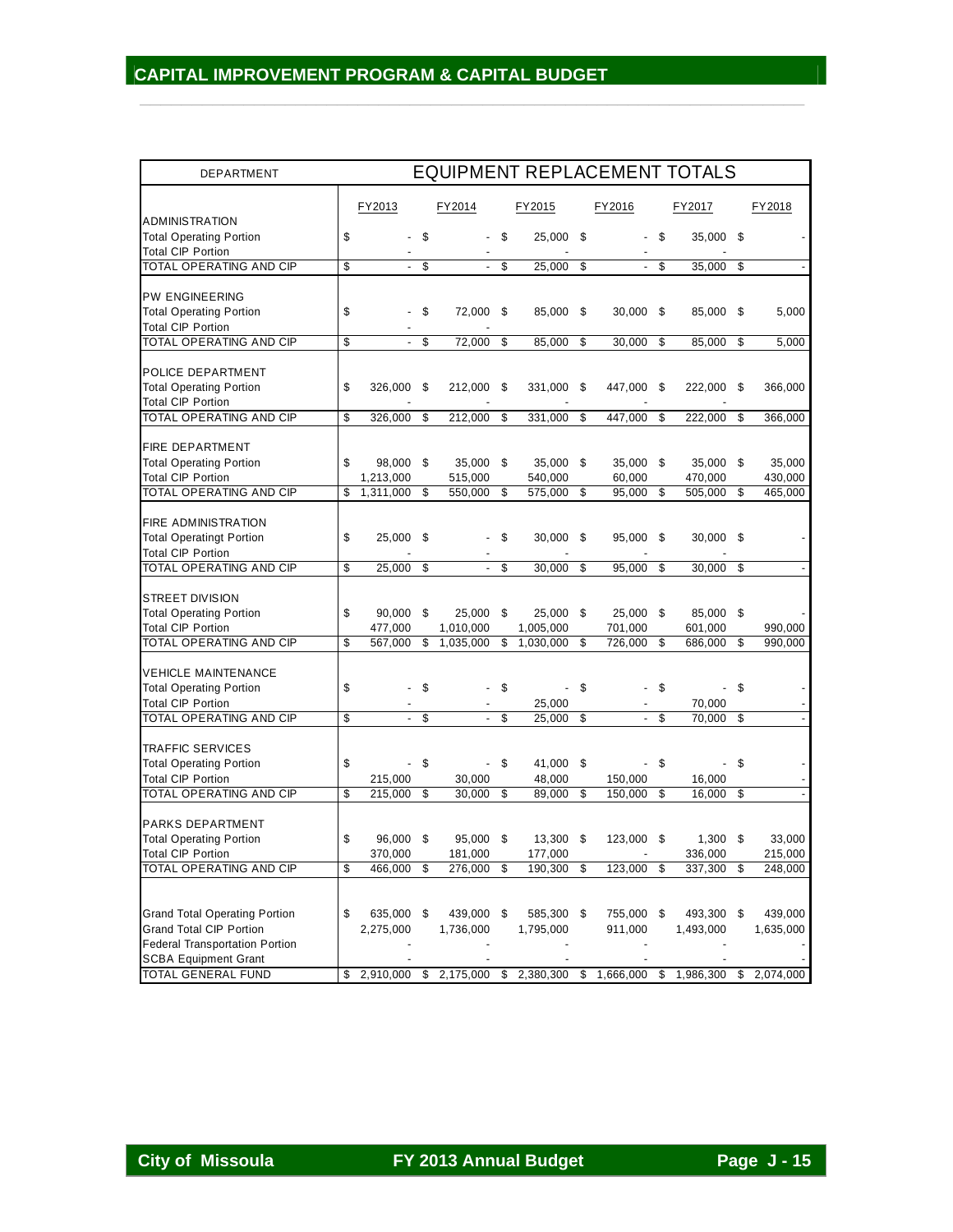| <b>CEMETERY</b>                                                                                     |                 |    |                                     |              |                          |    |                          |                          |            |     |           |
|-----------------------------------------------------------------------------------------------------|-----------------|----|-------------------------------------|--------------|--------------------------|----|--------------------------|--------------------------|------------|-----|-----------|
| <b>Total Operating Portion</b>                                                                      | \$              | \$ |                                     | \$           |                          | \$ |                          | \$                       |            | S   |           |
| <b>Total CIP Portion</b>                                                                            | 65,000          |    | 56,000                              |              | 56,000                   |    | 56,000                   |                          | 38,000     |     | 30,000    |
| <b>TOTAL OPERATING AND CIP</b>                                                                      | \$<br>65,000 \$ |    | 56,000                              | \$           | 56,000                   | \$ | 56,000                   | \$                       | 38,000     | \$  | 30,000    |
|                                                                                                     |                 |    |                                     |              |                          |    |                          |                          |            |     |           |
| <b>PARKING COMMISSION</b>                                                                           |                 |    |                                     |              |                          |    |                          |                          |            |     |           |
| <b>Total Operating Portion</b>                                                                      | \$<br>35,000    | \$ | 18,000                              | \$           | 56,000                   | \$ | 58,000                   | \$                       | 28,000     | -\$ | 28,000    |
| <b>Total CIP Portion</b>                                                                            |                 |    | 18,000                              |              |                          |    |                          |                          |            |     |           |
| TOTAL OPERATING AND CIP                                                                             | \$<br>35,000    | \$ | 36,000                              | \$           | 56,000                   | \$ | 58,000                   | $\overline{\mathcal{S}}$ | 28,000     | \$  | 28,000    |
|                                                                                                     |                 |    |                                     |              |                          |    |                          |                          |            |     |           |
| <b>WASTEWATER TREATMENT</b>                                                                         |                 |    |                                     |              |                          |    |                          |                          |            |     |           |
| <b>Total Operating Portion</b>                                                                      | \$              | \$ | 60,000                              | \$           | 75,500                   | \$ | 90,000 \$                |                          | 135,000 \$ |     | 60,000    |
| <b>Total CIP Portion</b>                                                                            |                 |    | 238,000                             |              |                          |    |                          |                          | 248,000    |     | 488,000   |
| TOTAL OPERATING AND CIP                                                                             | \$              | \$ | 298,000                             | \$           | 75,500                   | \$ | 90,000                   | \$                       | 383,000    | \$  | 548,000   |
|                                                                                                     |                 |    |                                     |              |                          |    |                          |                          |            |     |           |
| <b>BUILDING</b>                                                                                     |                 |    |                                     |              |                          |    |                          |                          |            |     |           |
| <b>Total Operating Portion</b>                                                                      | \$              | \$ | 60,000 \$                           |              |                          | \$ | 30,000                   | - \$                     | 90,000     | -\$ | 60,000    |
| <b>Total CIP Portion</b>                                                                            |                 |    |                                     |              |                          |    |                          |                          |            |     |           |
| TOTAL OPERATING AND CIP                                                                             | \$<br>÷.        | \$ | 60,000                              | \$           | $\overline{\phantom{0}}$ | \$ | 30,000                   | \$                       | 90,000     | \$  | 60,000    |
|                                                                                                     |                 |    |                                     |              |                          |    |                          |                          |            |     |           |
| <b>MRA</b>                                                                                          |                 |    |                                     |              |                          |    |                          |                          |            |     |           |
| <b>Total Operating Portion</b>                                                                      | \$              | \$ |                                     | \$           |                          | \$ |                          | \$                       |            |     |           |
| <b>Total CIP Portion</b>                                                                            |                 |    |                                     |              |                          |    |                          |                          |            |     |           |
| <b>TOTAL OPERATING AND CIP</b>                                                                      | \$              | \$ |                                     | \$           |                          | \$ |                          | \$                       |            | \$  |           |
| <b>MCAT</b>                                                                                         |                 |    |                                     |              |                          |    |                          |                          |            |     |           |
|                                                                                                     |                 |    |                                     |              |                          |    |                          |                          |            |     |           |
| <b>Total Operating Portion</b>                                                                      | \$              | \$ |                                     | \$           |                          | \$ |                          | \$                       |            |     |           |
| <b>Total CIP Portion</b>                                                                            |                 |    |                                     |              |                          |    |                          |                          |            |     |           |
| TOTAL OPERATING AND CIP                                                                             | \$              | \$ |                                     | \$           | $\overline{\phantom{0}}$ | \$ | $\overline{\phantom{0}}$ | \$                       |            | \$  |           |
| <b>Total Operating</b>                                                                              | \$<br>670,000   | \$ | 577,000                             | \$           | 716,800                  | \$ | 933,000                  | \$                       | 746,300    | \$  | 587,000   |
| <b>Total CIP</b>                                                                                    | 2,340,000       |    | 2,048,000                           |              | 1,851,000                |    | 967,000                  |                          | 1,779,000  |     | 2,153,000 |
| <b>Grand Total</b>                                                                                  | \$              |    | 3,010,000 \$ 2,625,000 \$ 2,567,800 |              |                          | S. | 1,900,000                | \$                       | 2,525,300  | \$  | 2,740,000 |
| <b>Federal Transportation Portion</b>                                                               | (205, 700)      |    | (174, 250)                          |              | (522, 750)               |    | (494, 700)               |                          |            |     | (493,000) |
| Park District 1 - Funding                                                                           | (351,000)       |    | (276,000)                           |              | (190, 300)               |    | (123,000)                |                          | (337, 300) |     | (248,000) |
| <b>Aquatics Support</b>                                                                             | (115,000)       |    |                                     |              |                          |    |                          |                          |            |     |           |
| Fire - GO Bond                                                                                      | (1, 200, 000)   |    | (515,000)                           |              | (540,000)                |    | (60,000)                 |                          | (430,000)  |     | (430,000) |
| <b>TOTALS</b>                                                                                       | \$<br>1.138.300 | s, | 1,659,750                           | $\mathbf{s}$ | 1,314,750                | s, | 1.222.300                | s,                       | 1,758,000  | \$  | 1,569,000 |
| Operating Equipment - predominantly rolling stock - pickup trucks & cars costing less than \$35,000 |                 |    |                                     |              |                          |    |                          |                          |            |     |           |
|                                                                                                     |                 |    |                                     |              |                          |    |                          |                          |            |     |           |

 $\frac{1}{2}$  ,  $\frac{1}{2}$  ,  $\frac{1}{2}$  ,  $\frac{1}{2}$  ,  $\frac{1}{2}$  ,  $\frac{1}{2}$  ,  $\frac{1}{2}$  ,  $\frac{1}{2}$  ,  $\frac{1}{2}$  ,  $\frac{1}{2}$  ,  $\frac{1}{2}$  ,  $\frac{1}{2}$  ,  $\frac{1}{2}$  ,  $\frac{1}{2}$  ,  $\frac{1}{2}$  ,  $\frac{1}{2}$  ,  $\frac{1}{2}$  ,  $\frac{1}{2}$  ,  $\frac{1$ 

CIP Equipment - Predominantly heavy equipment such as tandem axel dump trucks, fire engines, graders etc.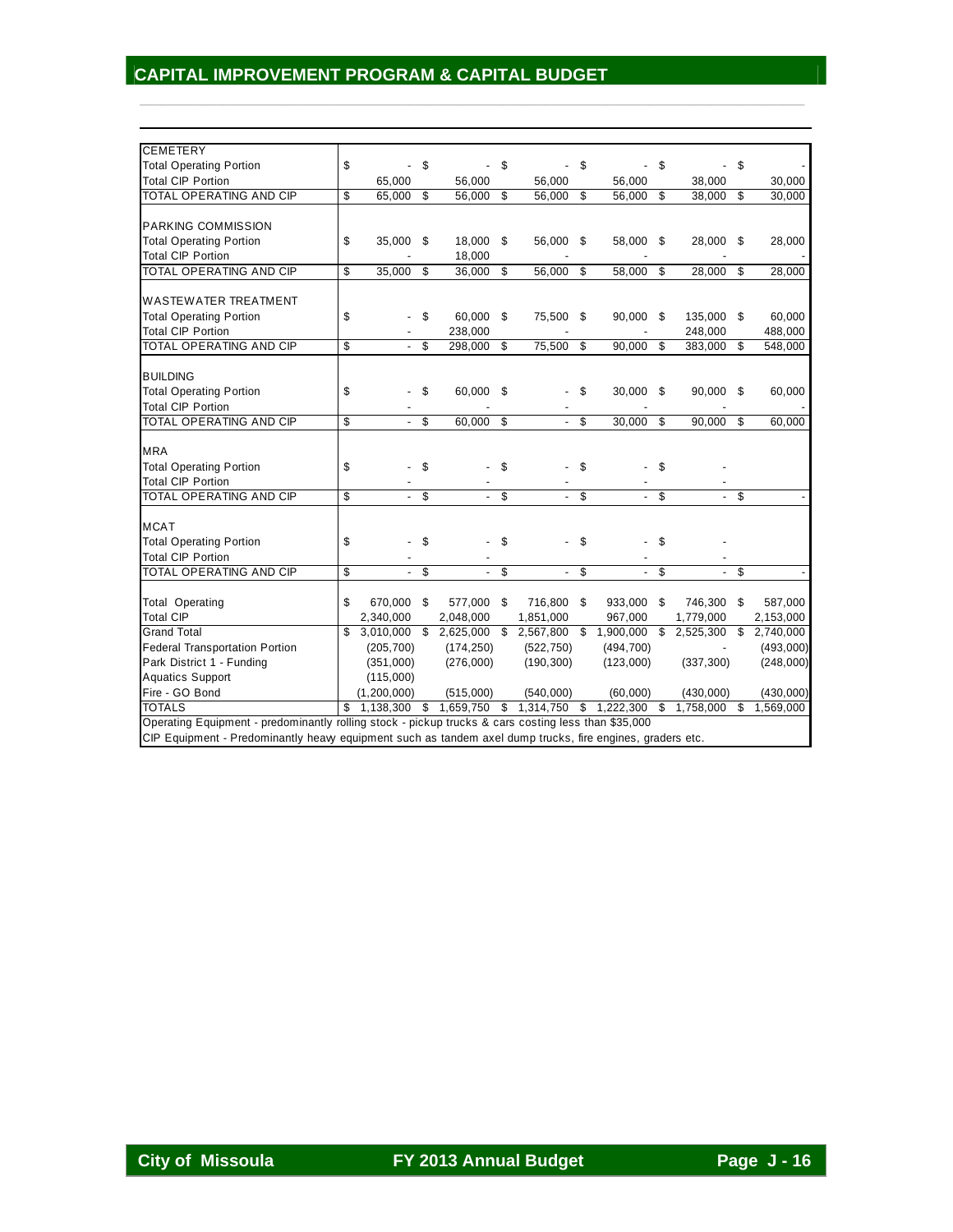|              | CORE EQUIPMENT REPLACEMENT SCHEDULE--ALL |             |         |         |               |         |         |         |
|--------------|------------------------------------------|-------------|---------|---------|---------------|---------|---------|---------|
| <b>UNIT</b>  | <b>VEHICLE</b>                           | <b>YEAR</b> | FY2013  | FY2014  | <b>FY2015</b> | FY2016  | FY2017  | FY2018  |
| $\#$         | <b>DESCRIPTION</b>                       |             |         |         |               |         |         |         |
|              | <b>ADMIN. DEPARTMENTS</b>                |             |         |         |               |         |         |         |
| 800          | <b>TOYOTA PRIUS</b>                      |             |         |         |               |         | 35,000  |         |
| 885          | DODGE DURANGO2                           | 2001        |         |         | 25,000        |         |         |         |
| 890          | FORD RANGER (MCAT)                       |             |         |         |               |         |         |         |
|              |                                          |             |         |         |               |         |         |         |
| $\mathbf{1}$ | <b>TOTAL UNITS</b>                       |             |         |         | 25,000        |         | 35,000  |         |
|              | <b>ENGINEERING DIVISION</b>              |             |         |         |               |         |         |         |
| 503          | JEEP GRAND CHEROKEE                      | 2005        |         |         | 30,000        |         |         |         |
| 504          | DODGE 1\2 TON 4WHL                       | 2001        |         | 32,000  |               |         |         |         |
| 505          | <b>JEEP LIBERTY</b>                      | 2006        |         |         |               | 30,000  |         |         |
| 506          | FORD RANGER EXT CAB                      | 2006        |         |         |               |         | 25,000  |         |
| 507          | <b>GMC SONOMA</b>                        | 2007        |         |         |               |         |         |         |
| 508          | GMC 2500 4WL DR                          | 2005        |         | 35,000  |               |         |         |         |
| 509          | CHEVROLET IMPALA                         | 2008        |         |         |               |         | 30,000  |         |
| 510          | <b>GMC COLORADO</b>                      | 2005        |         |         | 30,000        |         |         |         |
| 511          | GMC SIERRA 2500                          | 2000        |         |         |               |         | 30,000  |         |
| 512          | CHEV ROLET COLORADO                      | 2005        |         |         | 25,000        |         |         |         |
|              | SEWER TAP COMPRESSORS                    |             |         | 5,000   |               |         |         | 5,000   |
| 8            | <b>TOTAL UNITS</b>                       |             |         | 72,000  | 85,000        | 30,000  | 85,000  | 5,000   |
|              | <b>POLICE DEPARTMENT</b>                 |             |         |         |               |         |         |         |
| $\mathbf{1}$ | <b>FORD ESCAPE</b>                       | 2012        |         |         |               |         |         | 25,000  |
| 6            | <b>FORD ESCAPE</b>                       | 2012        |         |         |               |         |         | 25,000  |
| $\tau$       | CHEVROLET G30 VAN                        | 2004        |         |         |               |         | 45,000  |         |
| 10           | <b>CHEVROLET TAHOE</b>                   | 2002        |         | 35,000  |               |         |         |         |
| 11           | CHEVROLET IMPALA                         | 2004        |         |         |               | 25,000  |         |         |
| 12           | CHEVROLET IMPALA                         | 2004        |         |         | 25,000        |         |         |         |
| 20           | DODGE DAKOTA                             | 2010        |         |         |               | 40,000  |         |         |
| 26           | <b>CHEVY VAN</b>                         | 2005        | 35,000  |         |               |         |         |         |
| 39           | <b>BUICK CENTURY</b>                     | 2003        | 25,000  |         |               |         |         |         |
| 42           | FORD EXPEDITION                          | 2005        |         |         |               | 40,000  |         |         |
| 44           | DODGE CHARGER                            | 2010        |         | 38,000  |               |         | 38,000  |         |
| 45           | <b>DODGE CHARGER</b>                     | 2010        |         | 38,000  |               |         | 38,000  |         |
| 46           | <b>DODGE CHARGER</b>                     | 2010        |         | 38,000  |               |         | 38,000  |         |
| 47           | <b>DODGE CHARGER</b>                     | 2010        |         | 38,000  |               |         | 38,000  |         |
| 48           | <b>CHEVROLET TAHOE</b>                   | 2011        |         |         | 38,000        |         |         | 38,000  |
| 49           | <b>DODGE CHARGER</b>                     | 2011        |         |         | 38,000        |         |         | 38,000  |
| 50           | DODGE CHARGER                            | 2011        |         |         | 38,000        |         |         | 38,000  |
| 51           | <b>DODGE CHARGER</b>                     | 2011        |         |         | 38,000        |         |         | 38,000  |
| 52           | <b>DODGE CHARGER</b>                     | 2011        |         |         | 38,000        |         |         | 38,000  |
| 53           | <b>DODGE CHARGER</b>                     | 2011        |         |         |               | 38,000  |         |         |
| 54           | <b>DODGE CHARGER</b>                     | 2011        |         |         |               | 38,000  |         |         |
| 55           | <b>DODGE CHARGER</b>                     | 2012        |         |         | 38,000        |         |         | 38,000  |
| 56           | DODGE CHARGER                            | 2012        |         |         | 38,000        |         |         |         |
| 6699         | <b>FORD TAURUS</b>                       | 2005        |         | 25,000  |               |         |         | 38,000  |
| 8033         | CHEVROLET IMPALA                         |             |         |         |               |         |         |         |
|              |                                          | 2007        |         |         |               |         | 25,000  |         |
| 8040         | FORD F150 CREW CAB                       | 2007        |         |         |               |         |         |         |
| 8059         | CHEVROLET IMPALA                         | 2008        |         |         |               |         |         | 25,000  |
| 8060         | CHEVROLET IMPALA                         | 2008        |         |         |               |         |         | 25,000  |
| 8061         | DODGE CHARGER                            | 2009        | 38,000  |         |               | 38,000  |         |         |
| 8062         | DODGE CHARGER                            | 2009        | 38,000  |         |               | 38,000  |         |         |
| 8063         | DODGE CHARGER                            | 2009        | 38,000  |         |               | 38,000  |         |         |
| 8064         | DODGE CHARGER                            | 2009        | 38,000  |         |               | 38,000  |         |         |
| 8065         | DODGE CHARGER                            | 2009        | 38,000  |         |               | 38,000  |         |         |
| 8066         | DODGE CHARGER                            | 2009        | 38,000  |         |               | 38,000  |         |         |
| 8071         | TOYOTA HIGHLANDER                        | 2009        |         |         |               |         |         |         |
| 8082         | FORD CROWN VIC                           | 2009        | 38,000  |         |               | 38,000  |         |         |
| 8088         | <b>MALIBU HYBRID</b>                     | 2009        |         |         |               |         |         |         |
| 8089         | <b>MALIBU HYBRID</b>                     | 2009        |         |         |               |         |         |         |
| 8090         | <b>MALIBU HYBRID</b>                     | 2009        |         |         |               |         |         |         |
| 8494         | FORD EXPEDITION                          | 2006        |         |         | 40,000        |         |         |         |
|              |                                          |             |         |         |               |         |         |         |
| 40           | <b>TOTAL UNITS</b>                       |             | 326,000 | 212,000 | 331,000       | 447,000 | 222,000 | 366,000 |

 $\frac{1}{2}$  ,  $\frac{1}{2}$  ,  $\frac{1}{2}$  ,  $\frac{1}{2}$  ,  $\frac{1}{2}$  ,  $\frac{1}{2}$  ,  $\frac{1}{2}$  ,  $\frac{1}{2}$  ,  $\frac{1}{2}$  ,  $\frac{1}{2}$  ,  $\frac{1}{2}$  ,  $\frac{1}{2}$  ,  $\frac{1}{2}$  ,  $\frac{1}{2}$  ,  $\frac{1}{2}$  ,  $\frac{1}{2}$  ,  $\frac{1}{2}$  ,  $\frac{1}{2}$  ,  $\frac{1$ 

City of Missoula **FY 2013 Annual Budget** Page J - 17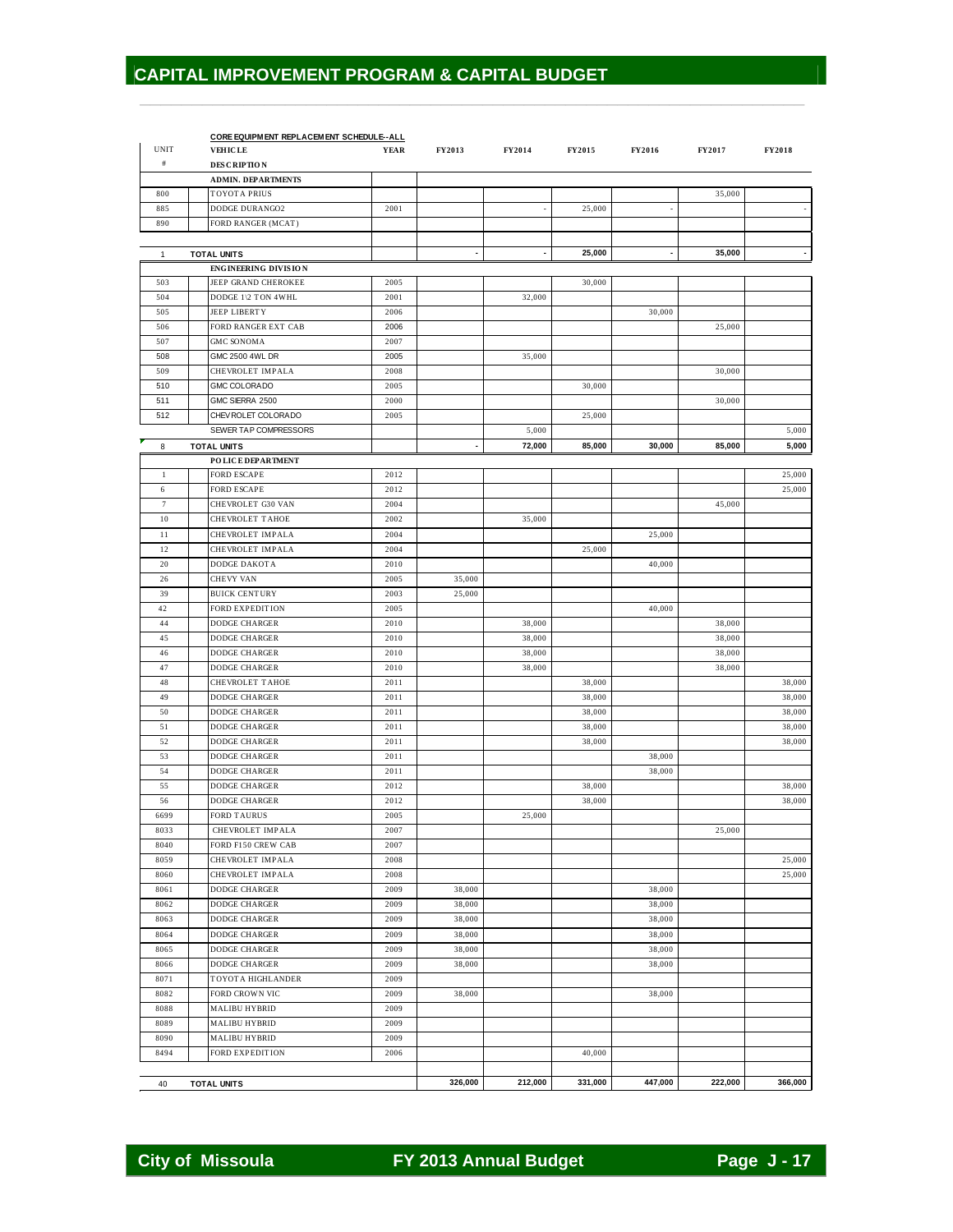$\frac{1}{2}$  ,  $\frac{1}{2}$  ,  $\frac{1}{2}$  ,  $\frac{1}{2}$  ,  $\frac{1}{2}$  ,  $\frac{1}{2}$  ,  $\frac{1}{2}$  ,  $\frac{1}{2}$  ,  $\frac{1}{2}$  ,  $\frac{1}{2}$  ,  $\frac{1}{2}$  ,  $\frac{1}{2}$  ,  $\frac{1}{2}$  ,  $\frac{1}{2}$  ,  $\frac{1}{2}$  ,  $\frac{1}{2}$  ,  $\frac{1}{2}$  ,  $\frac{1}{2}$  ,  $\frac{1$ 

|                 | <b>FIRE DEPARTMENT</b>               |              |           |                          |         |         |         |
|-----------------|--------------------------------------|--------------|-----------|--------------------------|---------|---------|---------|
| NV3             | <b>BOAT TRAILER</b>                  | 2001         |           |                          |         |         |         |
| NV1             | RESCUE BOAT (15 YR)                  | 2001         |           |                          |         |         |         |
| CT <sub>1</sub> | MOBILE CASCADE SYSTEM                | 1997         |           |                          |         |         | 40,000  |
| CAT             | CATARAFT TUBES                       | 2002         |           |                          |         |         |         |
| 1073            | FIRE ENGINE (TYPE 1)                 | 2010         |           |                          |         |         |         |
| 3227            | FIRE ENGINE (TYPE 1)                 | 2003         |           |                          |         |         |         |
| 2341            | FIRE ENGINE (TYPE 1)                 | 2002         |           |                          |         |         | 430,000 |
| 1373            | FIRE ENGINE (TYPE 1)                 | 1999         |           | 430,000                  |         |         |         |
| 1380            | FIRE ENGINE (TYPE 1)                 | 1999         |           |                          | 430,000 |         |         |
| 6664            | FIRE ENGINE (TYPE 1)                 | 2009         |           |                          |         |         |         |
| 9974            | FIRE ENGINE (TYPE 1)                 | 1999         |           |                          |         |         |         |
| 9021            | <b>LADDER TRUCK</b>                  | 1990         |           |                          |         |         |         |
| 1419            | <b>LADDER TRUCK</b>                  | 2001         | 1.200.000 |                          |         |         |         |
| 4197            | WATER TENDER (20 YR)                 | 1999         |           |                          |         |         |         |
| 8685            | WILD LAND ENGINE (TYPE 2)            | 2000         |           |                          | 110,000 |         |         |
| 4002            | WILDLAND ENGINE (TYPE 3)             | 1999         |           |                          |         |         |         |
| 7237            | WILD LAND ENGINE (TYPE 6)            | 2007         |           |                          |         |         |         |
| 9098            | WILD LAND ENGINE (TYPE 6)            | 2006         |           | 85,000                   |         |         |         |
| 5803            | COMMAND VEHICLE                      | 2007         |           |                          |         | 60,000  |         |
| <b>GER</b>      | GENERATORS (All 5 Stations)          |              |           |                          |         |         |         |
| COMP            | COMPRESSORS AND FILL STATION         |              |           |                          |         |         |         |
| <b>CTI</b>      | HYDRANTS (LOW WATER AREAS)           | 1997         |           |                          |         |         |         |
|                 | SCBA (15 YRS)                        |              |           |                          |         |         |         |
|                 |                                      |              |           |                          |         |         |         |
|                 | INFORM, ATION SYSTEMS (MIDC'S)       |              |           |                          |         |         |         |
|                 | THERMAL IMAGERS (6 YRS)              |              | 13,000    |                          |         |         |         |
|                 | HAND HELD RADIOS                     |              | 20,000    | 20,000                   | 20,000  | 20,000  | 20,000  |
|                 | <b>MOBILE RADIOS</b>                 | 2004         | 15,000    | 15,000                   | 15,000  | 15,000  | 15,000  |
|                 | DEFIBRILLATORS (10 YRS)              | REPLACE      | 63,000    |                          |         |         |         |
|                 | LAND FOR STATION 6                   | REPLACE      |           |                          |         |         |         |
|                 |                                      |              |           |                          |         |         |         |
|                 | DEFIBRILLATORS (10 YRS)              | 2002         |           |                          |         |         |         |
| 31              | TOTAL UNITS                          |              | 1,311,000 | 550,000                  | 575,000 | 95,000  | 505,000 |
|                 | <b>FIRE ADMINISTRATION</b>           |              |           |                          |         |         |         |
| 902             | CHEVROLET IMPALA                     | 2007         |           |                          |         |         | 30,000  |
| 903             | CHEVROLET UPLANDER                   | 2006         |           |                          |         | 30,000  |         |
| 906             | CHEVROLET COLORADO                   | 2005         |           |                          | 30,000  |         |         |
| 908             | <b>FORD RANGER</b>                   | 2009         |           |                          |         | 30,000  |         |
| 909             | <b>TOYOTA PRIUS</b>                  | 2006         |           |                          |         |         |         |
| 911             | DODGE D250 4WHL                      | 2001         | 25,000    |                          |         |         |         |
| 912             | <b>FORD F 250</b>                    | 2006         |           |                          |         | 35,000  |         |
| $\overline{7}$  | TOTAL UNITS                          |              | 25,000    | $\overline{\phantom{a}}$ | 30,000  | 95,000  | 30,000  |
|                 | <b>STREET DIVISION</b>               |              |           |                          |         |         |         |
| $101\,$         | GMC EXT CAB 1/2 TON                  | 2003         |           | 25,000                   |         |         |         |
| 102             | GMC EXT CAB 1/2 TON                  | 2005         |           |                          | 25,000  |         |         |
| 103             | <b>GMC EXT CAB 1/2 TON</b>           | 2006         |           |                          |         | 25,000  |         |
| 104             | DODGE 3/4 TON                        | 2002         |           |                          |         |         | 45,000  |
| 105             | CHEVY 1 TON DEICER UNIT              | 2000         | 45,000    |                          |         |         |         |
| 108             | DODGE 1 TON / LIFT GATE              | 1996         | 45,000    |                          |         |         |         |
| 111             | FORD F350 CREW CAB                   | 2007         |           |                          |         |         | 40,000  |
| 112             | JOHNSTON 650                         | 2007         |           |                          | 205,000 |         |         |
| 113             | JOHNSTON 650                         | 2007         |           |                          | 205,000 |         |         |
| 114             | JOHNSTON 650                         | 2006         |           | 205,000                  |         | 205,000 |         |
| 116             | JOHNSTON 650                         | 2006         |           |                          | 205,000 |         |         |
| 117             | ISUZU JOHNSTON 650                   | 2009         |           |                          |         | 207,000 |         |
| 120             | <b>ELGIN BROOM BEAR</b>              | 2005         | 205,000   |                          |         |         |         |
| 121             | <b>IH TANDEM VAC-CON</b>             | 2002         | 37,000    |                          |         |         |         |
| 122             | CAT                                  | 2006         |           |                          |         |         |         |
| 123             | CAT                                  | 1982         |           |                          |         |         | 225,000 |
| 130<br>131      | FORD SINGLE AXLE<br>I.H. TANDEM AXLE | 1996<br>2009 | 115,000   |                          |         |         |         |

**City of Missoula FY 2013 Annual Budget Page J - 18**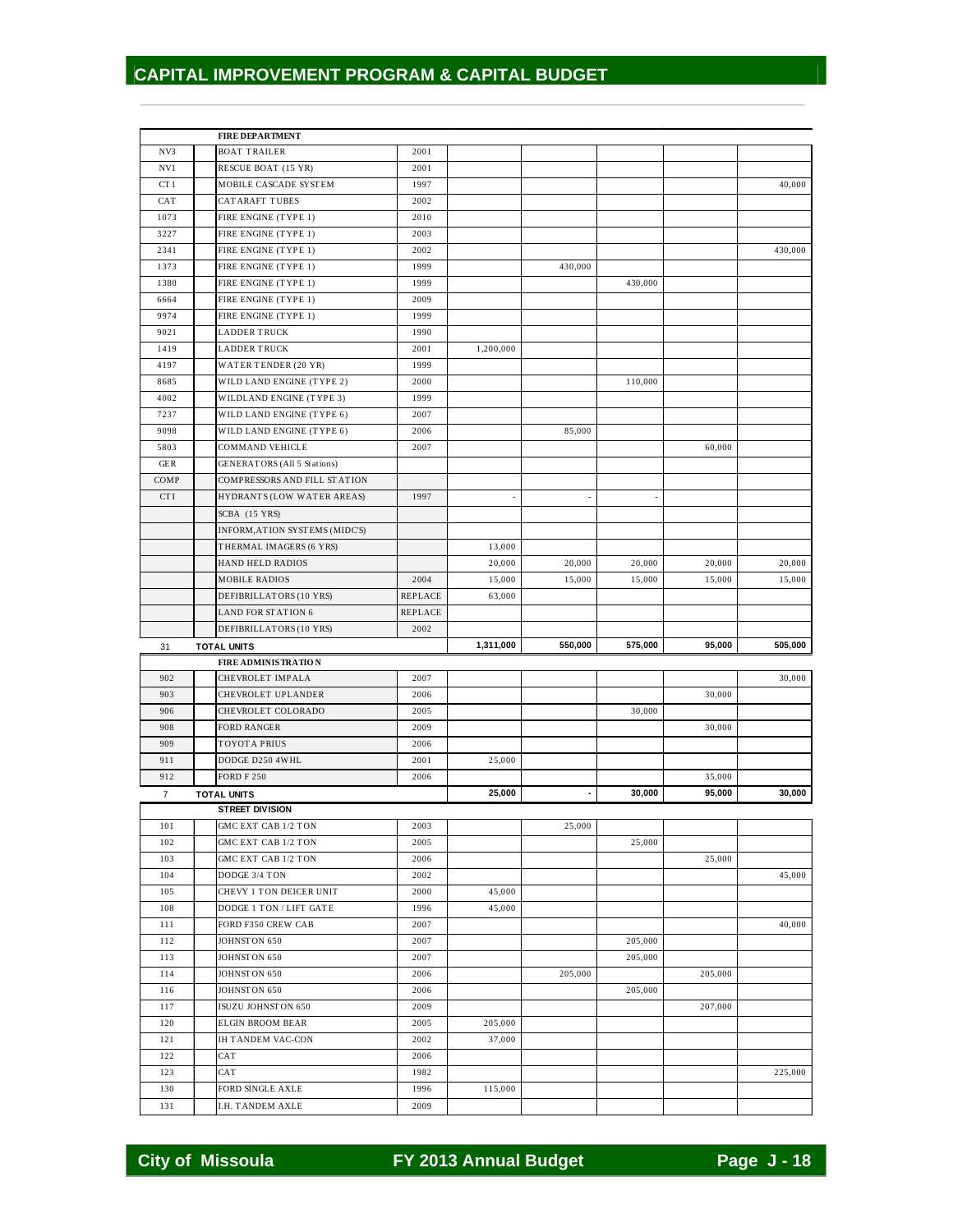| 132               | <b>I.H. TANDEM AXLE</b>                         | 2007         |         |           |           |         |         |         |
|-------------------|-------------------------------------------------|--------------|---------|-----------|-----------|---------|---------|---------|
| 135               | <b>FREIGHT LINER</b>                            | 2012         |         |           |           |         |         |         |
| 136               | <b>FREIGHT LINER</b>                            | 2010         |         |           |           |         |         | 170,000 |
| 137               | <b>FREIGHT LINER</b>                            | 2012         |         |           |           |         |         |         |
| 138               | I.H. 7400                                       | 2007         |         |           |           | 170,000 |         |         |
| 139               | <b>I.H. TANDEM AXLE</b>                         | 2009         |         |           |           |         |         |         |
| 140               | STERLING TANDEM AXLE                            | 2002         |         | 130,000   |           |         |         |         |
| 143               | ROSCO SPR-H                                     | 1997         |         |           |           |         | 200,000 |         |
| 145               | <b>BARBER GREENE</b>                            | 1995         |         | 180,000   |           |         |         |         |
| 146               | CAT                                             | 1996         |         |           | 130,000   |         |         |         |
| 147               | CAT                                             | 1996         |         |           | 130,000   |         |         |         |
| 149               | CAT                                             | 2006         |         |           |           |         |         |         |
| 150               | <b>BOMAG</b>                                    | 2003         |         |           |           |         |         |         |
| 154               | CAT                                             | 2004         |         |           |           |         |         |         |
| 155               | <b>KOMTSU</b>                                   | 2010         |         |           |           |         |         |         |
| 167               | FORD SINGLE AXLE                                | 1997         | 115,000 |           |           |         |         |         |
| 168               | FORD SINGLE AXLE                                | 1997         |         | 115,000   |           |         |         |         |
| 169               | FORD SINGLE AXLE                                | 1997         |         |           | 115,000   |         |         |         |
| 171               | <b>BOBCAT</b>                                   | 1996         |         |           |           | 52,000  |         |         |
| 174               | <b>FORD F800</b>                                | 1994         |         | 135,000   |           |         |         |         |
| 175               | FORD\ROSCO                                      | 1996         |         | 155,000   |           |         |         |         |
| 176               | <b>STERLING</b>                                 | 2001         |         |           |           |         | 120,000 |         |
| 177               | <b>STERLING</b>                                 | 2005         |         |           |           |         |         | 120,000 |
| 178               | <b>IH 7400 SINGLE AXLE</b>                      | 2006         |         |           |           |         |         | 120,000 |
| 179               | <b>FREIGHTLINER</b>                             | 2009         |         |           |           |         |         |         |
| 180               | <b>FREIGHT LINER</b>                            | 2009         |         |           |           |         |         |         |
| 181               | <b>FREIGHTLINER</b>                             | 2009         |         |           |           |         |         |         |
| 196               | CATERPILLAR PS 150B                             | 2001         |         |           |           |         |         | 80,000  |
| 197<br>198        | DYNAPACK CP132 9<br><b>CIMLINE CRACK SEALER</b> | 2001<br>2005 |         |           |           |         |         | 80,000  |
|                   |                                                 |              |         |           |           |         |         |         |
| $T - 100$<br>T102 | <b>TRAIL KING</b><br>WALTON                     | 1994<br>1994 |         |           |           | 41,000  | 41,000  |         |
| $T - 105$         | TOW MASTER                                      | 1997         |         |           |           |         |         |         |
| $T - 145$         | <b>ECONOLINE</b>                                | 2003         |         | 90,000    |           |         |         |         |
| P105              | <b>BOSS RTE PLO</b>                             | 2008         |         |           |           |         |         |         |
| P128              | <b>FALLS</b>                                    | 2008         |         |           |           |         |         |         |
| P130              | <b>SCHMIDT</b>                                  | 1986         |         |           |           |         |         |         |
| P164              | <b>SCHMIDT</b>                                  | 1986         |         |           |           |         |         |         |
| P165              | <b>SCHMIDT</b>                                  | 1986         |         |           |           |         |         |         |
| P167              | <b>SCHMIDT</b>                                  | 1992         |         |           |           |         |         |         |
| P168              | <b>SCHMIDT</b>                                  | 2004         |         |           |           | 16,000  |         |         |
| P169              | SCHMIDT HSP4210POLLY                            | 2007         |         |           |           |         |         |         |
| P176              | <b>SCHMIDT</b>                                  | 2002         |         |           |           |         |         |         |
| P177              | <b>SCHMIDT</b>                                  | 2004         |         |           |           |         |         |         |
| P178              | <b>SCHMIDT</b>                                  | 2006         |         |           |           |         |         |         |
| CS150             | <b>NORTON CLIPPER</b>                           | 2005         |         |           |           |         |         |         |
|                   | <b>SANDERS</b>                                  | 7 TOTAL      |         |           | 10,000    |         | 10,000  |         |
|                   | ASPHALT WACKER                                  | 4 TOTAL      | 5,000   |           | 5,000     |         | 5,000   |         |
|                   | DEICER UNITS                                    | 7 TOTAL      |         |           |           | 10,000  |         | 10,000  |
| 52                | <b>TOTAL UNITS</b>                              |              | 567,000 | 1,035,000 | 1,030,000 | 726,000 | 686,000 | 990,000 |
|                   | VEHICLE MAINT. DIVISION                         |              |         |           |           |         |         |         |
| 702               | <b>HYSTER</b>                                   |              |         |           | 25,000    |         |         |         |
| 777               | CAT - OLYMPIAN                                  |              |         |           |           |         | 70,000  |         |
| $\overline{2}$    | <b>TOTAL UNITS</b>                              |              |         |           | 25,000    |         | 70,000  |         |
|                   | <b>TRAFFIC DIVISION</b>                         |              |         |           |           |         |         |         |
| 560               | FORD ECONOMY VAN                                | 1987         | 180,000 |           |           |         |         |         |
| 562               | <b>GRACO PAINT SPRAYER</b>                      | 1996         |         |           |           |         |         |         |
| 563               | <b>ARTIC CAT ATV</b>                            | 2004         | 12,000  |           |           |         |         |         |
| 573               | DODGE GRAND CARAVAN                             | 2005         |         |           | 25,000    |         |         |         |
| 582               | <b>GMC CABOVER</b>                              | 1994         |         | 30,000    |           |         |         |         |
| 584               | SMART TRAILER                                   | 1997         |         |           |           |         | 16,000  |         |
| 585               | FREIGHTLINER AERIAL LIFT                        | 2009         |         |           |           | 150,000 |         |         |
| 588               | <b>GMC SIERRA</b>                               | 2002         |         |           |           |         |         |         |
| 589               | ${\rm GMC}$                                     | 2004         |         |           | 48,000    |         |         |         |
|                   | CHEVY PICKUP                                    | 2002         |         |           |           |         |         |         |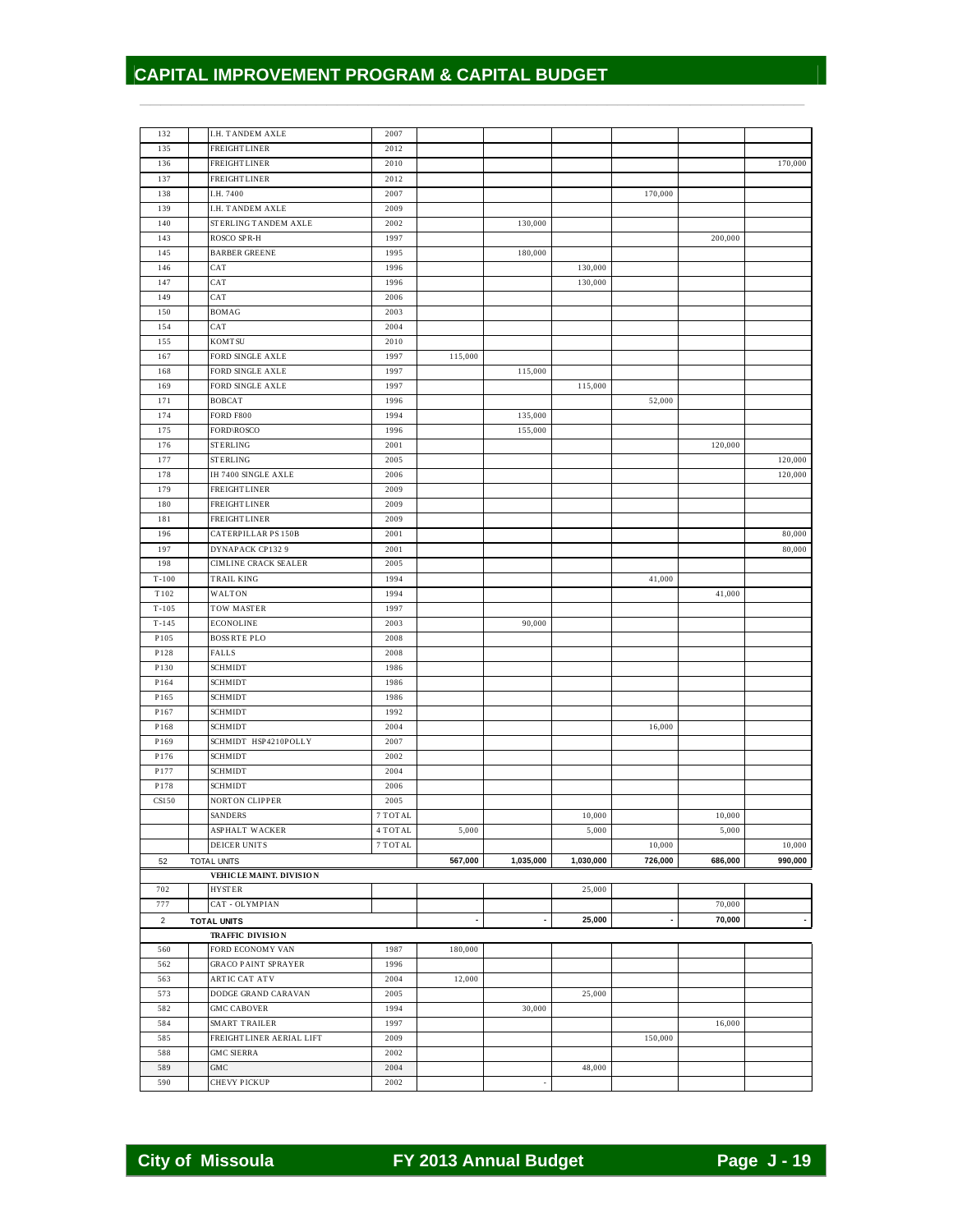| 591              | <b>LONG CHIH</b>                   |               |                  |           | 16,000    |                  |           |                  |
|------------------|------------------------------------|---------------|------------------|-----------|-----------|------------------|-----------|------------------|
|                  | STAND ON SNOW REMOVAL UNIT         |               | 23,000           |           |           |                  |           |                  |
|                  | SMALL SNOW EQUIPMENT               |               |                  |           |           |                  |           |                  |
| 51               | <b>TOTAL UNITS</b>                 |               | 215,000          | 30,000    | 89,000    | 150,000          | 16,000    |                  |
|                  | <b>PARKS DEPARTMENT</b>            |               |                  |           |           |                  |           |                  |
| 201              | DODGE DURANGO                      | 1999          |                  | 25,000    |           |                  |           |                  |
| 205              | DODGE DAKOTA                       | 1998          |                  | 25,000    |           |                  |           |                  |
| 209              | BABB TRAILER W/ PRESSURE WASHER    | 2007          |                  |           |           |                  | 21,000    |                  |
| 211              | POLARIS 6x6 UTV                    | 2008          |                  |           |           |                  |           |                  |
| 212              | MORBARK CHIPPER                    | 2010          |                  |           |           |                  |           |                  |
| 214              | CASE 580L                          | 1998          |                  |           |           |                  |           | 85,000           |
| 224              | JOHN DEERE TRACTOR 6310            | 2001          |                  |           |           |                  | 65,000    |                  |
| 241              | F250 FORD PICKUP (TRAIL SNOW)      | 2000          | 45,000           |           |           |                  |           |                  |
| 243              | CHEVY PICKUP                       | 2000          |                  |           |           | 45,000           |           |                  |
| 246              | FORD F700 AERIAL LIFT TRUCK        | 2002          |                  | 150,000   |           |                  |           |                  |
| 252              | MITSUBISHI (MINI TRUCK)            | 1998          |                  |           |           | 15,000           |           |                  |
| 253              | HONDA (MINI TRUCK)                 | 2000          |                  |           |           | 15,000           |           |                  |
| 255              | MITSUBISHI (MINI TRUCK)            | 1996          |                  |           |           | 15,000           |           |                  |
| 256              | <b>LAND PRIDE SEEDER</b>           | 2009          |                  |           |           |                  |           |                  |
| 262              | <b>TORO</b>                        | 2004          |                  |           |           |                  | 90,000    |                  |
| 264              | ARTIC CAT ATV                      | 2001          |                  |           | 12,000    |                  |           |                  |
| 265              | CHEV ROLET 34 TON PICKUP           | 1999          |                  |           |           | 30,000           |           |                  |
| 267              | <b>BANDIT M250 CHIPPER</b>         | 1996          |                  |           |           |                  | 40,000    |                  |
| 272              | <b>GMC PICKUP</b>                  | 2004          |                  |           |           |                  |           | 30,000           |
| 275              | JOHN DEERE 1445                    | 2006          |                  |           |           |                  |           |                  |
| 276              | JOHN DEERE 1445                    | 2005          |                  |           |           |                  | 40,000    |                  |
|                  | 425 JOHN DEERE TRACTOR             |               |                  |           |           |                  | 40,000    |                  |
| 278<br>282       | TORO 580D MOWER                    | 1998<br>2000  |                  | 31,000    |           |                  |           |                  |
| 283              | CHEVY 3/4 TON PICKUP               | 1998          | 90,000           |           |           |                  |           |                  |
| 285              | CHEVY 3/4 TON PICKUP               | 1999          | 45,000           |           |           |                  |           |                  |
| 286              | TORO 580D MOWER                    | 2006          |                  | 45,000    |           |                  |           |                  |
| 287              | KUBOTA UTV                         | 2006          |                  |           | 90,000    |                  |           |                  |
| 289              | KUBOTA UTV                         | 2006          |                  |           |           |                  |           | 40,000           |
| 292              | JOHN DEERE F 1145 MOWER            |               |                  |           |           |                  |           | 40,000           |
| 298              | JOHN DEERE 1445                    | 2000<br>2007  | 40,000           |           |           |                  |           |                  |
| T202             | <b>B-WELDING TRAILER</b>           | 2000          |                  |           |           |                  |           | 40,000           |
| T203             | <b>B-WELDING TRAILER</b>           | 2000          |                  |           | 10,000    |                  |           |                  |
| T204             | SPORT LAND TRAILER                 | 2006          |                  |           | 10,000    |                  |           |                  |
| T205             | SPORT LAND TRAILER                 | 2005          |                  |           |           |                  |           |                  |
| T206             | SPORT LAND TRAILER                 | 2005          |                  |           |           |                  |           |                  |
| T207             | UTILITY TRAILER                    | 1993          |                  |           |           |                  |           |                  |
| T208             | UTILITY TRAILER                    | 2005          |                  |           |           |                  | 10,000    |                  |
| T210             | <b>TOW MASTER</b>                  | 1995          |                  |           |           |                  |           | 10,000           |
| T <sub>211</sub> | TITAN 16' TRAILER                  | 2006          | 15,000           |           |           |                  |           |                  |
| T214             | REDMAX 12 TON TRAILER              | 2003          |                  |           |           |                  | 15,000    |                  |
| T215             | TRAILER?                           | 1995          |                  |           |           |                  | 15,000    |                  |
| T262             |                                    |               |                  |           | 15,000    |                  |           |                  |
| 273A             | PJ TRAILER<br>PULL BEHIND A ERATOR | 2003<br>2 PER |                  |           |           |                  |           |                  |
|                  | UTV SNOW REMOVAL "TOOL CAT"        |               | 8,000            |           |           |                  |           |                  |
|                  | STUMP GRINDER                      |               | 66,000           |           |           |                  |           |                  |
|                  | <b>VENDING TRUCK</b>               |               |                  |           | 52,000    |                  |           |                  |
|                  | TOP DRESSER                        |               | 115,000          |           |           |                  |           |                  |
|                  | 580 TRAILERS                       |               | 12,000           |           |           |                  |           |                  |
|                  | SPORTS FIELD PAINT STRIPPER        |               | 24,000           |           |           |                  |           |                  |
|                  | <b>WEED EATERS</b>                 |               | 3,000            |           |           |                  |           |                  |
|                  | HAND PUSH MOWERS                   |               | 1,300            |           | 1,300     | 1,300            | 1,300     | 1,300            |
| 49               |                                    |               | 1,700<br>466,000 |           | 190,300   | 1,700<br>123,000 |           | 1,700<br>248,000 |
|                  | <b>TOTAL UNITS</b>                 |               |                  | 276,000   |           |                  | 337,300   |                  |
|                  | <b>Total General</b>               |               | 2,910,000        | 2,175,000 | 2,380,300 | 1,666,000        | 1,986,300 | 2,074,000        |
|                  |                                    |               |                  |           |           |                  |           |                  |
|                  |                                    |               |                  |           |           |                  |           |                  |
|                  | <b>CEMETERY</b>                    |               |                  |           |           |                  |           |                  |
| 601              | CASE 580 CKB                       | 1974          |                  |           |           |                  |           |                  |
| 602              | SUL AIR COMPRESSOR                 | 1979          |                  |           |           |                  | 38,000    |                  |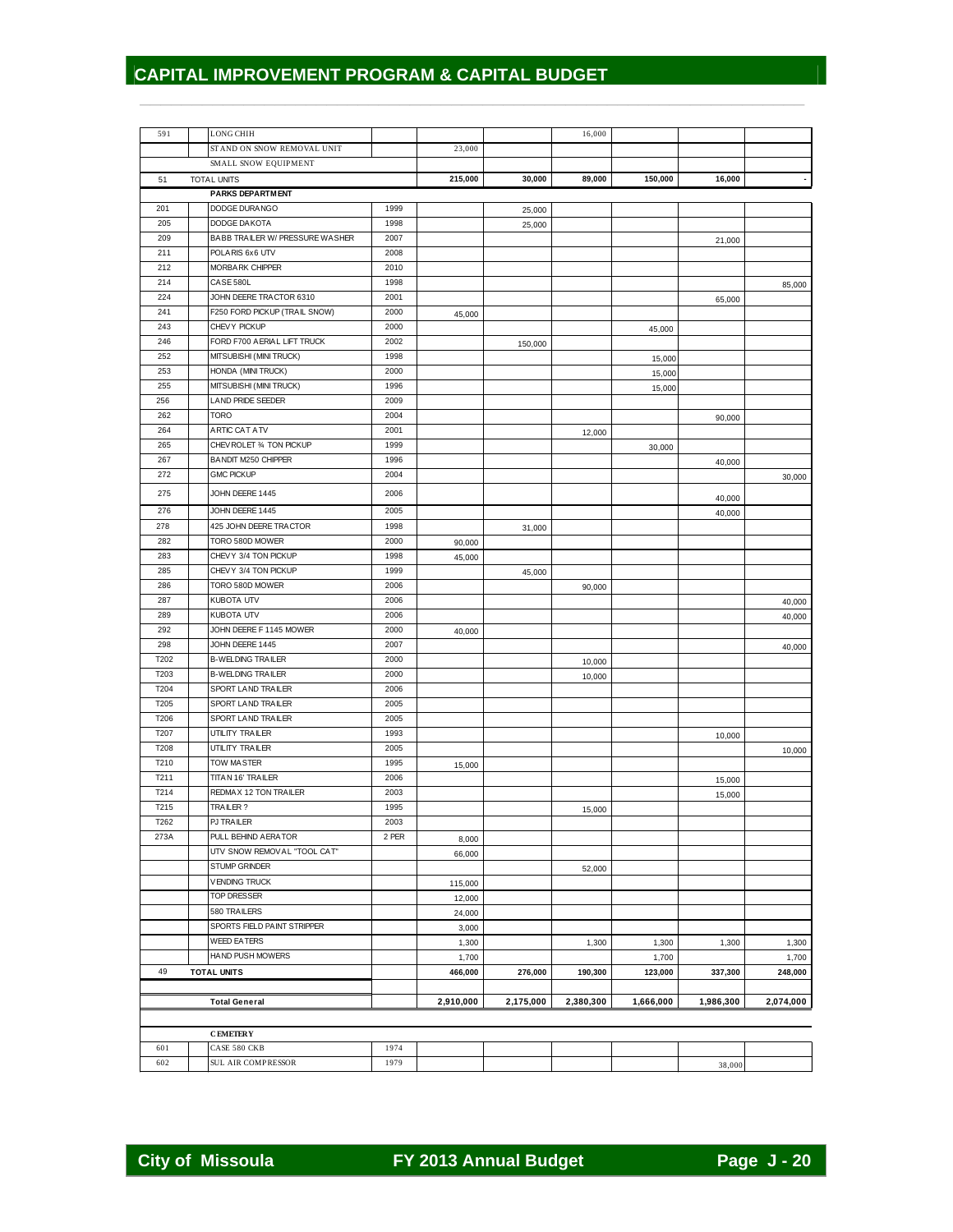| 604             | TORO WALK BEHIND                         | 2002 |        |         |        |        |         |         |
|-----------------|------------------------------------------|------|--------|---------|--------|--------|---------|---------|
| 608             | HUSTLER \ ATTACHMENTS                    | 2002 |        | 40,000  |        |        |         |         |
| 609             | HUSTLER \ ATTACHMENTS                    | 2001 |        |         |        |        |         |         |
| 610             | POLARIS RANGER                           | 2002 |        |         |        | 16,000 |         |         |
| 613             | <b>JOHN DEERE</b>                        | 2007 |        |         |        |        |         |         |
| 614             | <b>KUBOTA</b>                            | 2004 |        |         | 16,000 |        |         |         |
| 615             | HUSTLER \ ATTACHMENTS                    | 2004 |        |         | 40,000 |        |         |         |
| 616             | PROCORE 880                              | 2004 |        |         |        |        |         |         |
| 618             | HUSTLER \ ATTACHMENTS                    | 2007 |        |         |        |        |         | 30,000  |
|                 |                                          |      |        |         |        | 40,000 |         |         |
| 625             | <b>BACKHOE LOADER</b>                    | 2001 |        |         |        |        |         |         |
| 698             | <b>KAWASAKI MULE</b>                     |      |        | 16,000  |        |        |         |         |
|                 | UTILITY CART/SPRAYER/BUCKET LIFT         |      | 65,000 |         |        |        |         |         |
| 13              | <b>TOTAL UNITS</b>                       |      | 65,000 | 56,000  | 56,000 | 56,000 | 38,000  | 30,000  |
|                 | PARKING COMM.                            |      |        |         |        |        |         |         |
| 858             | CHEV ROLET 3500                          | 1995 | 35,000 |         |        |        |         |         |
| 865             | $GO-4$                                   | 2010 |        |         |        |        | 28,000  |         |
| 866             | $GO-4$                                   | 2003 |        |         |        |        |         | 28,000  |
| 867             | $GO-4$                                   | 2006 |        |         | 28,000 |        |         |         |
| 868             | $GO-4$                                   | 2006 |        |         | 28,000 |        |         |         |
| 869             | $GO-4$                                   | 2008 |        |         |        | 28,000 |         |         |
| 870             | <b>GMC</b>                               | 2005 |        |         |        | 30,000 |         |         |
| 871             | JOHN DEERE GATOR                         | 2005 |        | 18,000  |        |        |         |         |
| 872             | <b>GMC SIERRA</b>                        | 2008 |        |         |        |        |         |         |
|                 | <b>TOTAL UNITS</b>                       |      |        | 18,000  |        |        |         |         |
| 8               |                                          |      | 35,000 | 36,000  | 56,000 | 58,000 | 28,000  | 28,000  |
|                 |                                          |      |        |         |        |        |         |         |
|                 | <b>WWTDIVISION</b><br>FORD FUSION HYBRID |      |        |         |        |        |         |         |
| 302             |                                          | 2010 |        |         |        |        | 30,000  |         |
| 310             | CAT 416 D LOADER BACKHOE                 | 2005 |        |         |        |        |         | 70,000  |
| 312             | PACIFIC 8500 M                           | 2010 |        |         |        |        |         |         |
| 313             | FORD TRANSCONECT                         | 2012 |        |         |        |        |         |         |
| 314             | GMC SIERRA 3500                          | 2004 |        |         |        |        | 45,000  |         |
| 316             | <b>DOOSAN FORKLIFT</b>                   | 2006 |        |         |        |        |         |         |
| 317             | PIPEHUNTER SIDEKICK EASMENT              | 2009 |        |         |        |        |         |         |
| 321             | <b>IH AQUATEC</b>                        | 2011 |        |         |        |        |         |         |
| 322             | <b>CHEVROLET</b>                         | 2010 |        | 25,000  |        |        |         | 25,000  |
| 323             | IH                                       | 1988 |        |         |        |        |         |         |
| 324             | CHEVY 1 TON                              | 2004 |        |         |        |        |         |         |
| 325             | <b>FORD RANGER</b>                       | 2007 |        |         | 35,000 |        |         |         |
| 326             | <b>CHEVROLET</b>                         | 2010 |        | 35,000  |        |        |         | 35,000  |
| 328             | <b>IH AQUATEC-VAC</b>                    | 2008 |        |         |        |        |         |         |
| 329             | FORD LNT 8000                            | 1995 |        |         |        |        |         | 270,000 |
| 330             | <b>INGERSOLL RAND</b>                    | 1988 |        |         |        |        |         |         |
|                 |                                          |      |        |         |        |        | 18,000  |         |
| 332             | FREIGHTLINER                             | 1997 |        | 200,000 |        |        |         |         |
| 334             | CHEVROLET HYBRID                         | 2006 |        |         | 34,000 |        |         |         |
| 335             | <b>SECA JETTER UNIT</b>                  | 2004 |        |         |        |        | 200,000 |         |
| 336             | FORD F350-3 yr financing                 | 2008 |        |         |        | 45,000 |         |         |
| 337             | FORD F350-3 yr financing                 | 2008 |        |         |        | 45,000 |         |         |
| 338             | FORD F350-3 yr financing                 | 2008 |        |         |        |        | 45,000  |         |
| 339             | FORD F350-3 yr financing                 | 2008 |        |         |        |        | 45,000  |         |
| 375             | FORD 4" PUMP                             | 1950 |        |         |        |        |         |         |
| 381             | COMC 3" PUMP                             | 1951 |        |         |        |        |         |         |
| 385             | <b>LANDA PRESSURE WASH</b>               | 1986 |        |         |        |        |         |         |
| 387             | OLYMPIAN GENERATOR                       | 1999 |        |         |        |        |         | 41,000  |
| 388             | OLYMPIAN GENERATOR                       | 1999 |        |         |        |        |         |         |
| 390             | OLYMPIAN GENERATOR                       | 2002 |        |         |        |        |         | 41,000  |
| 392             | SULLAIR 210H COMPRESSOR                  | 2005 |        |         |        |        |         | 41,000  |
|                 | <b>NASHUA TRAILER</b>                    |      |        | 38,000  |        |        |         |         |
| NV <sub>6</sub> |                                          | 1957 |        |         |        |        |         |         |
| T301            | RETTIG UTILITY TRAILER                   | 1999 |        |         | 6,500  |        |         |         |
| T329            | SECA JETTER UNIT                         | 1995 |        |         |        |        |         | 25,000  |
| 33              | <b>TOTAL UNITS</b>                       |      |        | 298,000 | 75,500 | 90,000 | 383,000 | 548,000 |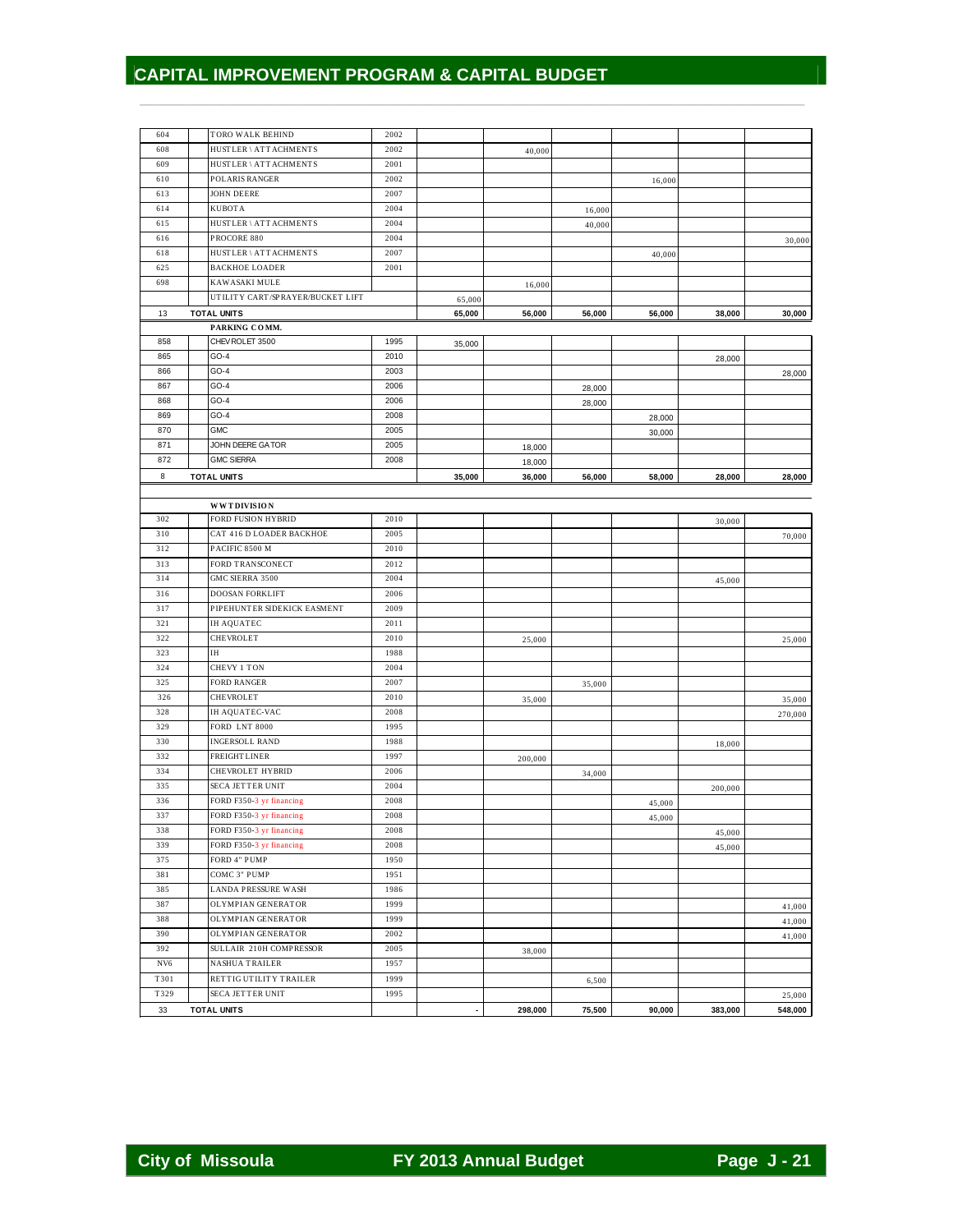|                     |  | <b>BUILDING DIVISION</b>   |           |           |           |           |           |           |        |
|---------------------|--|----------------------------|-----------|-----------|-----------|-----------|-----------|-----------|--------|
| 401                 |  | <b>FORD ESCAPE</b>         | 2012      |           |           |           |           | 30,000    |        |
| 402                 |  | <b>FORD RANGER EXT CAB</b> | 2011      |           |           |           | 30,000    |           |        |
| 403                 |  | CHEVROLET COLORADO         | 2005      |           | 30,000    |           |           |           | 30,000 |
| 405                 |  | CHEVROLET COLORADO         | 2005      |           | 30,000    |           |           |           | 30,000 |
| 408                 |  | <b>FORD ESCAPE</b>         | 2012      |           |           |           |           | 30,000    |        |
| 410                 |  | <b>FORD ESCAPE</b>         | 2012      |           |           |           |           | 30,000    |        |
| 6                   |  | <b>TOTAL UNITS</b>         |           |           | 60,000    |           | 30,000    | 90,000    | 60,000 |
|                     |  |                            |           |           |           |           |           |           |        |
| <b>GRAND TOTALS</b> |  |                            | 3,010,000 | 2,625,000 | 2,567,800 | 1,900,000 | 2,525,300 | 2,740,000 |        |

 $\frac{1}{2}$  ,  $\frac{1}{2}$  ,  $\frac{1}{2}$  ,  $\frac{1}{2}$  ,  $\frac{1}{2}$  ,  $\frac{1}{2}$  ,  $\frac{1}{2}$  ,  $\frac{1}{2}$  ,  $\frac{1}{2}$  ,  $\frac{1}{2}$  ,  $\frac{1}{2}$  ,  $\frac{1}{2}$  ,  $\frac{1}{2}$  ,  $\frac{1}{2}$  ,  $\frac{1}{2}$  ,  $\frac{1}{2}$  ,  $\frac{1}{2}$  ,  $\frac{1}{2}$  ,  $\frac{1$ 

# **COPIER EQUIPMENT REPLACEMENT SCHEDULE--ALL**

| <b>COPIER</b>                          |                         | <b>FY2013</b>            | <b>FY2014</b> |                         | <b>FY2015</b>            |              | <b>FY2016</b>            | <b>FY2017</b>                  | <b>FY2018</b>                                     |
|----------------------------------------|-------------------------|--------------------------|---------------|-------------------------|--------------------------|--------------|--------------------------|--------------------------------|---------------------------------------------------|
| <b>DESCRIPTION</b>                     |                         |                          |               |                         |                          |              |                          |                                |                                                   |
| <b>GENERAL FUND DEPARTMENTS</b>        |                         |                          |               |                         |                          |              |                          |                                |                                                   |
| Attorney - Konica Minolta BizHub 353   | \$                      |                          | \$<br>12,500  | $\mathsf{\$}$           | ÷                        | \$           |                          | \$                             | \$                                                |
| Clerk - Konica Minolta BizHub C550     |                         | $\overline{\phantom{a}}$ | 13,000        |                         | $\overline{\phantom{a}}$ |              | $\blacksquare$           | $\overline{\phantom{a}}$       | $\sim$                                            |
| Council - HP LaserJet 4345xs MFP       |                         |                          | 8,000         |                         | $\overline{\phantom{a}}$ |              | $\overline{\phantom{a}}$ | $\overline{\phantom{a}}$       | $\sim$                                            |
| Human Resources - Minolta Di3510       |                         |                          |               |                         |                          |              |                          |                                | $\overline{\phantom{a}}$                          |
| Mayor - Sharp MX3501N                  |                         |                          |               |                         | 11,000                   |              | $\sim$                   | $\sim$                         | $\overline{\phantom{a}}$                          |
| Muni Court - Konica Minolta BizHub 350 |                         | 7,500                    |               |                         |                          |              | $\overline{\phantom{a}}$ | $\overline{\phantom{a}}$       | $\overline{\phantom{a}}$                          |
| HP DesignJet 5500PF 42 (plotter)       |                         |                          | 20,000        |                         | $\overline{\phantom{a}}$ |              |                          | $\sim$                         | $\overline{\phantom{a}}$                          |
| PW - Minolta Di6500E                   |                         |                          |               |                         | $\overline{\phantom{a}}$ |              | $\overline{\phantom{a}}$ | $\sim$                         | $\overline{\phantom{a}}$                          |
| Police - HP DesignJet 5500PS           |                         | 12,000                   |               |                         | $\overline{\phantom{a}}$ |              | $\overline{\phantom{a}}$ | $\overline{\phantom{a}}$       | $\sim$                                            |
| Police - Konica Minolta BizHub C552    |                         |                          |               |                         | $\overline{\phantom{a}}$ |              | ٠                        | 14,000                         | $\overline{\phantom{a}}$                          |
| Konica Minolta Di3510F                 |                         |                          |               |                         | $\overline{\phantom{a}}$ |              | $\sim$                   |                                | $\overline{\phantom{a}}$                          |
| HP DesignJet 5500 PS (Plotter)         |                         |                          | 12,000        |                         | $\overline{\phantom{a}}$ |              |                          | $\overline{\phantom{a}}$       | $\overline{\phantom{a}}$                          |
| Streets - Minolta Dialta               |                         |                          |               |                         | $\bar{a}$                |              |                          |                                | $\overline{\phantom{a}}$                          |
| Parks - Minolta Di3510                 |                         |                          |               |                         | $\sim$                   |              | $\sim$                   | $\sim$                         | $\overline{\phantom{a}}$                          |
| Parks - HP DesignJet 5500 (plotter)    |                         | 12,000                   |               |                         | $\overline{\phantom{a}}$ |              | $\overline{\phantom{a}}$ | $\overline{\phantom{a}}$       | $\overline{\phantom{a}}$                          |
| Parks - Konica Minolta BizHub 350      |                         | 11,000                   |               |                         | $\sim$                   |              | ٠                        |                                |                                                   |
| <b>TOTAL GENERAL FUND</b>              | \$                      | 42,500                   | \$<br>65,500  | s.                      | 11,000                   | \$           |                          | \$<br>14,000                   | $\mathbb{S}$<br>$\blacksquare$                    |
|                                        |                         |                          |               |                         |                          |              |                          |                                |                                                   |
| <b>CEMETERY</b>                        |                         |                          |               |                         |                          |              |                          |                                |                                                   |
| Cemetery - Sharp MX 3501N              | \$                      |                          | \$<br>13,000  | \$                      | ÷                        | $\mathsf{s}$ |                          | \$<br>$\overline{\phantom{a}}$ | \$                                                |
| Cemetery - Cannon ImageRunner 2200     |                         |                          |               |                         | ÷,                       |              |                          | $\overline{\phantom{a}}$       |                                                   |
| <b>TOTAL CEMETERY</b>                  | \$                      |                          | \$<br>13,000  | s.                      | $\overline{a}$           | \$           |                          | \$<br>$\overline{\phantom{a}}$ | $\mathbb{S}$                                      |
|                                        |                         |                          |               |                         |                          |              |                          |                                |                                                   |
| <b>MRA</b>                             |                         |                          |               |                         |                          |              |                          |                                |                                                   |
| Sharp MX4101N                          | \$                      |                          | \$            | \$                      | ۰                        | \$           | 11,000                   | \$<br>$\overline{\phantom{a}}$ | \$                                                |
| <b>TOTAL MRA</b>                       | $\mathbf{s}$            |                          | \$            | \$                      |                          | \$           | 11,000                   | \$<br>$\overline{\phantom{a}}$ | $\boldsymbol{\hat{\mathbf{s}}}$<br>$\blacksquare$ |
|                                        |                         |                          |               |                         |                          |              |                          |                                |                                                   |
| <b>WWTDIVISION</b>                     |                         |                          |               |                         |                          |              |                          |                                |                                                   |
| HP 5500N Color LaserJet                | \$                      |                          | \$            | \$                      | 7,000                    | $\mathbb{S}$ | ÷,                       | \$<br>$\overline{\phantom{a}}$ | \$                                                |
| Konica 7020                            |                         |                          |               |                         |                          |              |                          | $\overline{\phantom{a}}$       |                                                   |
| <b>TOTAL WWTP</b>                      | \$                      |                          | \$            | \$                      | 7,000                    | S.           |                          | \$                             | $\mathsf{\$}$                                     |
|                                        |                         |                          |               |                         |                          |              |                          |                                |                                                   |
| <b>BUILDING DIVISION</b>               |                         |                          |               |                         |                          |              |                          |                                |                                                   |
| Building - Konica Minolta BizHub 350   | \$                      |                          | \$<br>9,000   | \$                      |                          | \$           |                          | \$                             | \$                                                |
| <b>TOTAL BUILDING</b>                  | $\overline{\mathbf{s}}$ |                          | \$<br>9,000   | $\overline{\mathbf{s}}$ | $\blacksquare$           | \$           |                          | \$<br>$\overline{a}$           | \$<br>$\sim$                                      |
|                                        |                         |                          |               |                         |                          |              |                          |                                |                                                   |
| <b>GRAND TOTALS</b>                    | \$                      | 42,500                   | \$<br>87,500  | \$                      | 18,000                   | \$           | 11,000                   | \$<br>14,000                   | \$<br>٠                                           |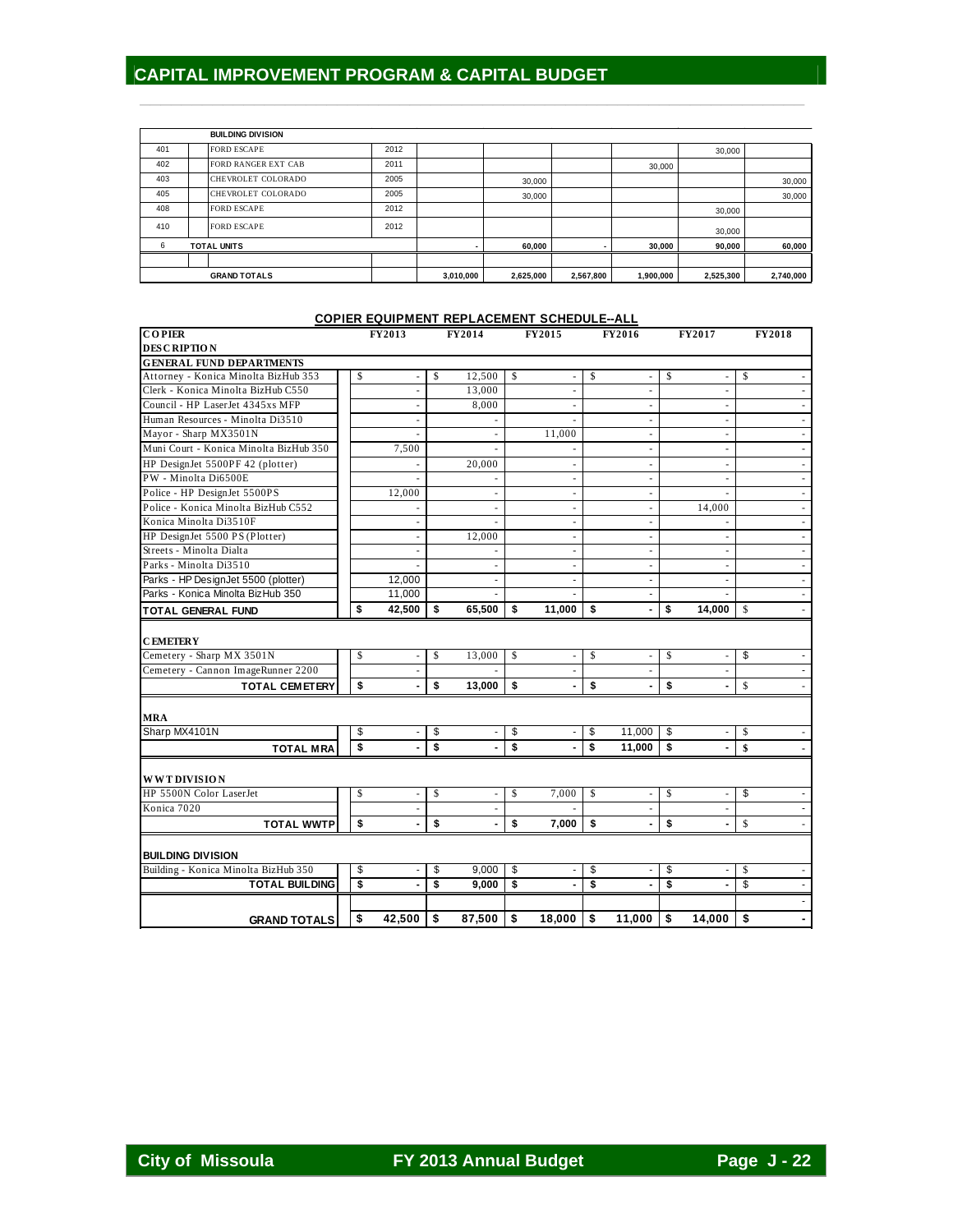# **CAPITAL EXPENDITURES CONTRASTED WITH TOTAL CITY OPERATING EXPENDITURES**

 $\overline{\phantom{a}}$  , and the contribution of the contribution of the contribution of the contribution of the contribution of the contribution of the contribution of the contribution of the contribution of the contribution of the

The investment by the City in its capital and infrastructure is of primary importance to insure the long-term viability of service levels. The amount of capital expenditures in relation to the total City budget is a reflection of the City's commitment to this goal.

The City of Missoula strives to provide for adequate maintenance of capital, plant, and equipment and for their orderly replacement. All governments experience prosperous times as well as periods of economic decline. In periods of economic decline, proper maintenance and replacement of capital, plant, and equipment is generally postponed or eliminated as a first means of balancing the budget. Recognition of the need for adequate maintenance and replacement of capital, plant, and equipment, regardless of the economic conditions, will assist in maintaining the government's equipment and infrastructure in good operating condition.

The graph below illustrates Missoula's historical investment in capital. The graph depicts actual capital expenditures over the course the last five years (for which audited values are available at the time of publication of the budget) as compared to the City's operating budget. Obligating resources to capital investment is appropriate for a growing community as Missoula strives to meet level of service standards identified in the Strategic Plan and community outcomes identified in the Growth Management Plan.

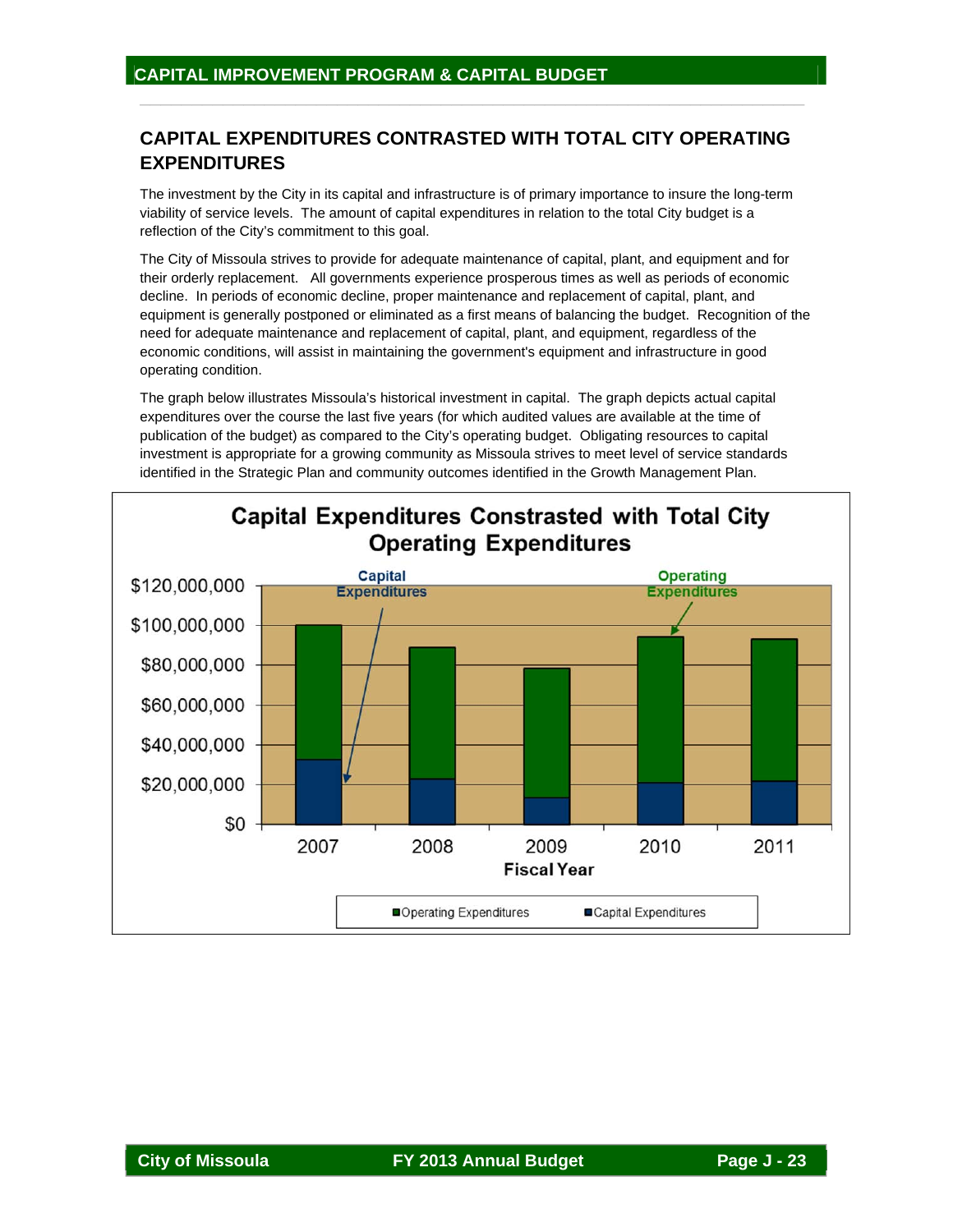# **CAPITAL IMPROVEMENT PROGRAM (NEXT FIVE YEARS) CONTRASTED WITH HISTORICAL CAPITAL SPENDING (PREVIOUS FIVE YEARS)**

 $\overline{\phantom{a}}$  , and the contribution of the contribution of the contribution of the contribution of the contribution of the contribution of the contribution of the contribution of the contribution of the contribution of the

Another indicator of Missoula's commitment to providing for the adequate maintenance of capital, plant, and equipment and for their orderly replacement is the level of projected capital spending over the course of the next five to six years as compared to the previous five-year period. This information is useful to the City Council in their deliberations when determining which items will be included in the Capital Budget. This information also helps the City Council make decisions with a long-term perspective.

Shown below is a graph which contrasts historical capital spending (last four years of audited values) with the capital spending identified in the Capital Improvement Program (the next six years).



# **CAPITAL IMPROVEMENT POLICIES**

The City of Missoula has developed a set of financial management policies that cover all aspects of its financial operations. These and other policies are reviewed periodically by the Chief Administrative Office, the Finance Director and the City Council and are detailed in the Executive Summary section of this document. Policies on capital improvements are one component of those financial policies. Listed below are excerpts from those policies, which relate specifically to capital improvements.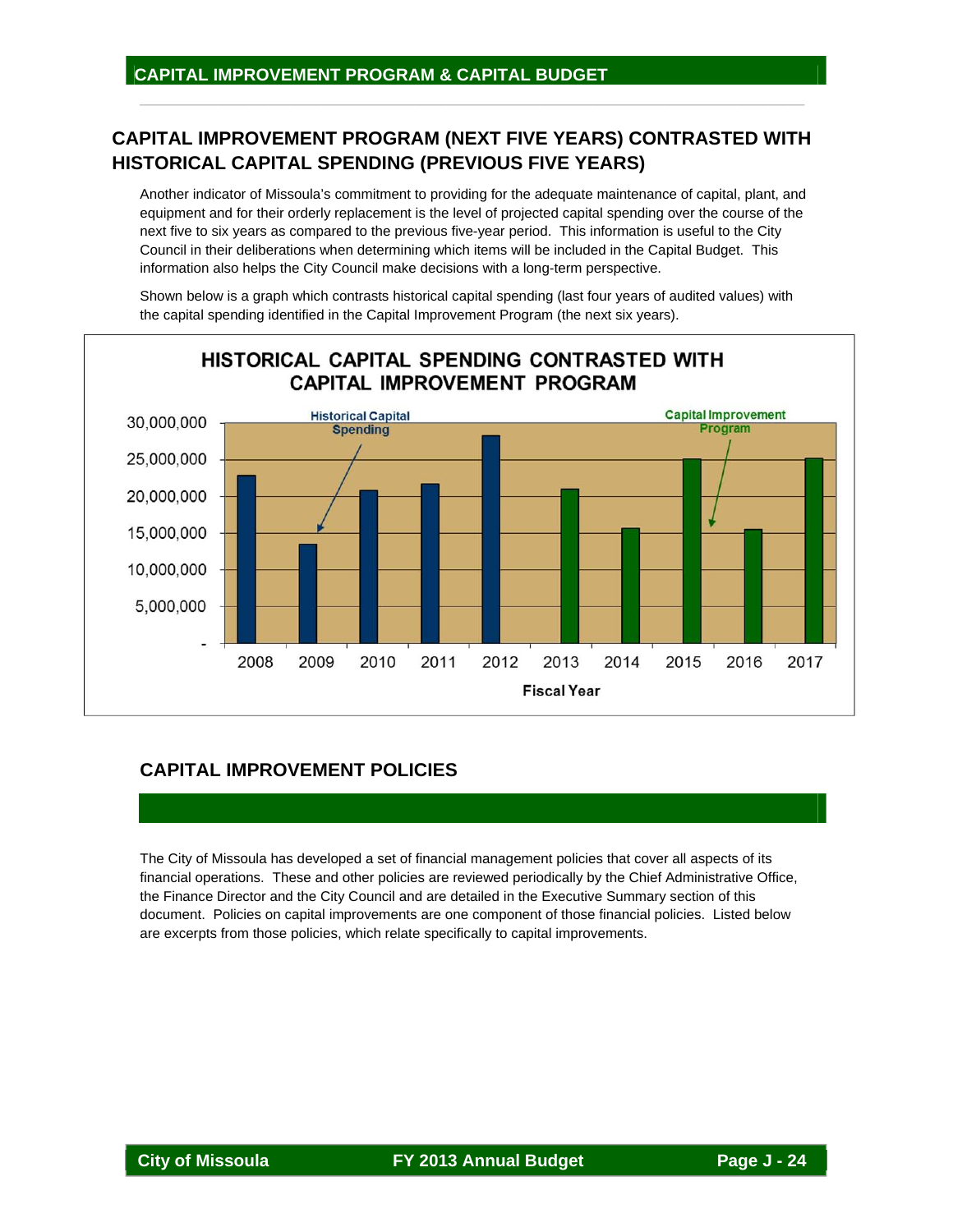## **CIP Formulation:**

**1) CIP Purpose.** The purpose of the CIP is to systematically plan, schedule, and finance capital projects to ensure cost-effectiveness as well as conformance with established policies. The ClP is a five-year plan organized into the same functional groupings used for the operating programs. The ClP will reflect a balance between capital replacement projects that repair, replace or enhance existing facilities, equipment or infrastructure; and capital facility projects that significantly expand or add to the City's existing fixed assets.

 $\frac{1}{2}$  ,  $\frac{1}{2}$  ,  $\frac{1}{2}$  ,  $\frac{1}{2}$  ,  $\frac{1}{2}$  ,  $\frac{1}{2}$  ,  $\frac{1}{2}$  ,  $\frac{1}{2}$  ,  $\frac{1}{2}$  ,  $\frac{1}{2}$  ,  $\frac{1}{2}$  ,  $\frac{1}{2}$  ,  $\frac{1}{2}$  ,  $\frac{1}{2}$  ,  $\frac{1}{2}$  ,  $\frac{1}{2}$  ,  $\frac{1}{2}$  ,  $\frac{1}{2}$  ,  $\frac{1$ 

- **2) CIP Criteria.** Construction projects and capital purchases of \$5,000 or more will be included in the Capital Improvement Plan (CIP); minor capital outlays of less than \$5,000 will be included in the regular operating budget.The Capital Improvement Plan (CIP) differentiates the financing of high cost longlived physical improvements from low cost "consumable" equipment items contained in the operating budget. CIP items may be funded through debt financing or current revenues while operating budget items are annual or routine in nature and should only be financed from current revenues.
- **3) Deteriorating Infrastructure.** The capital improvement plan will include, in addition to current operating maintenance expenditures, adequate funding to support repair and replacement of deteriorating infrastructure and avoidance of a significant unfunded liability.

# **Project Financing:**

- **1) Minor Capital Projects.** Minor capital projects or recurring capital projects, which primarily benefit current residents, will be financed from current revenues. Minor capital projects or recurring capital projects represent relatively small costs of an on-going nature, and therefore, should be financed with current revenues rather than utilizing debt financing. This policy also reflects the view that those who benefit from a capital project should pay for the project.
- **2) Major Capital Projects.** Major capital projects, which benefit future residents, will be financed with other financing sources (e.g. debt financing). Major capital projects represent large expenditures of a non-recurring nature which primarily benefit future residents. Debt financing provides a means of generating sufficient funds to pay for the costs of major projects. Debt financing also enables the costs of the project to be supported by those who benefit from the project, since debt service payments will be funded through charges to future residents.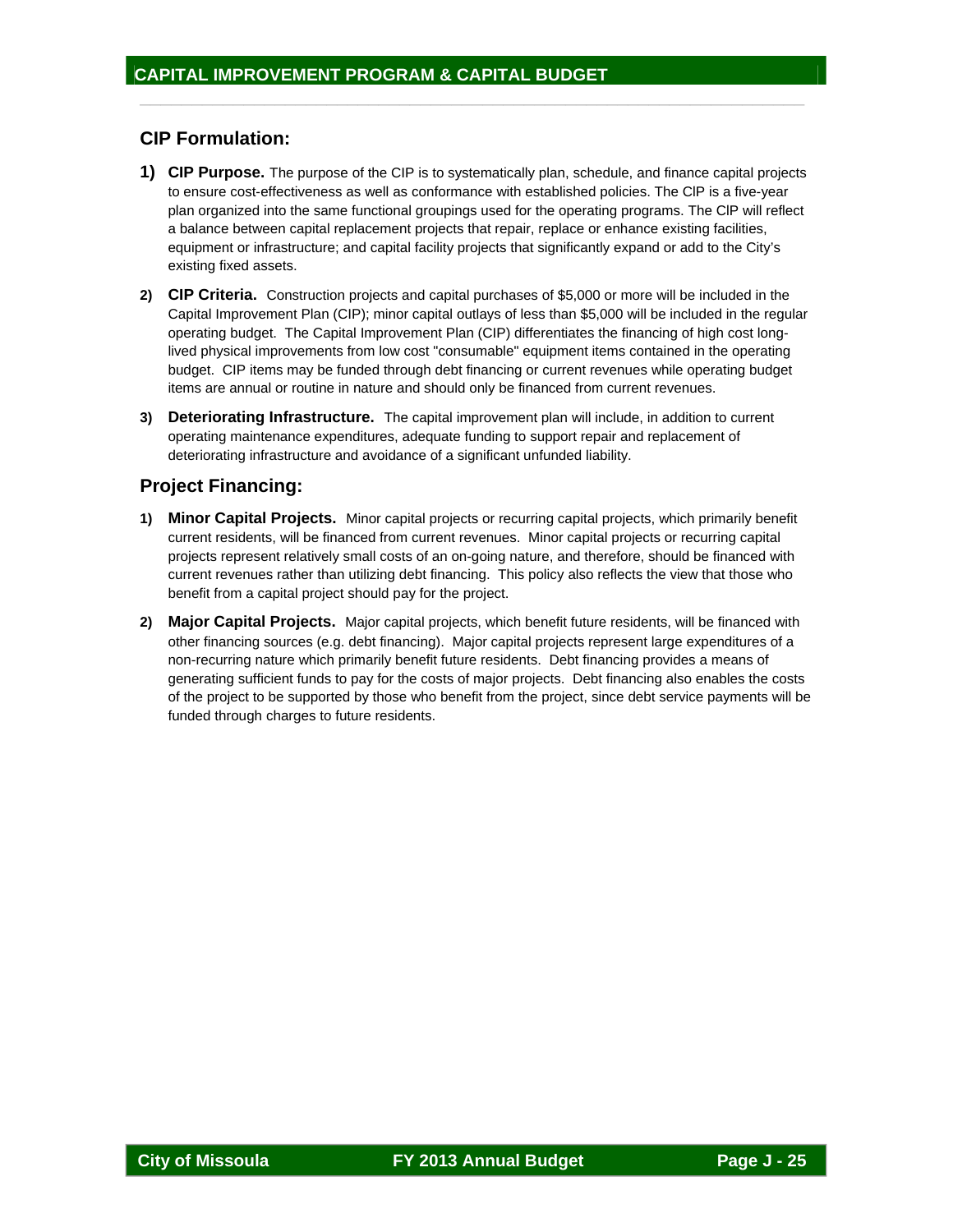| FY17<br>₩<br>1,400,000<br>82,925<br>11,000<br>20,000<br>200,000<br>50,000<br>500,000<br>81,860<br>53,705<br>58,825<br>129,813<br>72,249<br>2,320,000<br>17,500<br>225,000<br>30,500<br>159,677<br>270,000<br>1,703,677<br>350,000<br>130,641<br>FY16<br>Đ,<br>83,985<br>60,138<br>84,125<br>18,000<br>2,982,800<br>199,000<br>49,875<br>127,438<br>72,249<br>8,187,885<br>325,000<br>17,422<br>133,723<br>157,403<br>159,677<br>480,000<br>675,000<br>52,000<br>FY15<br>₩<br><b>COSTS</b><br>85,325<br>762,198<br>220,006<br>86,110<br>51,045<br>61,433<br>157,403<br>72,249<br>87,500<br>2,972,000<br>120,000<br>500,000<br>536,150<br>250,000<br>38,437<br>131,623<br>129,800<br>159,677<br>300,000<br>42,000<br>90,000<br>FY14<br>↮<br>750,000<br>62,000<br>86,825<br>42,500<br>3,524,000<br>3,000,000<br>271,500<br>250,000<br>40,000<br>50,000<br>8,000<br>640,799<br>70,000<br>98,000<br>36,914<br>83,323<br>52,515<br>134,823<br>63,010<br>127,100<br>157,403<br>72,249<br>100,000<br>120,000<br>138,000<br>40,000<br>225,000<br>2,500,000<br>159,677<br><b>FY13</b><br>40,000<br>62,000<br>92,773<br>420,013<br>425,775<br>320,000<br>871,500<br>250,000<br>1,250,000<br>50,000<br>4,293,315<br>8,227,885<br>1,395,000<br>1,718,006<br>2,500,000<br>171,025<br>663,369<br>305,900<br>645,663<br>361,245<br>798,383<br>173,000<br>13,445,100<br>3,000,000<br>450,000<br>1,000,000<br>270,000<br>42,000<br>8,000<br>120,000<br>1,160,500<br>1,176,949<br>7,250,000<br>2,500,000<br>259,480<br>472,209<br>200,000<br>17,500<br>300,000<br>$\frac{1}{1}$<br>TOTAL<br>₩<br><b>RANK</b><br>$FY-13$<br>Ĕ<br>Ã<br>ž<br>ã<br>Ř<br>ž<br>ã<br>Ĕ<br>ã<br>ã<br>ã<br>35<br>ž<br>ž<br>$38\,$<br>$\frac{4}{3}$<br>Ξ<br>4<br>$\frac{2}{3}$<br>${\bf \overline{5}}$<br>53<br>42<br>53<br>\$<br>S.<br>$\frac{4}{3}$<br>Ş,<br>S3<br>2<br>\$<br>\$<br>53<br>47<br>£,<br>ş.<br><b>PR-05</b><br>PR-06<br>PR-08<br><b>PR-10</b><br>$CS-03$<br>$CS-0.5$<br>$0 - S$<br>$CS-0.8$<br>$CS-14$<br>$C-S-15$<br>$C-S-16$<br>$C-S-18$<br>$CS-19$<br>PR-02<br>PR-03<br><b>PR-04</b><br><b>PR-09</b><br><b>PR-11</b><br>$C-S-04$<br>$C-S-7$<br>$C-S-99$<br>$CS-10$<br>$C-S-11$<br>$CS-12$<br>$CS-13$<br>$C-S-17$<br>$CS-21$<br>$PR-07$<br>$C-S-01$<br>$C-S-01$<br>$C-S-11$<br>$C-S-11$<br>$C-S-1$<br>$C-S-1$<br>$CS-01$<br>$CS-01$<br><b>PR-01</b><br>$C-S-01$<br>$C-S-01$<br>$0 - 8$<br>DEPT.<br>General Fund<br>General Fund<br>General Fund<br>General Fund<br>General Fund<br><b>Council/MRA</b><br>Public Works<br>Art Museum<br>Parks & Rec<br>Parks & Rec<br>Mayor<br>MPC<br>MPC<br>MRA<br>MRA<br>P&R<br>P&R<br>P&R<br>MRA<br>P&R<br>P&R<br>P&R<br>P&R<br>P&R<br>P&R<br>P&R<br>$\rm{Fire}$<br>$\mathbf{P}\mathbf{W}$<br>$\mathbf{P}\mathbf{W}$<br>$\mathbf{P}\mathbf{W}$<br>ÅД<br>$\mathbf{P}\mathbf{W}$<br>$_{\rm Pl}$<br>$\mathbf{P}\mathbf{W}$<br>$\mathbf{P}\mathbf{W}$<br>$\mathbf{M}$<br>È<br>$\mathbb{N}$<br>$\mathbf{S}$<br>Fire Station #4 - General Fund Debt Serv. 2007A (\$680K)<br>50 Meter Pool - Gen. Fund Debt Serv. (\$800 K estimated)<br>Aquatics - General Fund Debt Service2006C (\$1.86 M)<br>Energy Savings Performance Debt 2010C (\$1,010,000)<br>Council Chambers/MRA Debt Service 2006B (\$1.1 M)<br>BBT-South to Livingston (URD III Trail Connections)<br>Relocate Office of Neighborhoods-Mayor's Remodel<br>Two-Way Front and Main Sts Traffic Flow Project<br>Street Materials Storage Site - Missoula Southside<br>White Pine Debt Service Series 2010A Refunded<br>URD II Western Curb/Sidewalk Improvements<br>Central Maintenance Building, Tools and Fence<br>CIP CORE Replacement Equip-debt sv-FY 09<br>CIP CORE Replacement Equip-debt sv-FY10<br>CIP CORE Replacement Equip-debt sv-FY11<br>Internally Financed Equipment - owed to CIP<br>Missoula Active Transportaion Plan (MATP)<br>Playfair Park Site Plan, Design, Renovation<br>Renovate, Replacement and Improvements<br>Aquatics CIP Plan for Splash & Currents<br>Upper Gharrett Drainge Improvements<br>Riverfront Triangle Parking Structure<br>Grant Creek Drainage Improvements<br>Energy Savings City Hall & Station 4<br>Hillview Way Storm Drain Upsizing<br>Aerial Orthhophotography Update<br>FY2005 Art Museum Debt Service<br>Waterproofing Parking Structures<br>URD III Infrastructure Projects<br>Park Development & Expansion<br><b>Transfer Center Improvements</b><br>Vehicle Replacement Schedule<br>Copier Replacement Schedule<br>Fort Missoula Regional Park<br>McCormick Park Site Plan<br>Earmarked Expenditures:<br>Grant Creek Trail<br>Rattlesnake Trail<br>Lolo Trail Study | All CIP Projects in Project Type Order | <b>FY13</b> |  | TOTAL PROJECT |  |  |
|---------------------------------------------------------------------------------------------------------------------------------------------------------------------------------------------------------------------------------------------------------------------------------------------------------------------------------------------------------------------------------------------------------------------------------------------------------------------------------------------------------------------------------------------------------------------------------------------------------------------------------------------------------------------------------------------------------------------------------------------------------------------------------------------------------------------------------------------------------------------------------------------------------------------------------------------------------------------------------------------------------------------------------------------------------------------------------------------------------------------------------------------------------------------------------------------------------------------------------------------------------------------------------------------------------------------------------------------------------------------------------------------------------------------------------------------------------------------------------------------------------------------------------------------------------------------------------------------------------------------------------------------------------------------------------------------------------------------------------------------------------------------------------------------------------------------------------------------------------------------------------------------------------------------------------------------------------------------------------------------------------------------------------------------------------------------------------------------------------------------------------------------------------------------------------------------------------------------------------------------------------------------------------------------------------------------------------------------------------------------------------------------------------------------------------------------------------------------------------------------------------------------------------------------------------------------------------------------------------------------------------------------------------------------------------------------------------------------------------------------------------------------------------------------------------------------------------------------------------------------------------------------------------------------------------------------------------------------------------------------------------------------------------------------------------------------------------------------------------------------------------------------------------------------------------------------------------------------------------------------------------------------------------------------------------------------------------------------------------------------------------------------------------------------------------------------------------------------------------------------------------------------------------------------------------------------------------------------------------------------------------------------------------------------------------------------------------------------------------------------------------------------------------------------------------------------------------------------------------------------------------------------------------------------------------------------------------------------------------------------------------------------------------------------------------------------------------------------------------------------------------------------------------------------------------------------------------------------------------------------------------------------------------------------------------------------------------------------------------------------------------------------------------------------------------------------------------------------------------------------------------------------------------------------------------------------------------------|----------------------------------------|-------------|--|---------------|--|--|
|                                                                                                                                                                                                                                                                                                                                                                                                                                                                                                                                                                                                                                                                                                                                                                                                                                                                                                                                                                                                                                                                                                                                                                                                                                                                                                                                                                                                                                                                                                                                                                                                                                                                                                                                                                                                                                                                                                                                                                                                                                                                                                                                                                                                                                                                                                                                                                                                                                                                                                                                                                                                                                                                                                                                                                                                                                                                                                                                                                                                                                                                                                                                                                                                                                                                                                                                                                                                                                                                                                                                                                                                                                                                                                                                                                                                                                                                                                                                                                                                                                                                                                                                                                                                                                                                                                                                                                                                                                                                                                                                                                                       |                                        |             |  |               |  |  |
| URD II Silver Park Ph IV & Millsite Trail System<br>Salt Brine Facility                                                                                                                                                                                                                                                                                                                                                                                                                                                                                                                                                                                                                                                                                                                                                                                                                                                                                                                                                                                                                                                                                                                                                                                                                                                                                                                                                                                                                                                                                                                                                                                                                                                                                                                                                                                                                                                                                                                                                                                                                                                                                                                                                                                                                                                                                                                                                                                                                                                                                                                                                                                                                                                                                                                                                                                                                                                                                                                                                                                                                                                                                                                                                                                                                                                                                                                                                                                                                                                                                                                                                                                                                                                                                                                                                                                                                                                                                                                                                                                                                                                                                                                                                                                                                                                                                                                                                                                                                                                                                                               |                                        |             |  |               |  |  |
| 84,735<br>52,340                                                                                                                                                                                                                                                                                                                                                                                                                                                                                                                                                                                                                                                                                                                                                                                                                                                                                                                                                                                                                                                                                                                                                                                                                                                                                                                                                                                                                                                                                                                                                                                                                                                                                                                                                                                                                                                                                                                                                                                                                                                                                                                                                                                                                                                                                                                                                                                                                                                                                                                                                                                                                                                                                                                                                                                                                                                                                                                                                                                                                                                                                                                                                                                                                                                                                                                                                                                                                                                                                                                                                                                                                                                                                                                                                                                                                                                                                                                                                                                                                                                                                                                                                                                                                                                                                                                                                                                                                                                                                                                                                                      |                                        |             |  |               |  |  |
|                                                                                                                                                                                                                                                                                                                                                                                                                                                                                                                                                                                                                                                                                                                                                                                                                                                                                                                                                                                                                                                                                                                                                                                                                                                                                                                                                                                                                                                                                                                                                                                                                                                                                                                                                                                                                                                                                                                                                                                                                                                                                                                                                                                                                                                                                                                                                                                                                                                                                                                                                                                                                                                                                                                                                                                                                                                                                                                                                                                                                                                                                                                                                                                                                                                                                                                                                                                                                                                                                                                                                                                                                                                                                                                                                                                                                                                                                                                                                                                                                                                                                                                                                                                                                                                                                                                                                                                                                                                                                                                                                                                       |                                        |             |  |               |  |  |
|                                                                                                                                                                                                                                                                                                                                                                                                                                                                                                                                                                                                                                                                                                                                                                                                                                                                                                                                                                                                                                                                                                                                                                                                                                                                                                                                                                                                                                                                                                                                                                                                                                                                                                                                                                                                                                                                                                                                                                                                                                                                                                                                                                                                                                                                                                                                                                                                                                                                                                                                                                                                                                                                                                                                                                                                                                                                                                                                                                                                                                                                                                                                                                                                                                                                                                                                                                                                                                                                                                                                                                                                                                                                                                                                                                                                                                                                                                                                                                                                                                                                                                                                                                                                                                                                                                                                                                                                                                                                                                                                                                                       |                                        |             |  |               |  |  |
| 132,560                                                                                                                                                                                                                                                                                                                                                                                                                                                                                                                                                                                                                                                                                                                                                                                                                                                                                                                                                                                                                                                                                                                                                                                                                                                                                                                                                                                                                                                                                                                                                                                                                                                                                                                                                                                                                                                                                                                                                                                                                                                                                                                                                                                                                                                                                                                                                                                                                                                                                                                                                                                                                                                                                                                                                                                                                                                                                                                                                                                                                                                                                                                                                                                                                                                                                                                                                                                                                                                                                                                                                                                                                                                                                                                                                                                                                                                                                                                                                                                                                                                                                                                                                                                                                                                                                                                                                                                                                                                                                                                                                                               |                                        |             |  |               |  |  |
| 62,495                                                                                                                                                                                                                                                                                                                                                                                                                                                                                                                                                                                                                                                                                                                                                                                                                                                                                                                                                                                                                                                                                                                                                                                                                                                                                                                                                                                                                                                                                                                                                                                                                                                                                                                                                                                                                                                                                                                                                                                                                                                                                                                                                                                                                                                                                                                                                                                                                                                                                                                                                                                                                                                                                                                                                                                                                                                                                                                                                                                                                                                                                                                                                                                                                                                                                                                                                                                                                                                                                                                                                                                                                                                                                                                                                                                                                                                                                                                                                                                                                                                                                                                                                                                                                                                                                                                                                                                                                                                                                                                                                                                |                                        |             |  |               |  |  |
| 86,575<br>131,513<br>72,249                                                                                                                                                                                                                                                                                                                                                                                                                                                                                                                                                                                                                                                                                                                                                                                                                                                                                                                                                                                                                                                                                                                                                                                                                                                                                                                                                                                                                                                                                                                                                                                                                                                                                                                                                                                                                                                                                                                                                                                                                                                                                                                                                                                                                                                                                                                                                                                                                                                                                                                                                                                                                                                                                                                                                                                                                                                                                                                                                                                                                                                                                                                                                                                                                                                                                                                                                                                                                                                                                                                                                                                                                                                                                                                                                                                                                                                                                                                                                                                                                                                                                                                                                                                                                                                                                                                                                                                                                                                                                                                                                           |                                        |             |  |               |  |  |
|                                                                                                                                                                                                                                                                                                                                                                                                                                                                                                                                                                                                                                                                                                                                                                                                                                                                                                                                                                                                                                                                                                                                                                                                                                                                                                                                                                                                                                                                                                                                                                                                                                                                                                                                                                                                                                                                                                                                                                                                                                                                                                                                                                                                                                                                                                                                                                                                                                                                                                                                                                                                                                                                                                                                                                                                                                                                                                                                                                                                                                                                                                                                                                                                                                                                                                                                                                                                                                                                                                                                                                                                                                                                                                                                                                                                                                                                                                                                                                                                                                                                                                                                                                                                                                                                                                                                                                                                                                                                                                                                                                                       |                                        |             |  |               |  |  |
|                                                                                                                                                                                                                                                                                                                                                                                                                                                                                                                                                                                                                                                                                                                                                                                                                                                                                                                                                                                                                                                                                                                                                                                                                                                                                                                                                                                                                                                                                                                                                                                                                                                                                                                                                                                                                                                                                                                                                                                                                                                                                                                                                                                                                                                                                                                                                                                                                                                                                                                                                                                                                                                                                                                                                                                                                                                                                                                                                                                                                                                                                                                                                                                                                                                                                                                                                                                                                                                                                                                                                                                                                                                                                                                                                                                                                                                                                                                                                                                                                                                                                                                                                                                                                                                                                                                                                                                                                                                                                                                                                                                       |                                        |             |  |               |  |  |
|                                                                                                                                                                                                                                                                                                                                                                                                                                                                                                                                                                                                                                                                                                                                                                                                                                                                                                                                                                                                                                                                                                                                                                                                                                                                                                                                                                                                                                                                                                                                                                                                                                                                                                                                                                                                                                                                                                                                                                                                                                                                                                                                                                                                                                                                                                                                                                                                                                                                                                                                                                                                                                                                                                                                                                                                                                                                                                                                                                                                                                                                                                                                                                                                                                                                                                                                                                                                                                                                                                                                                                                                                                                                                                                                                                                                                                                                                                                                                                                                                                                                                                                                                                                                                                                                                                                                                                                                                                                                                                                                                                                       |                                        |             |  |               |  |  |
|                                                                                                                                                                                                                                                                                                                                                                                                                                                                                                                                                                                                                                                                                                                                                                                                                                                                                                                                                                                                                                                                                                                                                                                                                                                                                                                                                                                                                                                                                                                                                                                                                                                                                                                                                                                                                                                                                                                                                                                                                                                                                                                                                                                                                                                                                                                                                                                                                                                                                                                                                                                                                                                                                                                                                                                                                                                                                                                                                                                                                                                                                                                                                                                                                                                                                                                                                                                                                                                                                                                                                                                                                                                                                                                                                                                                                                                                                                                                                                                                                                                                                                                                                                                                                                                                                                                                                                                                                                                                                                                                                                                       |                                        |             |  |               |  |  |
| 300,000<br>159,677<br>1,646,300<br>400,000<br>14,000                                                                                                                                                                                                                                                                                                                                                                                                                                                                                                                                                                                                                                                                                                                                                                                                                                                                                                                                                                                                                                                                                                                                                                                                                                                                                                                                                                                                                                                                                                                                                                                                                                                                                                                                                                                                                                                                                                                                                                                                                                                                                                                                                                                                                                                                                                                                                                                                                                                                                                                                                                                                                                                                                                                                                                                                                                                                                                                                                                                                                                                                                                                                                                                                                                                                                                                                                                                                                                                                                                                                                                                                                                                                                                                                                                                                                                                                                                                                                                                                                                                                                                                                                                                                                                                                                                                                                                                                                                                                                                                                  |                                        |             |  |               |  |  |
|                                                                                                                                                                                                                                                                                                                                                                                                                                                                                                                                                                                                                                                                                                                                                                                                                                                                                                                                                                                                                                                                                                                                                                                                                                                                                                                                                                                                                                                                                                                                                                                                                                                                                                                                                                                                                                                                                                                                                                                                                                                                                                                                                                                                                                                                                                                                                                                                                                                                                                                                                                                                                                                                                                                                                                                                                                                                                                                                                                                                                                                                                                                                                                                                                                                                                                                                                                                                                                                                                                                                                                                                                                                                                                                                                                                                                                                                                                                                                                                                                                                                                                                                                                                                                                                                                                                                                                                                                                                                                                                                                                                       |                                        |             |  |               |  |  |
|                                                                                                                                                                                                                                                                                                                                                                                                                                                                                                                                                                                                                                                                                                                                                                                                                                                                                                                                                                                                                                                                                                                                                                                                                                                                                                                                                                                                                                                                                                                                                                                                                                                                                                                                                                                                                                                                                                                                                                                                                                                                                                                                                                                                                                                                                                                                                                                                                                                                                                                                                                                                                                                                                                                                                                                                                                                                                                                                                                                                                                                                                                                                                                                                                                                                                                                                                                                                                                                                                                                                                                                                                                                                                                                                                                                                                                                                                                                                                                                                                                                                                                                                                                                                                                                                                                                                                                                                                                                                                                                                                                                       |                                        |             |  |               |  |  |
|                                                                                                                                                                                                                                                                                                                                                                                                                                                                                                                                                                                                                                                                                                                                                                                                                                                                                                                                                                                                                                                                                                                                                                                                                                                                                                                                                                                                                                                                                                                                                                                                                                                                                                                                                                                                                                                                                                                                                                                                                                                                                                                                                                                                                                                                                                                                                                                                                                                                                                                                                                                                                                                                                                                                                                                                                                                                                                                                                                                                                                                                                                                                                                                                                                                                                                                                                                                                                                                                                                                                                                                                                                                                                                                                                                                                                                                                                                                                                                                                                                                                                                                                                                                                                                                                                                                                                                                                                                                                                                                                                                                       |                                        |             |  |               |  |  |
|                                                                                                                                                                                                                                                                                                                                                                                                                                                                                                                                                                                                                                                                                                                                                                                                                                                                                                                                                                                                                                                                                                                                                                                                                                                                                                                                                                                                                                                                                                                                                                                                                                                                                                                                                                                                                                                                                                                                                                                                                                                                                                                                                                                                                                                                                                                                                                                                                                                                                                                                                                                                                                                                                                                                                                                                                                                                                                                                                                                                                                                                                                                                                                                                                                                                                                                                                                                                                                                                                                                                                                                                                                                                                                                                                                                                                                                                                                                                                                                                                                                                                                                                                                                                                                                                                                                                                                                                                                                                                                                                                                                       |                                        |             |  |               |  |  |
|                                                                                                                                                                                                                                                                                                                                                                                                                                                                                                                                                                                                                                                                                                                                                                                                                                                                                                                                                                                                                                                                                                                                                                                                                                                                                                                                                                                                                                                                                                                                                                                                                                                                                                                                                                                                                                                                                                                                                                                                                                                                                                                                                                                                                                                                                                                                                                                                                                                                                                                                                                                                                                                                                                                                                                                                                                                                                                                                                                                                                                                                                                                                                                                                                                                                                                                                                                                                                                                                                                                                                                                                                                                                                                                                                                                                                                                                                                                                                                                                                                                                                                                                                                                                                                                                                                                                                                                                                                                                                                                                                                                       |                                        |             |  |               |  |  |
|                                                                                                                                                                                                                                                                                                                                                                                                                                                                                                                                                                                                                                                                                                                                                                                                                                                                                                                                                                                                                                                                                                                                                                                                                                                                                                                                                                                                                                                                                                                                                                                                                                                                                                                                                                                                                                                                                                                                                                                                                                                                                                                                                                                                                                                                                                                                                                                                                                                                                                                                                                                                                                                                                                                                                                                                                                                                                                                                                                                                                                                                                                                                                                                                                                                                                                                                                                                                                                                                                                                                                                                                                                                                                                                                                                                                                                                                                                                                                                                                                                                                                                                                                                                                                                                                                                                                                                                                                                                                                                                                                                                       |                                        |             |  |               |  |  |
|                                                                                                                                                                                                                                                                                                                                                                                                                                                                                                                                                                                                                                                                                                                                                                                                                                                                                                                                                                                                                                                                                                                                                                                                                                                                                                                                                                                                                                                                                                                                                                                                                                                                                                                                                                                                                                                                                                                                                                                                                                                                                                                                                                                                                                                                                                                                                                                                                                                                                                                                                                                                                                                                                                                                                                                                                                                                                                                                                                                                                                                                                                                                                                                                                                                                                                                                                                                                                                                                                                                                                                                                                                                                                                                                                                                                                                                                                                                                                                                                                                                                                                                                                                                                                                                                                                                                                                                                                                                                                                                                                                                       |                                        |             |  |               |  |  |
|                                                                                                                                                                                                                                                                                                                                                                                                                                                                                                                                                                                                                                                                                                                                                                                                                                                                                                                                                                                                                                                                                                                                                                                                                                                                                                                                                                                                                                                                                                                                                                                                                                                                                                                                                                                                                                                                                                                                                                                                                                                                                                                                                                                                                                                                                                                                                                                                                                                                                                                                                                                                                                                                                                                                                                                                                                                                                                                                                                                                                                                                                                                                                                                                                                                                                                                                                                                                                                                                                                                                                                                                                                                                                                                                                                                                                                                                                                                                                                                                                                                                                                                                                                                                                                                                                                                                                                                                                                                                                                                                                                                       |                                        |             |  |               |  |  |
|                                                                                                                                                                                                                                                                                                                                                                                                                                                                                                                                                                                                                                                                                                                                                                                                                                                                                                                                                                                                                                                                                                                                                                                                                                                                                                                                                                                                                                                                                                                                                                                                                                                                                                                                                                                                                                                                                                                                                                                                                                                                                                                                                                                                                                                                                                                                                                                                                                                                                                                                                                                                                                                                                                                                                                                                                                                                                                                                                                                                                                                                                                                                                                                                                                                                                                                                                                                                                                                                                                                                                                                                                                                                                                                                                                                                                                                                                                                                                                                                                                                                                                                                                                                                                                                                                                                                                                                                                                                                                                                                                                                       |                                        |             |  |               |  |  |
|                                                                                                                                                                                                                                                                                                                                                                                                                                                                                                                                                                                                                                                                                                                                                                                                                                                                                                                                                                                                                                                                                                                                                                                                                                                                                                                                                                                                                                                                                                                                                                                                                                                                                                                                                                                                                                                                                                                                                                                                                                                                                                                                                                                                                                                                                                                                                                                                                                                                                                                                                                                                                                                                                                                                                                                                                                                                                                                                                                                                                                                                                                                                                                                                                                                                                                                                                                                                                                                                                                                                                                                                                                                                                                                                                                                                                                                                                                                                                                                                                                                                                                                                                                                                                                                                                                                                                                                                                                                                                                                                                                                       |                                        |             |  |               |  |  |
|                                                                                                                                                                                                                                                                                                                                                                                                                                                                                                                                                                                                                                                                                                                                                                                                                                                                                                                                                                                                                                                                                                                                                                                                                                                                                                                                                                                                                                                                                                                                                                                                                                                                                                                                                                                                                                                                                                                                                                                                                                                                                                                                                                                                                                                                                                                                                                                                                                                                                                                                                                                                                                                                                                                                                                                                                                                                                                                                                                                                                                                                                                                                                                                                                                                                                                                                                                                                                                                                                                                                                                                                                                                                                                                                                                                                                                                                                                                                                                                                                                                                                                                                                                                                                                                                                                                                                                                                                                                                                                                                                                                       |                                        |             |  |               |  |  |
|                                                                                                                                                                                                                                                                                                                                                                                                                                                                                                                                                                                                                                                                                                                                                                                                                                                                                                                                                                                                                                                                                                                                                                                                                                                                                                                                                                                                                                                                                                                                                                                                                                                                                                                                                                                                                                                                                                                                                                                                                                                                                                                                                                                                                                                                                                                                                                                                                                                                                                                                                                                                                                                                                                                                                                                                                                                                                                                                                                                                                                                                                                                                                                                                                                                                                                                                                                                                                                                                                                                                                                                                                                                                                                                                                                                                                                                                                                                                                                                                                                                                                                                                                                                                                                                                                                                                                                                                                                                                                                                                                                                       |                                        |             |  |               |  |  |
|                                                                                                                                                                                                                                                                                                                                                                                                                                                                                                                                                                                                                                                                                                                                                                                                                                                                                                                                                                                                                                                                                                                                                                                                                                                                                                                                                                                                                                                                                                                                                                                                                                                                                                                                                                                                                                                                                                                                                                                                                                                                                                                                                                                                                                                                                                                                                                                                                                                                                                                                                                                                                                                                                                                                                                                                                                                                                                                                                                                                                                                                                                                                                                                                                                                                                                                                                                                                                                                                                                                                                                                                                                                                                                                                                                                                                                                                                                                                                                                                                                                                                                                                                                                                                                                                                                                                                                                                                                                                                                                                                                                       |                                        |             |  |               |  |  |
| 400,000<br>7,025,000<br>2,000,000<br>1,628,440<br>850,000                                                                                                                                                                                                                                                                                                                                                                                                                                                                                                                                                                                                                                                                                                                                                                                                                                                                                                                                                                                                                                                                                                                                                                                                                                                                                                                                                                                                                                                                                                                                                                                                                                                                                                                                                                                                                                                                                                                                                                                                                                                                                                                                                                                                                                                                                                                                                                                                                                                                                                                                                                                                                                                                                                                                                                                                                                                                                                                                                                                                                                                                                                                                                                                                                                                                                                                                                                                                                                                                                                                                                                                                                                                                                                                                                                                                                                                                                                                                                                                                                                                                                                                                                                                                                                                                                                                                                                                                                                                                                                                             |                                        |             |  |               |  |  |
|                                                                                                                                                                                                                                                                                                                                                                                                                                                                                                                                                                                                                                                                                                                                                                                                                                                                                                                                                                                                                                                                                                                                                                                                                                                                                                                                                                                                                                                                                                                                                                                                                                                                                                                                                                                                                                                                                                                                                                                                                                                                                                                                                                                                                                                                                                                                                                                                                                                                                                                                                                                                                                                                                                                                                                                                                                                                                                                                                                                                                                                                                                                                                                                                                                                                                                                                                                                                                                                                                                                                                                                                                                                                                                                                                                                                                                                                                                                                                                                                                                                                                                                                                                                                                                                                                                                                                                                                                                                                                                                                                                                       |                                        |             |  |               |  |  |
|                                                                                                                                                                                                                                                                                                                                                                                                                                                                                                                                                                                                                                                                                                                                                                                                                                                                                                                                                                                                                                                                                                                                                                                                                                                                                                                                                                                                                                                                                                                                                                                                                                                                                                                                                                                                                                                                                                                                                                                                                                                                                                                                                                                                                                                                                                                                                                                                                                                                                                                                                                                                                                                                                                                                                                                                                                                                                                                                                                                                                                                                                                                                                                                                                                                                                                                                                                                                                                                                                                                                                                                                                                                                                                                                                                                                                                                                                                                                                                                                                                                                                                                                                                                                                                                                                                                                                                                                                                                                                                                                                                                       |                                        |             |  |               |  |  |
|                                                                                                                                                                                                                                                                                                                                                                                                                                                                                                                                                                                                                                                                                                                                                                                                                                                                                                                                                                                                                                                                                                                                                                                                                                                                                                                                                                                                                                                                                                                                                                                                                                                                                                                                                                                                                                                                                                                                                                                                                                                                                                                                                                                                                                                                                                                                                                                                                                                                                                                                                                                                                                                                                                                                                                                                                                                                                                                                                                                                                                                                                                                                                                                                                                                                                                                                                                                                                                                                                                                                                                                                                                                                                                                                                                                                                                                                                                                                                                                                                                                                                                                                                                                                                                                                                                                                                                                                                                                                                                                                                                                       |                                        |             |  |               |  |  |
|                                                                                                                                                                                                                                                                                                                                                                                                                                                                                                                                                                                                                                                                                                                                                                                                                                                                                                                                                                                                                                                                                                                                                                                                                                                                                                                                                                                                                                                                                                                                                                                                                                                                                                                                                                                                                                                                                                                                                                                                                                                                                                                                                                                                                                                                                                                                                                                                                                                                                                                                                                                                                                                                                                                                                                                                                                                                                                                                                                                                                                                                                                                                                                                                                                                                                                                                                                                                                                                                                                                                                                                                                                                                                                                                                                                                                                                                                                                                                                                                                                                                                                                                                                                                                                                                                                                                                                                                                                                                                                                                                                                       |                                        |             |  |               |  |  |
|                                                                                                                                                                                                                                                                                                                                                                                                                                                                                                                                                                                                                                                                                                                                                                                                                                                                                                                                                                                                                                                                                                                                                                                                                                                                                                                                                                                                                                                                                                                                                                                                                                                                                                                                                                                                                                                                                                                                                                                                                                                                                                                                                                                                                                                                                                                                                                                                                                                                                                                                                                                                                                                                                                                                                                                                                                                                                                                                                                                                                                                                                                                                                                                                                                                                                                                                                                                                                                                                                                                                                                                                                                                                                                                                                                                                                                                                                                                                                                                                                                                                                                                                                                                                                                                                                                                                                                                                                                                                                                                                                                                       |                                        |             |  |               |  |  |
|                                                                                                                                                                                                                                                                                                                                                                                                                                                                                                                                                                                                                                                                                                                                                                                                                                                                                                                                                                                                                                                                                                                                                                                                                                                                                                                                                                                                                                                                                                                                                                                                                                                                                                                                                                                                                                                                                                                                                                                                                                                                                                                                                                                                                                                                                                                                                                                                                                                                                                                                                                                                                                                                                                                                                                                                                                                                                                                                                                                                                                                                                                                                                                                                                                                                                                                                                                                                                                                                                                                                                                                                                                                                                                                                                                                                                                                                                                                                                                                                                                                                                                                                                                                                                                                                                                                                                                                                                                                                                                                                                                                       |                                        |             |  |               |  |  |
|                                                                                                                                                                                                                                                                                                                                                                                                                                                                                                                                                                                                                                                                                                                                                                                                                                                                                                                                                                                                                                                                                                                                                                                                                                                                                                                                                                                                                                                                                                                                                                                                                                                                                                                                                                                                                                                                                                                                                                                                                                                                                                                                                                                                                                                                                                                                                                                                                                                                                                                                                                                                                                                                                                                                                                                                                                                                                                                                                                                                                                                                                                                                                                                                                                                                                                                                                                                                                                                                                                                                                                                                                                                                                                                                                                                                                                                                                                                                                                                                                                                                                                                                                                                                                                                                                                                                                                                                                                                                                                                                                                                       |                                        |             |  |               |  |  |
|                                                                                                                                                                                                                                                                                                                                                                                                                                                                                                                                                                                                                                                                                                                                                                                                                                                                                                                                                                                                                                                                                                                                                                                                                                                                                                                                                                                                                                                                                                                                                                                                                                                                                                                                                                                                                                                                                                                                                                                                                                                                                                                                                                                                                                                                                                                                                                                                                                                                                                                                                                                                                                                                                                                                                                                                                                                                                                                                                                                                                                                                                                                                                                                                                                                                                                                                                                                                                                                                                                                                                                                                                                                                                                                                                                                                                                                                                                                                                                                                                                                                                                                                                                                                                                                                                                                                                                                                                                                                                                                                                                                       |                                        |             |  |               |  |  |
|                                                                                                                                                                                                                                                                                                                                                                                                                                                                                                                                                                                                                                                                                                                                                                                                                                                                                                                                                                                                                                                                                                                                                                                                                                                                                                                                                                                                                                                                                                                                                                                                                                                                                                                                                                                                                                                                                                                                                                                                                                                                                                                                                                                                                                                                                                                                                                                                                                                                                                                                                                                                                                                                                                                                                                                                                                                                                                                                                                                                                                                                                                                                                                                                                                                                                                                                                                                                                                                                                                                                                                                                                                                                                                                                                                                                                                                                                                                                                                                                                                                                                                                                                                                                                                                                                                                                                                                                                                                                                                                                                                                       |                                        |             |  |               |  |  |
|                                                                                                                                                                                                                                                                                                                                                                                                                                                                                                                                                                                                                                                                                                                                                                                                                                                                                                                                                                                                                                                                                                                                                                                                                                                                                                                                                                                                                                                                                                                                                                                                                                                                                                                                                                                                                                                                                                                                                                                                                                                                                                                                                                                                                                                                                                                                                                                                                                                                                                                                                                                                                                                                                                                                                                                                                                                                                                                                                                                                                                                                                                                                                                                                                                                                                                                                                                                                                                                                                                                                                                                                                                                                                                                                                                                                                                                                                                                                                                                                                                                                                                                                                                                                                                                                                                                                                                                                                                                                                                                                                                                       |                                        |             |  |               |  |  |
|                                                                                                                                                                                                                                                                                                                                                                                                                                                                                                                                                                                                                                                                                                                                                                                                                                                                                                                                                                                                                                                                                                                                                                                                                                                                                                                                                                                                                                                                                                                                                                                                                                                                                                                                                                                                                                                                                                                                                                                                                                                                                                                                                                                                                                                                                                                                                                                                                                                                                                                                                                                                                                                                                                                                                                                                                                                                                                                                                                                                                                                                                                                                                                                                                                                                                                                                                                                                                                                                                                                                                                                                                                                                                                                                                                                                                                                                                                                                                                                                                                                                                                                                                                                                                                                                                                                                                                                                                                                                                                                                                                                       |                                        |             |  |               |  |  |
|                                                                                                                                                                                                                                                                                                                                                                                                                                                                                                                                                                                                                                                                                                                                                                                                                                                                                                                                                                                                                                                                                                                                                                                                                                                                                                                                                                                                                                                                                                                                                                                                                                                                                                                                                                                                                                                                                                                                                                                                                                                                                                                                                                                                                                                                                                                                                                                                                                                                                                                                                                                                                                                                                                                                                                                                                                                                                                                                                                                                                                                                                                                                                                                                                                                                                                                                                                                                                                                                                                                                                                                                                                                                                                                                                                                                                                                                                                                                                                                                                                                                                                                                                                                                                                                                                                                                                                                                                                                                                                                                                                                       |                                        |             |  |               |  |  |
| 171,025                                                                                                                                                                                                                                                                                                                                                                                                                                                                                                                                                                                                                                                                                                                                                                                                                                                                                                                                                                                                                                                                                                                                                                                                                                                                                                                                                                                                                                                                                                                                                                                                                                                                                                                                                                                                                                                                                                                                                                                                                                                                                                                                                                                                                                                                                                                                                                                                                                                                                                                                                                                                                                                                                                                                                                                                                                                                                                                                                                                                                                                                                                                                                                                                                                                                                                                                                                                                                                                                                                                                                                                                                                                                                                                                                                                                                                                                                                                                                                                                                                                                                                                                                                                                                                                                                                                                                                                                                                                                                                                                                                               |                                        |             |  |               |  |  |
|                                                                                                                                                                                                                                                                                                                                                                                                                                                                                                                                                                                                                                                                                                                                                                                                                                                                                                                                                                                                                                                                                                                                                                                                                                                                                                                                                                                                                                                                                                                                                                                                                                                                                                                                                                                                                                                                                                                                                                                                                                                                                                                                                                                                                                                                                                                                                                                                                                                                                                                                                                                                                                                                                                                                                                                                                                                                                                                                                                                                                                                                                                                                                                                                                                                                                                                                                                                                                                                                                                                                                                                                                                                                                                                                                                                                                                                                                                                                                                                                                                                                                                                                                                                                                                                                                                                                                                                                                                                                                                                                                                                       |                                        |             |  |               |  |  |
|                                                                                                                                                                                                                                                                                                                                                                                                                                                                                                                                                                                                                                                                                                                                                                                                                                                                                                                                                                                                                                                                                                                                                                                                                                                                                                                                                                                                                                                                                                                                                                                                                                                                                                                                                                                                                                                                                                                                                                                                                                                                                                                                                                                                                                                                                                                                                                                                                                                                                                                                                                                                                                                                                                                                                                                                                                                                                                                                                                                                                                                                                                                                                                                                                                                                                                                                                                                                                                                                                                                                                                                                                                                                                                                                                                                                                                                                                                                                                                                                                                                                                                                                                                                                                                                                                                                                                                                                                                                                                                                                                                                       |                                        |             |  |               |  |  |
|                                                                                                                                                                                                                                                                                                                                                                                                                                                                                                                                                                                                                                                                                                                                                                                                                                                                                                                                                                                                                                                                                                                                                                                                                                                                                                                                                                                                                                                                                                                                                                                                                                                                                                                                                                                                                                                                                                                                                                                                                                                                                                                                                                                                                                                                                                                                                                                                                                                                                                                                                                                                                                                                                                                                                                                                                                                                                                                                                                                                                                                                                                                                                                                                                                                                                                                                                                                                                                                                                                                                                                                                                                                                                                                                                                                                                                                                                                                                                                                                                                                                                                                                                                                                                                                                                                                                                                                                                                                                                                                                                                                       |                                        |             |  |               |  |  |